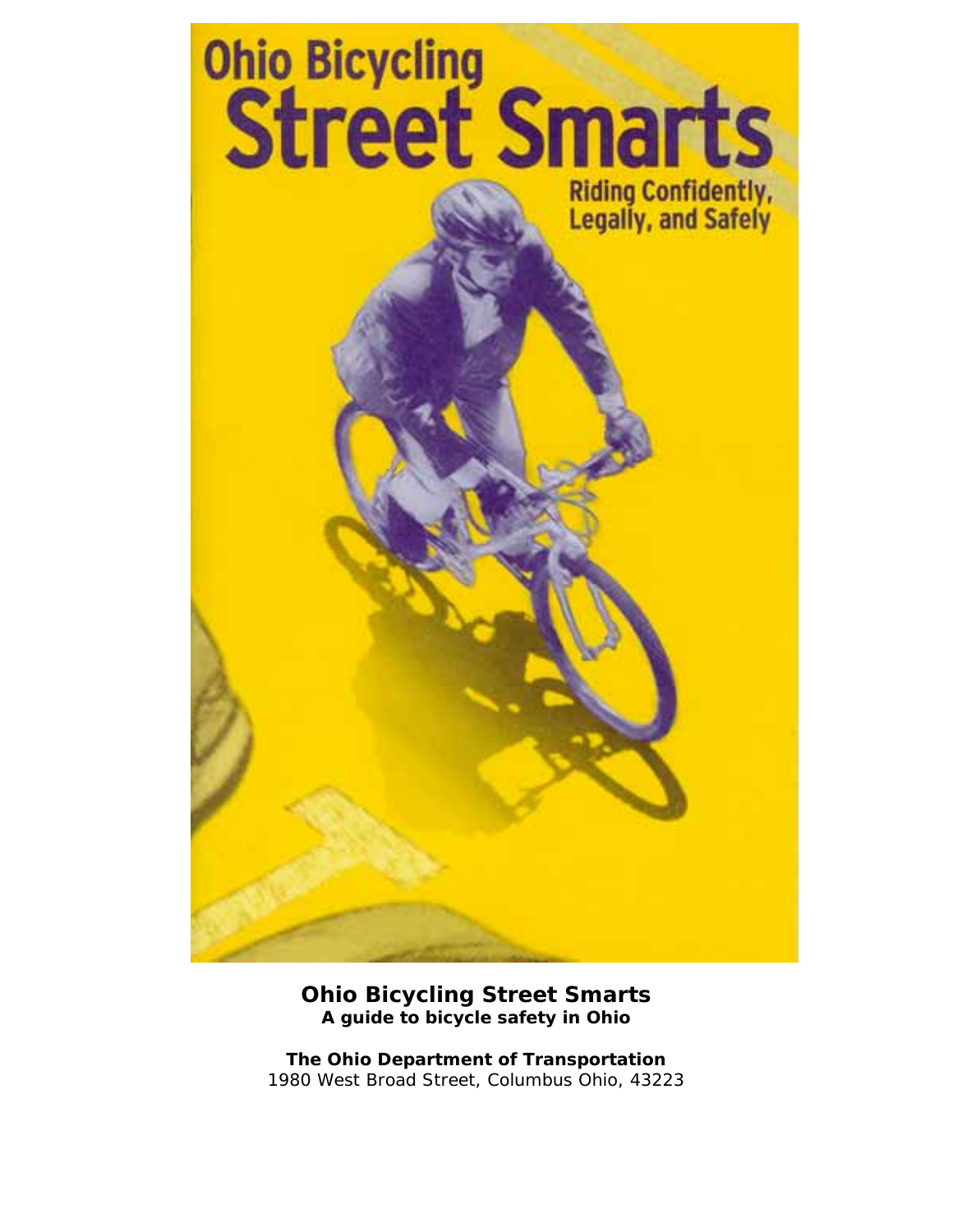# **Table of Contents**

**Ohio Revised Codes Bicycle Laws**

- **1. Off to a Good Start**
- **2. Where to Ride on the Road**
- **3. Riding Through Intersections**
- **4. Getting Across Non-Standard Intersections**
- **5. Steering Out of Trouble**
- **6. Using Your Breaks**
- **7. Riding in Groups**
- **8. Riding in Rain and Darkness**
- **9. Ways to Deal with Tough Situations**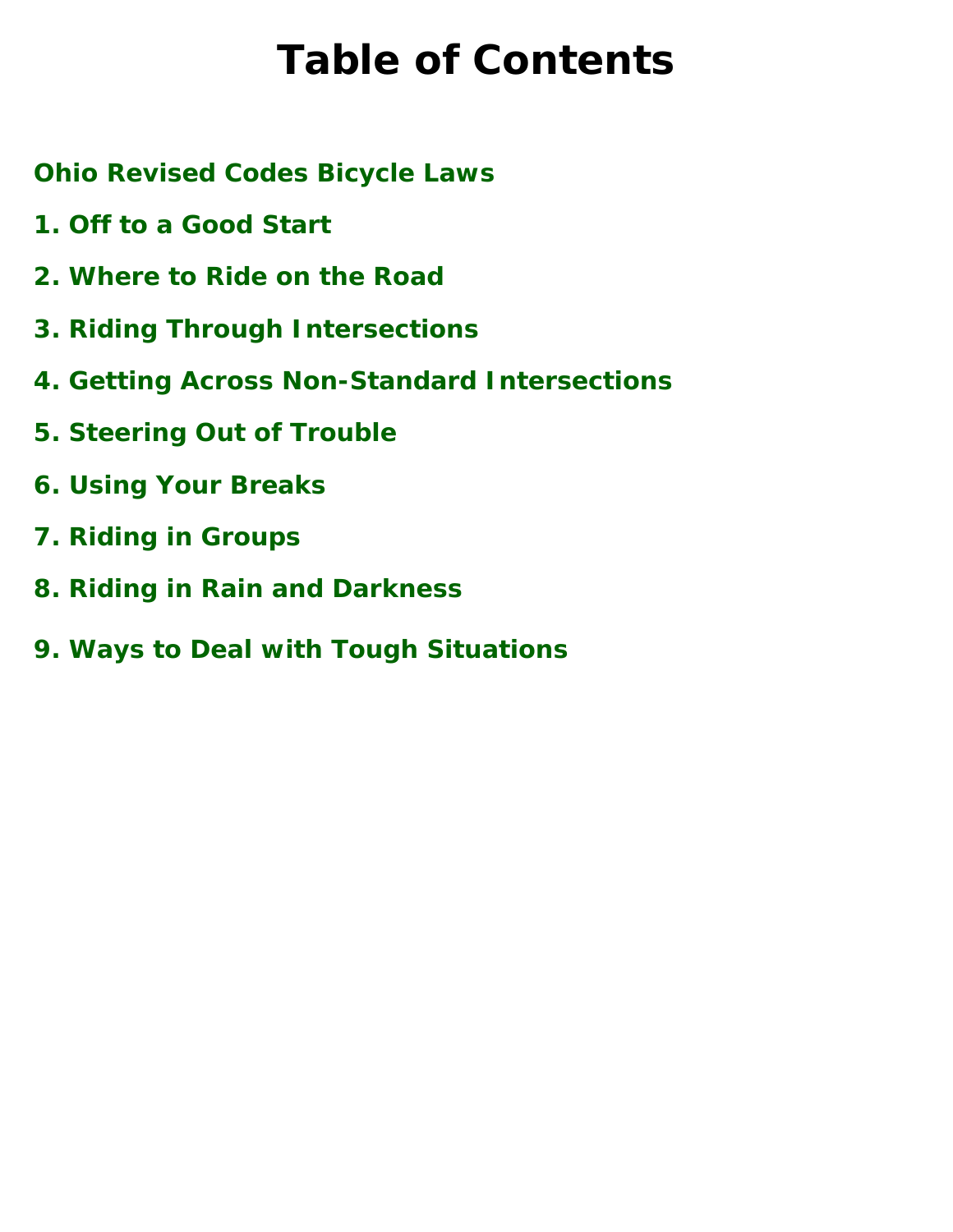# **OHIO REVISED CODE** --- **BICYCLE LAWS**

A significant number of Ohio's traffic laws apply to bicyclists as well as to motorists. In addition, there are some laws that are directed towards bicyclists alone. The state's traffic laws applicable to bicyclists are listed below and are paraphrased. For the official version refer to the Ohio Revised Code, Titles 29 and 45, available online at: http://codes.ohio.gov/orc Green text displays law affected by the Better Bicycling in Ohio Act of September, 2006.

#### **Chapter 2921, OFFENSES AGAINST JUSTICE AND PUBLIC ADMINISTRATION**

2921.33.1 **Following Police Orders** - All persons are obligated to follow the lawful orders of a police officer.

#### **Chapter 4511, TRAFFIC LAWS – OPERATION OF MOTOR VEHICLES**

#### 4511.01 **DEFINITIONS**

**Vehicle:** Every device used for the purpose of transportation on a highway. Exceptions are motorized wheelchairs, devices powered by overhead electric trolley wires, or which moves exclusively on stationary rails or tracks, and devices *other than bicycles* moved by human power.

**Bicycle:** Every device (other than a tricycle designed solely for use a s a play vehicle by a child) propelled solely by human power and having either two tandem wheels, or one wheel in the front and two wheels in the rear, any of which measures more than 14 inches in diameter.

**Driver/Operator:** Every person who is in actual physical control of a vehicle.

**Street/Highway:** The entire width between the boundary lines of every way open to the public as a thoroughfare for purposes of vehicular travel.

**Roadway:** The improved portion of a highway designed or ordinarily used for vehicular travel, except for the berm or shoulder.

**Right of Way:** The right of a vehicle or pedestrian to proceed uninterruptedly in the direction in which it is moving in preference to another vehicle or pedestrian approaching from a different direction.

**Freeway:** A divided multilane highway with underpasses or overpasses at all crossroads. These look like interstates on the Official Ohio Transportation Map, but may be state or U.S. highways. Examples include SR 11, SR 315, portions of U.S. 33 and U.S. 35, the Ohio Turnpike, and I-75.

**Expressway:** A divided major highway with more than half of all crossroads having an underpass or overpass. Examples include SR 32 (the Appalachian Highway), and portions of U.S. 23, U.S. 30, U.S. 33 and U.S. 35.

4511.051 **Prohibitions on Use of Freeways** - No person shall operate a bicycle within the boundary lines of a freeway except where there exists a facility that is separate from the roadway and shoulders designed and appropriately marked for bicycle use.

4511.07 **Local Traffic Regulations** - Local authorities may regulate the operation of bicycles as long as such regulation is not inconsistent with the uniform rules of the road prescribed in Ohio law, e.g., local authorities may not prohibit the use of bicycles on any public street or highway. Local authorities may require registration and licensing, but licensing rules cannot be applied to non-residents. (See also 4511.711.)

4511.12 **Obeying Traffic Control Devices** - Drivers of bicycles are obligated to obey all traffic control devices, including: flagpersons, signs, pavement markings, and signal lights.

4511.13 **Signal Lights** - The red, green and yellow signal lights apply to all vehicles including bicycles.

4511.15 **Flashing Traffic Signals** -At flashing red stop signals, the driver of a vehicle shall stop before the crosswalk or intersection, move forward for a clear view of approaching traffic, and proceed the same as for a stop sign (See 4511.43). At flashing yellow caution signals, the driver of a vehicle may proceed through the intersection only with caution.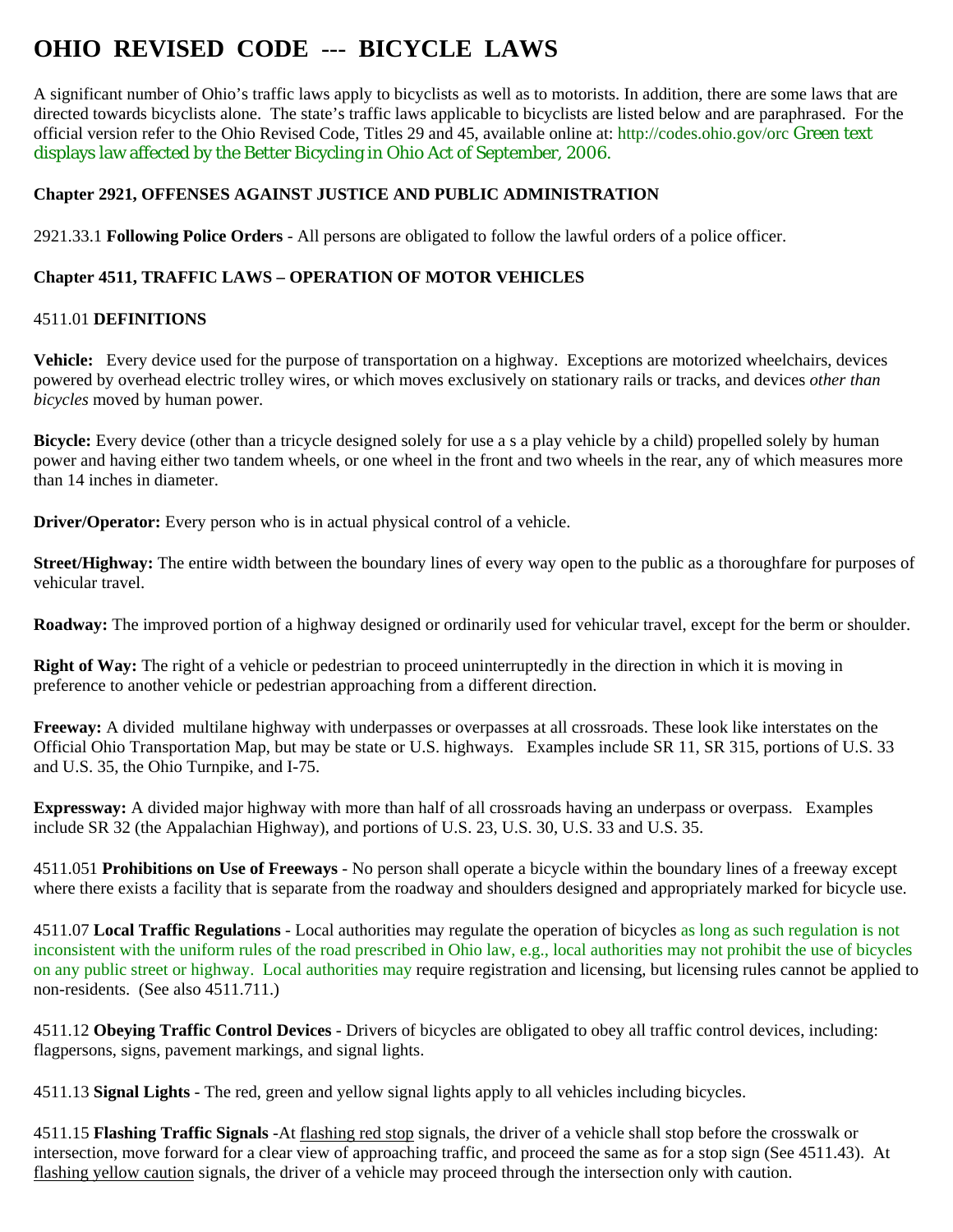4511.19 **Driving Under the Influence of Alcohol or Drugs** - Operation of a vehicle while under the influence of drugs or alcohol is prohibited.

4511.20 **Reckless Operation** - It is unlawful to intentionally operate a vehicle in a manner which endangers the safety of persons or property.

4511.21 **Speed Limits** - No person shall operate a vehicle at a speed greater or less than is reasonable or proper, having due regard to the traffic, surface, and width of the street or highway and any other conditions, and no person shall drive any vehicle in and upon any street or highway at a greater speed than will permit him to bring it to a stop within a safe enough time to avoid collision.

4511.22 **Slow Speed** - No driver may operate a vehicle at such a slow speed so as to impede the normal flow of traffic except when necessary for safe operation or to comply with law. The capabilities of the vehicle and its operator must be considered when deciding if an infraction has been committed.

4511.25 **Lanes of Travel upon Roadways** - A vehicle is to be driven on the right side of the roadway except when: 1) passing another vehicle going in the same direction, 2) making a left turn, 3) when an obstruction exists, 4) when driving on a roadway divided into three or more marked lanes for traffic, or 5) when driving on a roadway for one-way traffic. Slow moving vehicles must remain far enough right to allow others to pass if passing is safe and reasonable. Bicyclists may ride out of the curb lane when preparing for a left turn; when continuing straight when a right-turn-only lane is present; when the curb lane is blocked; and when overtaking and passing another vehicle traveling in the same direction. Operators of slow moving vehicles are not required to compromise their safety in order to allow a faster vehicle to pass. See also 4511.55 below.

4511.26 **Traveling In Opposite Direction** - Operators of vehicles proceeding in opposite directions shall pass each other to the right, and on roadways wide enough for one single lane of traffic in each direction, each operator shall give the other one-half of the roadway.

4511.27 **Passing Other Vehicles** - A driver must audibly signal before passing any other vehicle and then he or she may proceed to pass on the left. The vehicle being passed must give way after being signaled and must not increase speed.

4511.28 **Overtaking and Passing on the Right** - A driver may overtake and pass on the right of another vehicle when the vehicle being passed is making a left turn; when a clear roadway offers enough space for the vehicle to pass safely without driving off the roadway.

4511.29 **Driving Left of Center in Passing** - No vehicle shall drive to the left of the center of the roadway unless the left side of the roadway is clearly visible and is free of oncoming traffic.

4511.31 **Hazardous Zones -** Allows for the crossing of a double yellow line in instances when drivers are approaching a slower vehicle (bicycles, horse-drawn buggies, farm vehicles, etc.) proceeding at less than half of the posted speed, as long as the faster vehicle is capable of passing without exceeding the speed limit and as long as there is sufficient clear space in which to do so.

4511.32 **One-Way Traffic and Rotary Islands** - When traveling on a one-way street a vehicle must proceed only in the direction indicated by the one-way sign. A vehicle driving around a rotary traffic island must drive only to the right of the island.

4511.33 **Rules for Driving in Marked Lanes** - Whenever any roadway has been divided into two or more clearly marked lanes for traffic, a vehicle shall be driven within a single marked lane or line of traffic and shall not move from such lane until such movement can be made with safety.

4511.34 **Divided Roadways** - When a highway is divided into two roadways, vehicles must remain on the right side of the roadway with the exception of an emergency stop or in compliance with the order of a police officer.

4511.36 **Turning at an Intersection** - Right turn; make right turns as close as practicable to the right-hand curb or edge of the roadway. Left turn; driver must be as close to the right of the center line as is practicable before turning left. After passing through the intersection the vehicle shall commence travel in the lane closest to the right of the center line. When traveling on a one-way street a left turn must always be made in the extreme left hand lane available.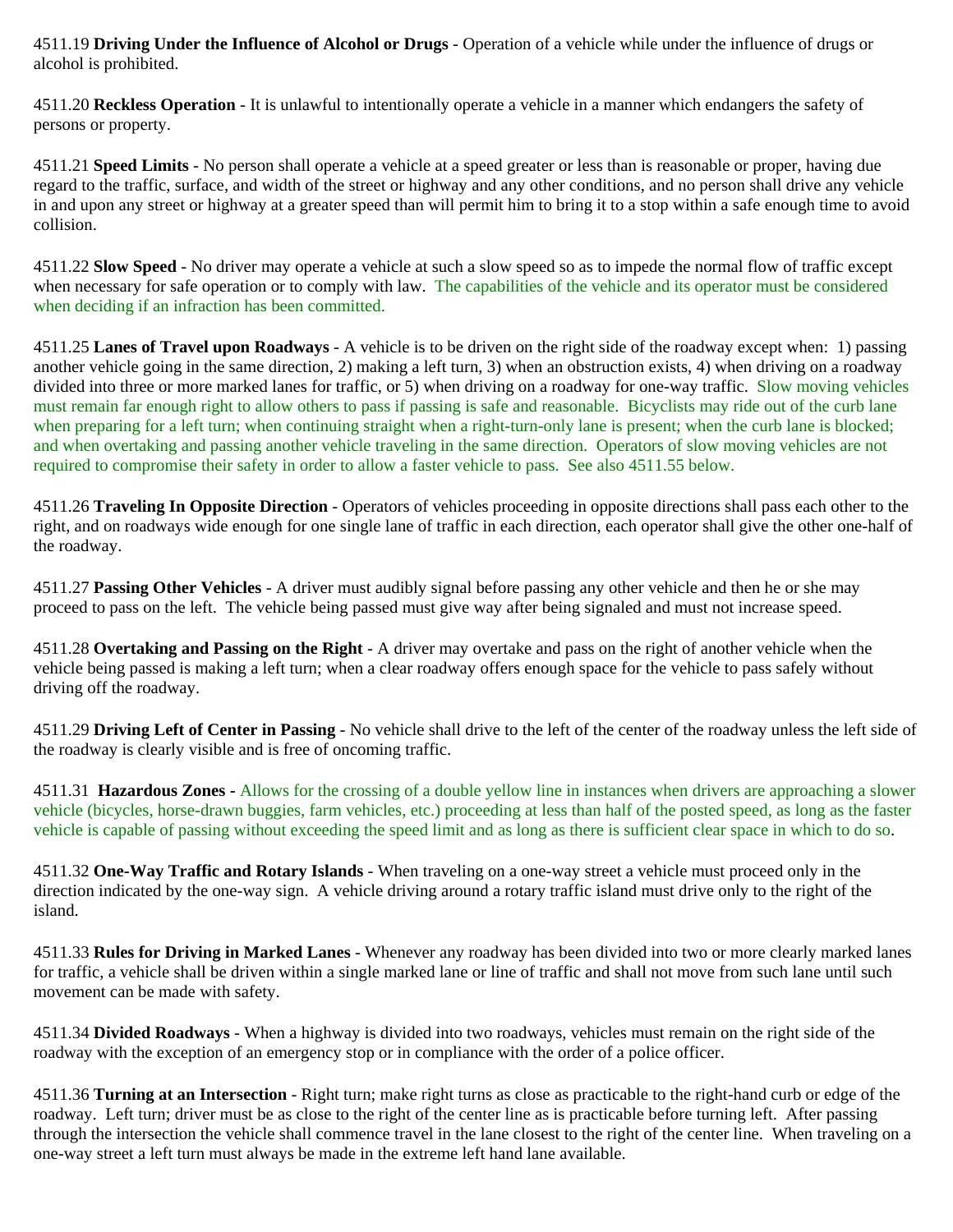4511.39 **Turning and Stop Signals** - A driver must indicate his or her intention to turn, or move left or right, by signaling continuously at least one hundred feet prior to a turn. Bicycle riders must make a turn signal at least one time, but it need not be continuous. The bicyclist is not required to signal if the bicycle is in a designated turn lane, and a signal shall not be given when the operator's hands are needed for the safe operation of the bicycle. A signal is required when bringing a vehicle to a stop or suddenly decreasing speed.

4511.40 **Hand and Arm Signals** – When using hand and arm signals always do so from the left side (except where noted) of the vehicle and in the following manner:

- Left turn left hand and arm extended horizontally.
- Right turn left hand and arm extended outward (with forearm extended upward), or by extending the right hand and arm horizontally and to the right side of the bicycle (effective September 9, 1996).
- Stop or decrease speed left hand and arm extended downward.

4511.41 **Right Of Way at Intersections** - When two vehicles coming from different directions approach an intersection at approximately the same time, the driver on the left shall yield the right of way to the vehicle on the right.

4511.42 **Right Of Way When Turning Left** - The driver of a vehicle attempting to turn left shall yield the right of way to a vehicle approaching from the opposite direction.

4511.43 **Right Of Way at Stop Signs and Yield Signs** - Once a driver has come to a full stop at a stop sign then he or she can resume travel after yielding to traffic. A yield sign indicates that a vehicle must slow down, or if, necessary for safety, come to a stop before entering the flow of traffic.

4511.431 **Stopping Prior to Driving Onto or Across Sidewalk** - The driver of any vehicle entering the roadway from an alley, building or private road or drive, shall come to a complete stop and proceed only after the driver has a clear view of oncoming traffic.

4511.44 **Right Of Way on a Public Highway** - The operator of a vehicle about to enter a highway must yield the right of way to all approaching traffic on the roadway.

4511.441 **Pedestrian Right Of Way** - The driver of a vehicle must yield the right of way to any pedestrian on a sidewalk.

4511.45 **Public Safety Vehicles** – The driver of a vehicle shall yield the right of way to any safety vehicle when warned with lights and sirens. The driver shall yield by pulling his vehicle to the extreme right side of the street, shall stop and remain stopped until the safety vehicle has passed.

4511.451 **Funeral Procession** - The driver of any vehicle shall yield the right of way to a funeral procession.

4511.52 **Bicycles** - Sections 4511.01 through 4511.78, Section 4511.99 and Section 4513.01 through 4513.37 of the revised code apply whenever a bicycle is operated on a highway or bike path.A bicycle operator who violates any section of the motor vehicle traffic or equipment law applicable to bicycles may be issued a ticket by a law enforcement officer. No points can be assessed against the bicycle operator's driver's license except in instances of operating under the influence.

 Where it is determined that a violation by a motor vehicle operator endangered the lives of bicycle riders at the time of a violation, either the bicycle operator or motor vehicle operator may be required to successfully complete a bicycling skills course approved by the court in addition to, or in lieu of, any penalty for the violation.

4511.53 **Rules for Bicycles** - A person operating a bicycle shall ride either standing upon the pedals or seated upon the permanent and regular seat and shall carry no more persons than the number for which it is designed and equipped. No person operating a bicycle shall carry any item which would prevent them from having at least one hand on the handle bars.

4511.54 **Prohibition Against Attaching Bicycles To Vehicles** - No person riding upon a bicycle shall attach the bicycle or himself to any other vehicle upon the roadway. No operator shall knowingly permit a bicyclist to attach a bicycle or himself to their moving vehicle.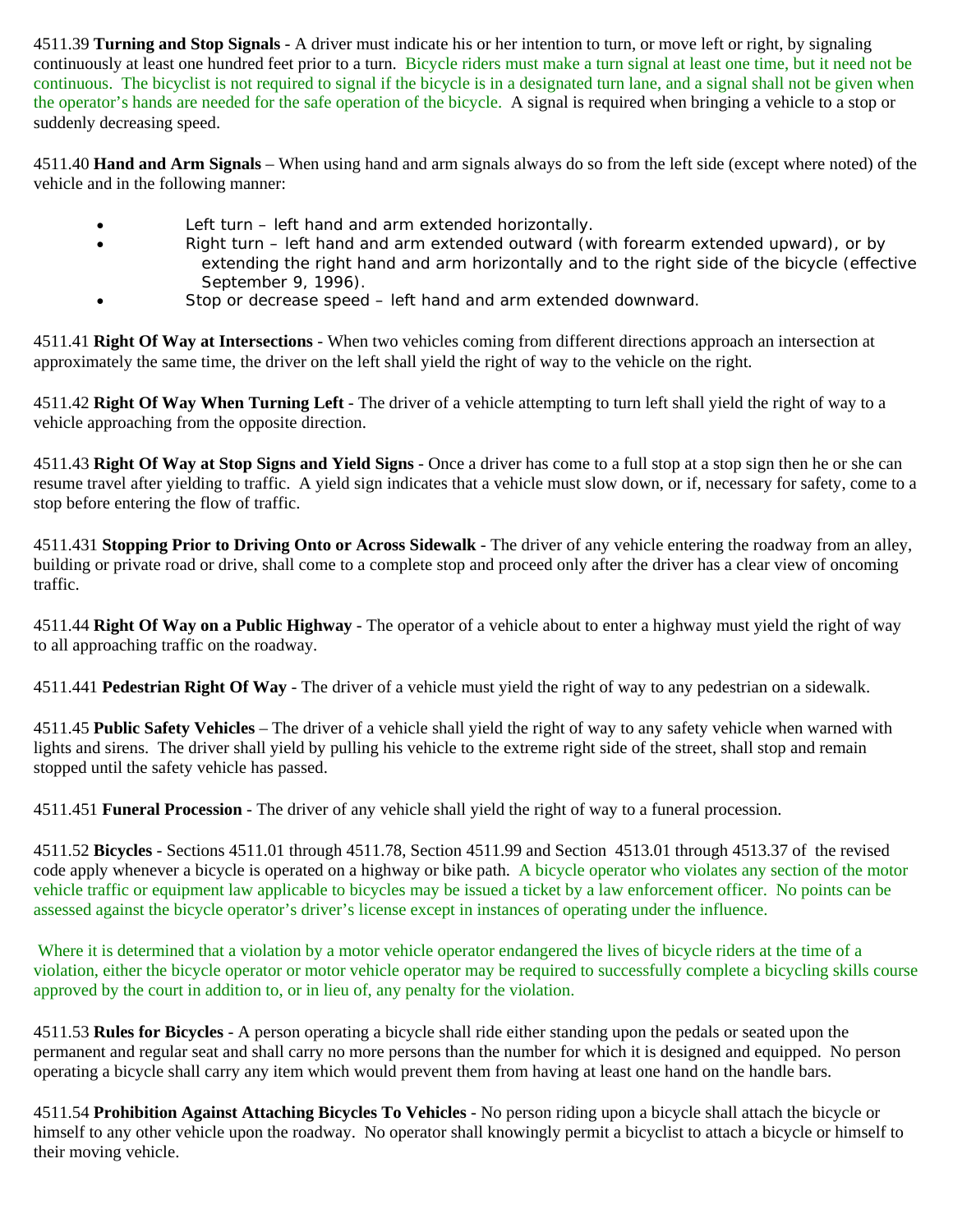4511.55 **Riding Bicycles** - Every person operating a bicycle on a roadway shall ride as near to the right side of the roadway as practicable, but may ride to the left of hazards, e.g., when fixed or moving objects are in the way; when there are surface hazards; when it is unsafe or otherwise impractical to do so - such as when the lane is too narrow for the bicycle and an overtaking vehicle to travel safely side by side; or when a slow moving vehicle is permitted to leave the curb lane, as described in 4511.25 above. Persons riding bicycles must obey all traffic rules applicable to vehicles, and exercise due care when passing a standing vehicle or one proceeding in the same direction. Persons riding bicycles on a roadway shall not ride more than two abreast in a single lane, except on paths or parts of roadways set aside for that purpose.

4511.56 **Signal Devices on Bicycles** - A bicycle may be equipped with a bell, horn, or some device, other than a siren or whistle, audible within at least 100 feet distance. Every bicycle must be equipped with an adequate brake when used on a street or highway.

Every bicycle when in use one-half hour before sunrise or one-half hour before sunset, and in inclement weather, shall be equipped with the following:

- Front lamp with a white light, steady or flashing, visible from at least 500 feet. The lamp may be mounted on either the bicycle or the helmet.
- Rear red reflector visible from all distances from 100 feet to 600 feet to the rear when directly in front of lawful lower beams of headlamps on a motor vehicle.
- Rear red light, steady or flashing, visible from at least 500 feet, in addition to the rear red reflector, unless the light can be seen as well as the reflector.
- Colorless front reflector mounted at the front.
- Tire sidewalls may be retro-reflective or colorless, or amber reflectors may be mounted on the front wheel spokes and colorless or red reflectors mounted on rear wheel spokes. Reflectors must be visible from 600 feet of a motorist's headlamps.

4511.66 **Parking on Highways** - On any highway outside a business or residence district a person shall not stop, park or leave standing any vehicle on the paved or main traveled part of the highway if it is possible to take the vehicle off the highway.

4511.67 **Police Removal of Vehicle** - Whenever a police officer finds a vehicle unattended and obstructing traffic he may have it removed to the nearest garage or safe place.

4511.68 **Parking** - No parking of a vehicle is permitted in the following areas unless unavoidable or authorized by a police officer.

- On a sidewalk (except for a bicycle).
	- In front of a public or private driveway.
	- Within an intersection.
	- On a crosswalk.
	- Within 20 feet of a crosswalk at an intersection.
	- Within 30 feet of a traffic control device.
	- Within 50 feet of a railroad crossing.
	- Between a safety zone and the bordering curb.
	- Within 20 feet of a driveway entrance to any fire station or directly across the street from the entrance.

• Alongside or opposite any street excavation or obstruction when such parking would block traffic.

- Alongside any vehicle stopped or parked at the edge or curb of a street.
- On any bridge or within a tunnel.
- At any place where signs prohibit stopping.
- Within one foot of another parked vehicle.
- On the roadway portion of a freeway, expressway, or any major road.

4511.71 **Driving Upon a Closed Highway** - It is illegal to drive on a roadway closed due to construction when appropriate signs are posted.

4511.711 **Driving On a Sidewalk** - Bicycles are the only vehicles allowed on sidewalks: local authorities may prohibit but not require bicycle riding on sidewalks. (See also 4511.07 and 4511.431.)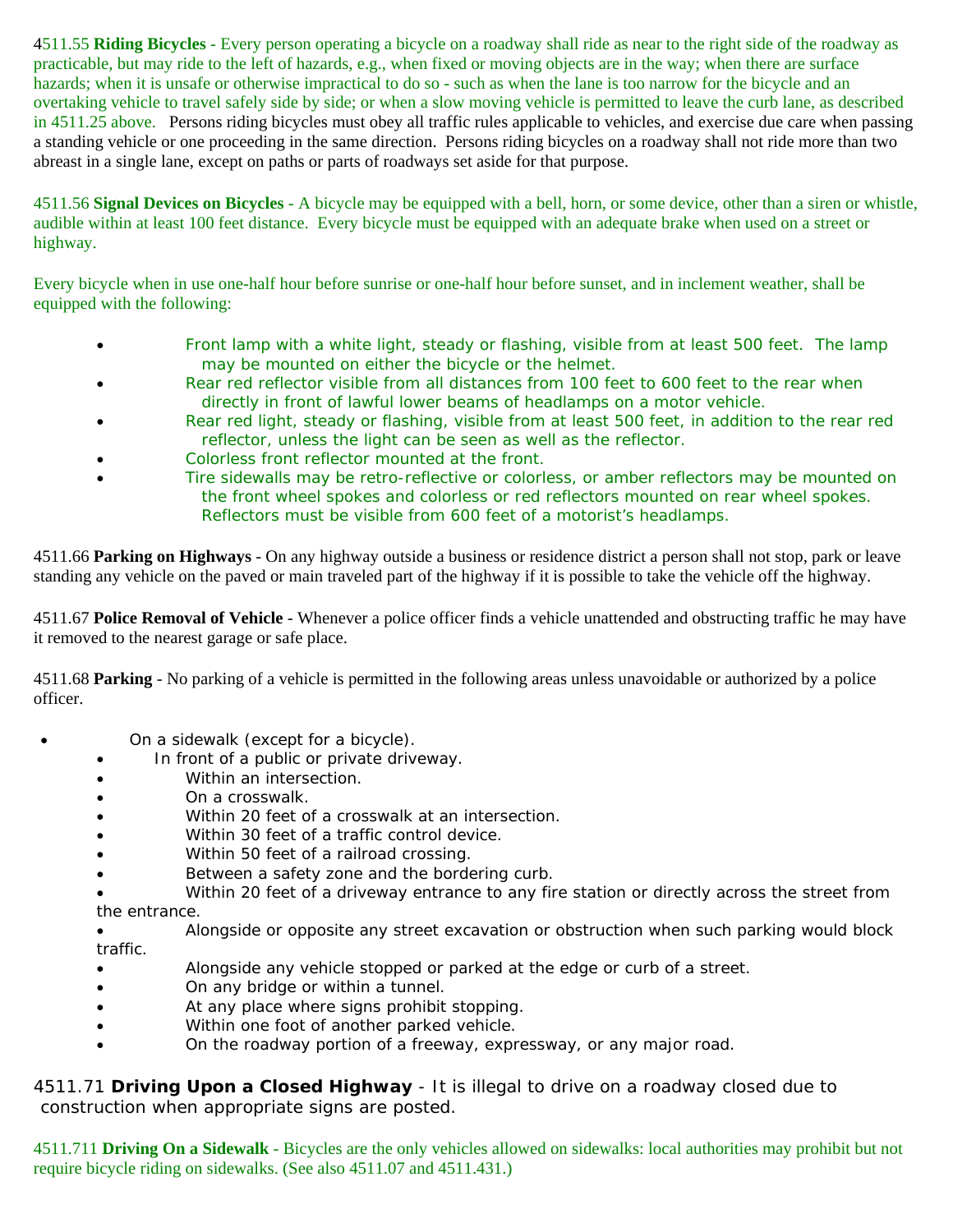4511.712 **Obstructing Intersection, Crosswalk, Grade Crossing** - At no time shall a vehicle obstruct an intersection, crosswalk or grade crossing.

4511.713 **Prohibition of Motor Vehicles on Bicycle Paths -** No person shall operate a motor vehicle, snowmobile, or allpurpose vehicle upon any path set aside for the exclusive use of bicycles, when an appropriate sign giving notice of such use is posted on the path. This law does not affect any rule of the Director of Natural Resources governing operation of said vehicles or bicycles on lands under his jurisdiction.

4511.72 **Following an Emergency Vehicle or a Public Safety Vehicle Prohibited** - The driver of any vehicle shall not follow any emergency vehicle or public safety vehicle traveling in response to an alarm closer than five hundred feet.

4511.75 **Stopping For a School Bus** - The driver of a vehicle must stop at least 10 feet from the front or rear of a school bus when children are boarding or exiting the bus as indicated by flashing lights on the bus or other signals.

# 1. Off to a Good Start

Let's look first at how you get onto your bicycle. If you climb onto it the right way, you get quicker, safer starts and a more efficient riding position. We'll also take a look at how to get off smoothly so you're positioned to start again quickly.

#### STARTING AND STOPPING

When you get onto your bicycle, first stand over the frame in front of the saddle. Hold the brake levers so the bike won't roll. A steady bike lets you get into position to mount.

Now, using either foot, gently turn the crank backwards until the pedal is at 2 o'clock position – forward and high. If the crank won't turn easily, carefully adjust the gear levers until the chain runs straight.

Once your foot is on the pedal in the 2 o'clock position, you're ready to get moving. Let go of the brakes and push down on the pedal. The first pedal stroke starts the bicycle moving and lifts you up to the saddle. When the opposite pedal comes up to top position, put your foot on it for the second pedal stroke.

When you're coming to a stop, stand on one pedal, and slide forward off the saddle. Lean the bicycle a little to the side and place your free foot on the ground. When stopped, raise one foot and its pedal into the 2 o'clock starting position.

No matter what type of pedals you use (see below), put only one foot on the ground when you stop. The other foot waits on its pedal in the 2 o'clock position, ready for a quick start.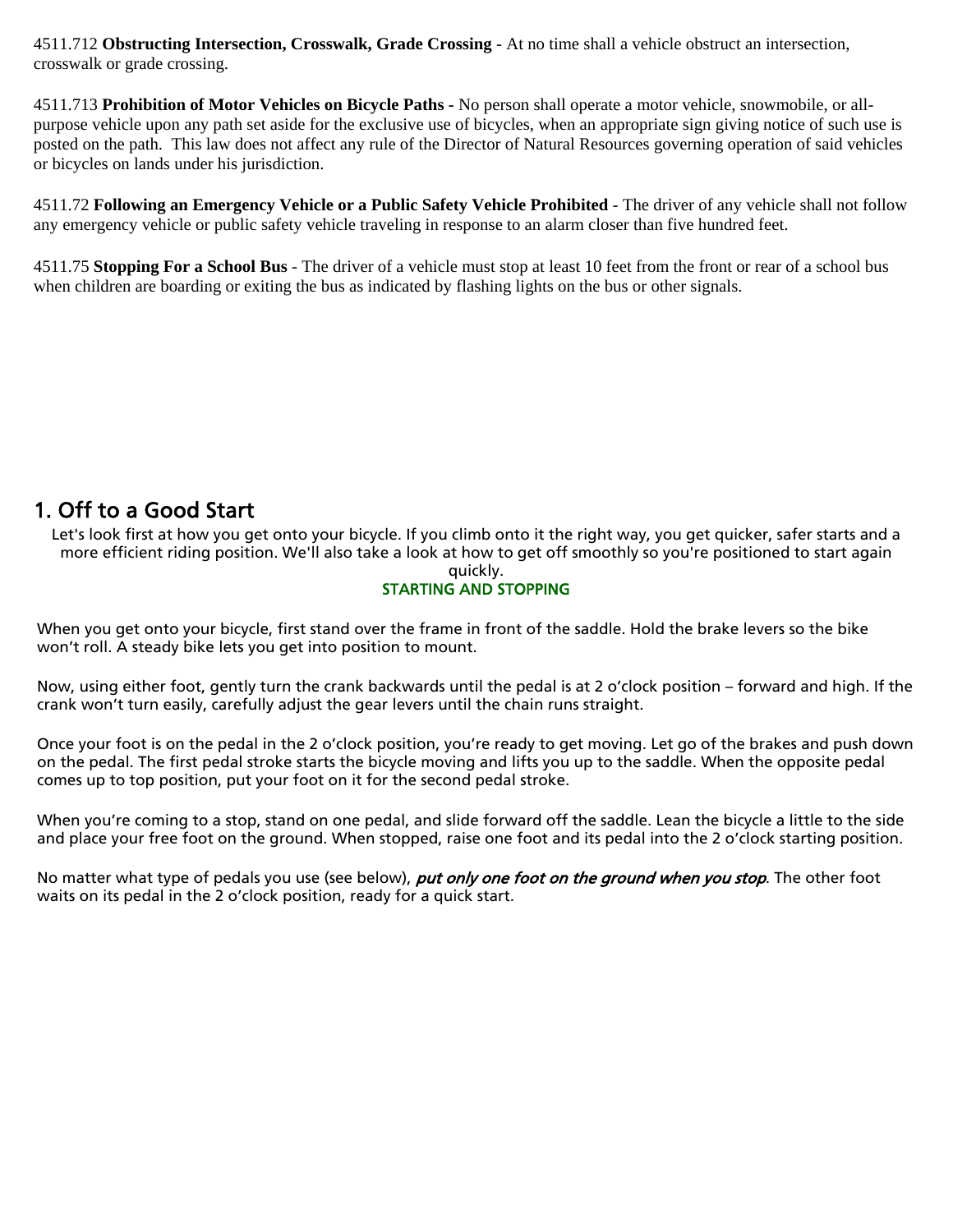

As you slow to a stop, shift down to a low, starting gear. On a derailleur-equipped bicycle, the gears shift only while you're still turning the pedals – planning ahead pays off.

#### USING CLIPLESS PEDALS OR TOECLIPS

Clipless pedals, or toeclips and straps, are your "feet belts." Though not necessary, they increase pedaling efficiency and safety. But learning to use them requires practice. Be sure to master the release motion before using them on the road.

Thread toeclips and straps as shown in the illustration - from the outside to the inside of the pedal. Leave the end of the strap sticking out like a floppy dog ear - don't tuck it back into the buckle. Tighten the strap by pulling on the end, and loosen it by pushing the buckle outward with your thumb.

Thread a toe strap as shown, from outside to inside of the pedal. Leave the end hanging loose so you can pull it to tighten the strap.

#### AVOIDING COMMON MISTAKES

Do not try to sit down on the saddle with both feet on the ground before you start. If you can do this, your saddle is too low. Make sure your saddle height is adjusted properly (a good bike shop can help you). A saddle that's too low (or too high) can cause knee injuries and makes it harder to pedal.

Pushing the bike along with a foot, like a scooter, or leaping onto a bike from the side, like a horse, are not as steady or safe as the pedal-step method described earlier in this chapter.

#### **SUMMARY**

Practice the pedal-step method until you're comfortable with it. Raise the saddle if it is too low. Also, practice shifting your gears as you stop, so you'll have good acceleration when you start again. You'll be rewarded with smoother, safer and quicker starts.

# 2. Where to Ride on the Road

We've all seen bicyclists who wander from left side to right, who go from the sidewalk to the street and who weave in and out between parked cars. From moment to moment, nobody can tell what these bicyclists are about to do. Pedestrians jump back, and car brakes squeal as such bicyclists approach.

On the other hand, we've seen bicyclists who seem to blend into the traffic flow smoothly and effortlessly. You always know where they are headed and what to do around them, whether you're on a bicycle, in a car or on foot. They make bicycling look easy - but aren't they taking a risk? Isn't it safer to avoid the traffic as much as possible?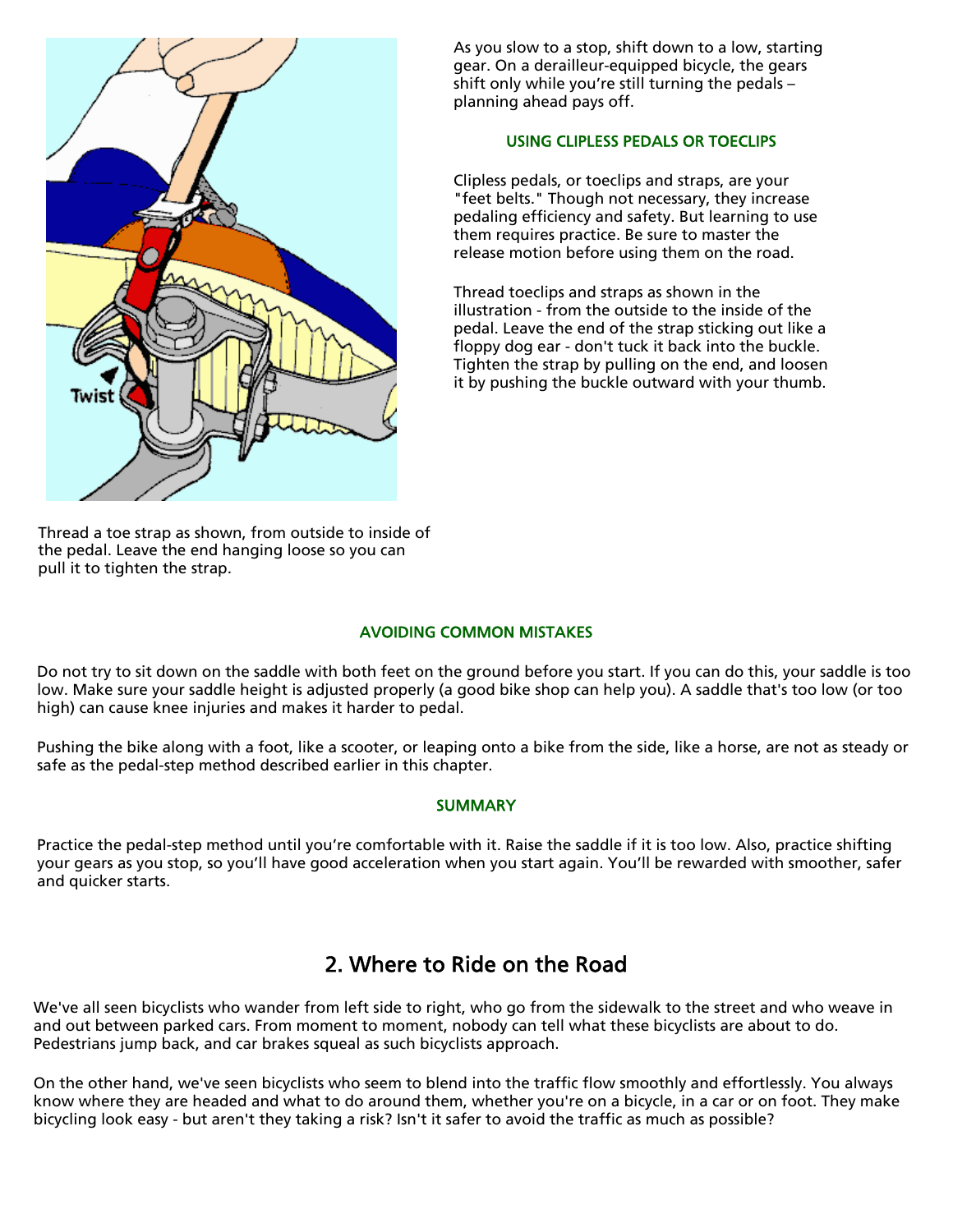#### PART OF THE TRAFFIC PATTERN

With very few exceptions, *the safest way to ride is as part of the traffic*, going with the flow of the normal traffic pattern. Bicyclists who ride this way get where they're going faster and, according to scientific crash studies, have about five times fewer crashes than bicyclists who make up their own rules (J. Forester; Effective Cycling. Cambridge, MA, MIT Press, 1993).

Generally, the more you follow the normal traffic pattern, the safer and more predictable you become. The rules of the road set up a pattern for every situation, telling which driver has the right of way. Sometimes you have to wait for other drivers - for example, at a stop sign - but sometimes they have to wait for you. Bicyclists have the same rights - and responsibilities - as motorists.



If you ride in violation of the traffic laws, you greatly increase your risk of a crash. You also may give up all of your rights. If you get into a crash, the courts will almost always find that it was your fault!

Riding right begins with riding on the right. Some bicyclists think they're safer on the left, where they can see cars coming, but riding on the left is actually one of the biggest causes of car-bike crashes.

If you ride on the left, both you and the oncoming driver must come to a complete stop to avoid head-on collisions. When you ride on the right, drivers behind you only have to slow to your speed - and they have much longer to react. Also, drivers and pedestrians about to pull out from side streets and crosswalks will be looking toward you - in the direction traffic normally comes from.

In this way, the rules of the road protect you by making it clear what you're going to do next.

Intersection collisions are the most common type caused by wrong-way riding. The motorist in the side street is looking left, where the traffic normally comes from.

#### WHERE IS THE ROAD EDGE?

Normally, slower traffic keeps to the right, and faster traffic passes on the left. Since your bicycle is usually slower than other traffic, you usually ride near the right edge of the road. But how far to the right?

Generally, the usable width of the road begins where you can ride without increased danger of falls, jolts or blowouts. A road may have a gravel shoulder, its edge may be covered with sand or trash or the pavement may be broken. Don't ride there. Closer to the center, there's better pavement, which is swept clean of sand and debris by the passing cars. The right side of the road begins here.

Most bicycle crashes are simple falls or are caused by hazards in front of you. Train your eyes to scan the scene ahead, and be wary of blindspots. Keep your eyes moving - you have to look up at the traffic and also down at the road for potholes and cracks. You may sometimes need to slow down in order to spot hazards in time.

Ride far enough into the lane to avoid the risk from blindspots. If you ride too close to parked cars on your right you can't see around them into side streets and driveways. A pedestrian, car or bicycle could come out from between the parked cars. Drivers in side streets might nose their cars out in front of you to look right and left. And the door of a parked car could open in front of you.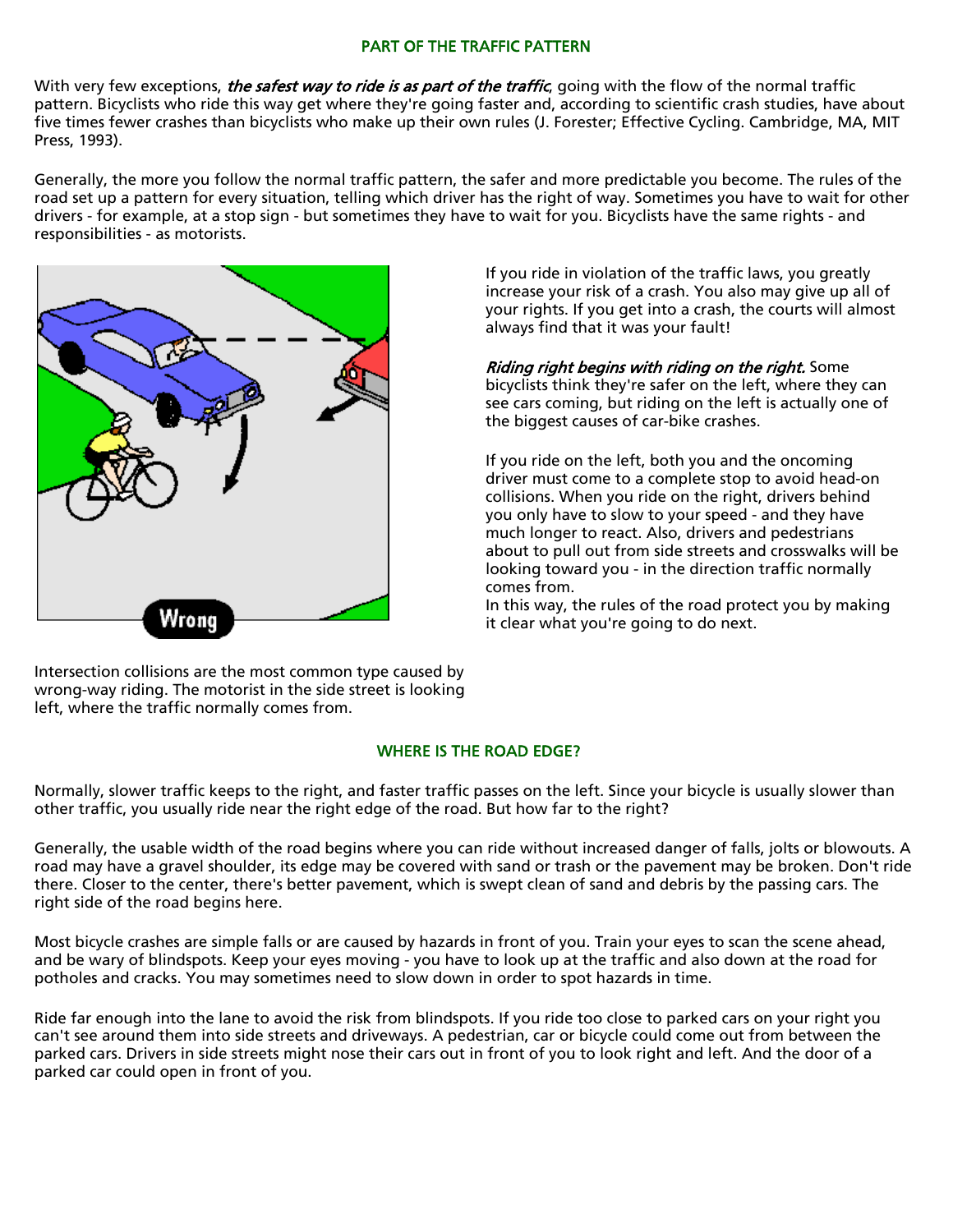

By riding a safe distance from roadside hazards, you increase your safety. When you ride correctly, the motorist in the driveway (a) sees you; the motorist overtaking you (b) will not take the easy way out and skim by your elbow; and the car door (c) is no threat.



Where there are parked cars, the usable width of the street begins about 3 feet out from them - or from a wall, hedge or other obstruction. As you approach a blind intersection or driveway, you should be even farther from the edge of the road - imagine a car hood poking out. *Don't ride in the danger zone!* Only if you are riding very slowly - less than 5 miles per hour - can you safely ride within reach of the car doors; even then you must be attentive to opening doors and your reduced visibility to cross traffic.

Sure, many people - even some bicycling "experts" - will tell you, "Always keep as far to the right as possible," and, "Look out for opening car doors." But at speeds above 5 miles per hour, you can't stop in time to avoid a car door. Then your only choices are to hit the door or to swerve out into the street - maybe into the path of a passing car. Avoid this problem by riding outside the reach of car doors.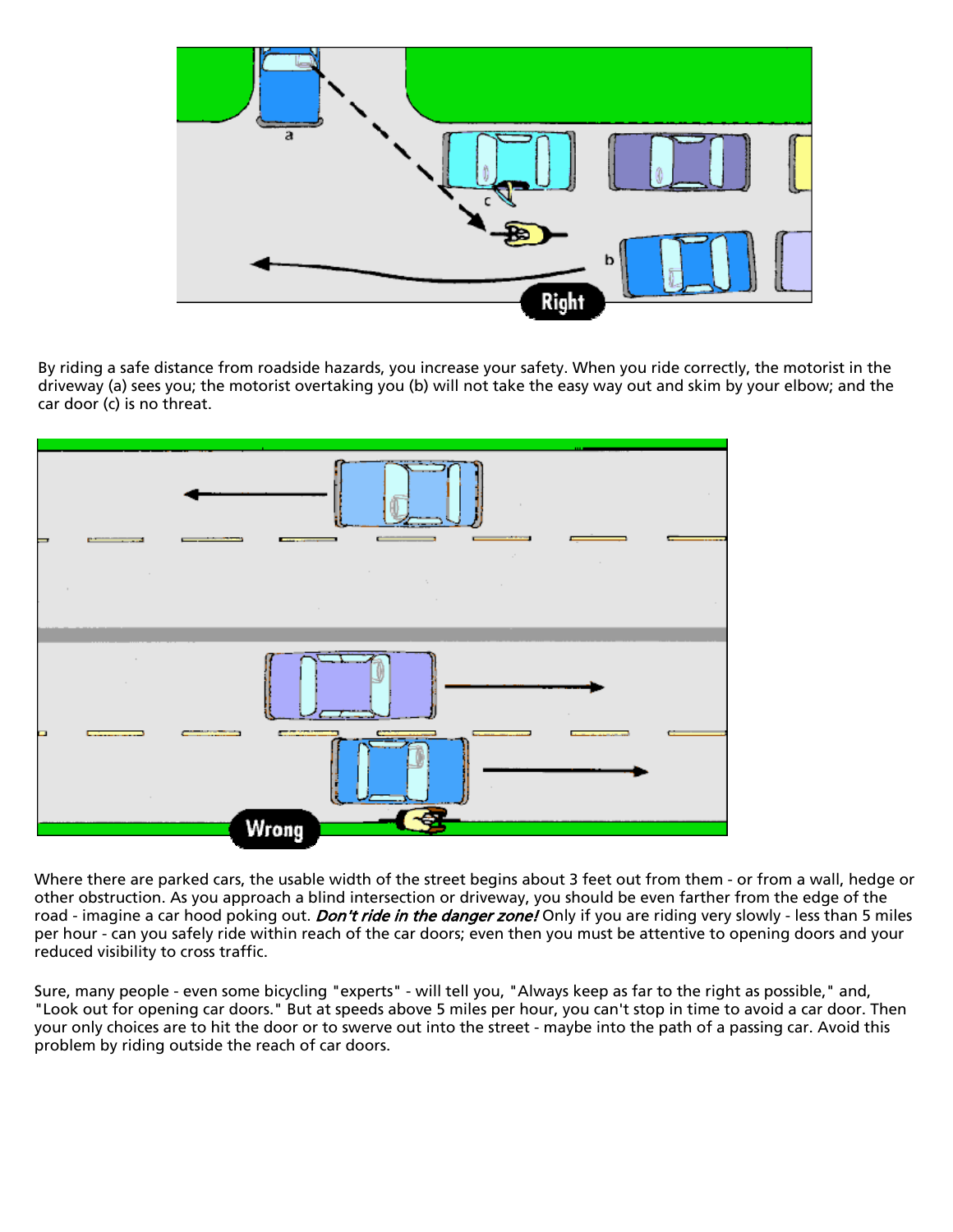

Don't weave between parked cars, where you become invisible to overtaking drivers and must repeatedly reenter the traffic flow.

Don't weave in and out between parked cars. If you weave to the right after passing a parked car, it will hide you from drivers approaching from behind you. Then you have to pop back out into the path of overtaking traffic when you reach the next parked car. Put yourself in the place of a driver a couple of hundred feet behind you. Could this driver see you?

It's much safer to ride in a predictable, straight line, where everyone can see you. Motorists don't mind slowing down for a predictable, visible bicyclist nearly as much as they mind a bicyclist who swerves out in front of them.

#### EXTRA-WIDE LANES

If the road has a paved shoulder or an extra-wide right lane, don't ride all the way over at the right edge. Instead, keep riding in a straight line 3 or 4 feet to the right of the cars. Stay at a steady distance from the left side of the right lane.

If you stay all the way over at the right edge in an extra-wide lane, you give up your escape zone to the right, and you're much more likely to be cut off by a right-turning car. When this happens, it's harder for you to avoid a crash. By the time you see the car, it will be blocking your path. If you're closer to the car, you can turn with it and avoid a crash.





In a wide lane, you are safer if you stay 3 to 4 feet to the right of the cars. You can turn to avoid a crash if a motorist makes a right turn from your left side.

If you hug the curb, the car is across your path before you see it.

There are two important exceptions to this rule: When you are just past a sharp hillcrest, motorists behind you cannot see you, so it is best to keep to the right until you have picked up some speed. In several U.S. states, it's legal for bicyclists to ride on some high-speed limited-access highways. Here, you can ride at the right side of the shoulder, avoiding the wind blast from big trucks. Except at the rare on- and off-ramps, limited-access highways have no cross traffic, so there's no problem with turning cars or pedestrians.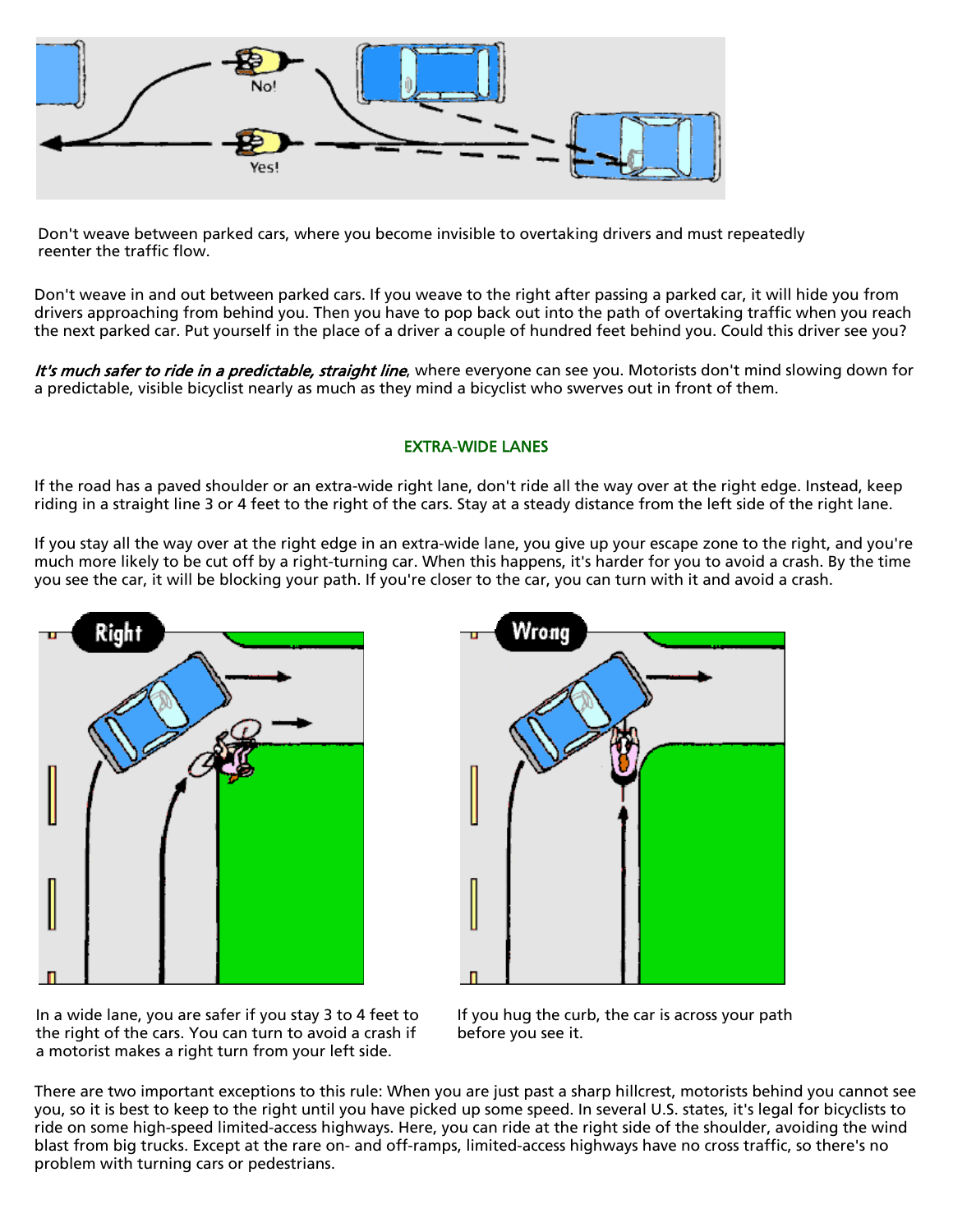#### RIDING IN A NARROW LANE

In a wide lane, there's room for cars to pass you. But in a narrow lane, cars have to move partway into the next lane to pass you. Narrow lanes are common on city streets and on back roads in the country. On a narrow two-lane, two-way rural road, stay alert to strings of oncoming cars in the opposite lane, in case one pulls into your lane to pass. You can ride nearer the edge of this type of road if cars are coming from only one direction at a time. Then cars from the rear can pass you without having to move as far into the other lane.



On a two-lane highway, be alert to drivers ahead of you pulling out to pass, especially if the lanes are narrow.

But if cars are coming from both directions, you have to take control of the situation. You can't take chances that the drivers behind you will try to pass you in oncoming traffic.

Glance behind you, and if there's traffic there too, take the first opportunity to merge safely to the middle of the right lane. Also merge to the middle of a narrow right lane at a blind curve where there might be oncoming traffic. On a right curve in a narrow lane, this technique makes you visible earlier to the drivers behind you.

The driver behind you will have to slow and follow you. It helps to make a "slow" signal (left arm extended downward) to indicate that you're aware of the car behind you and that it's unsafe to pass. Don't let an impatient driver cause a crash.



On a multilane road with narrow lane, ride in the middle of the right lane.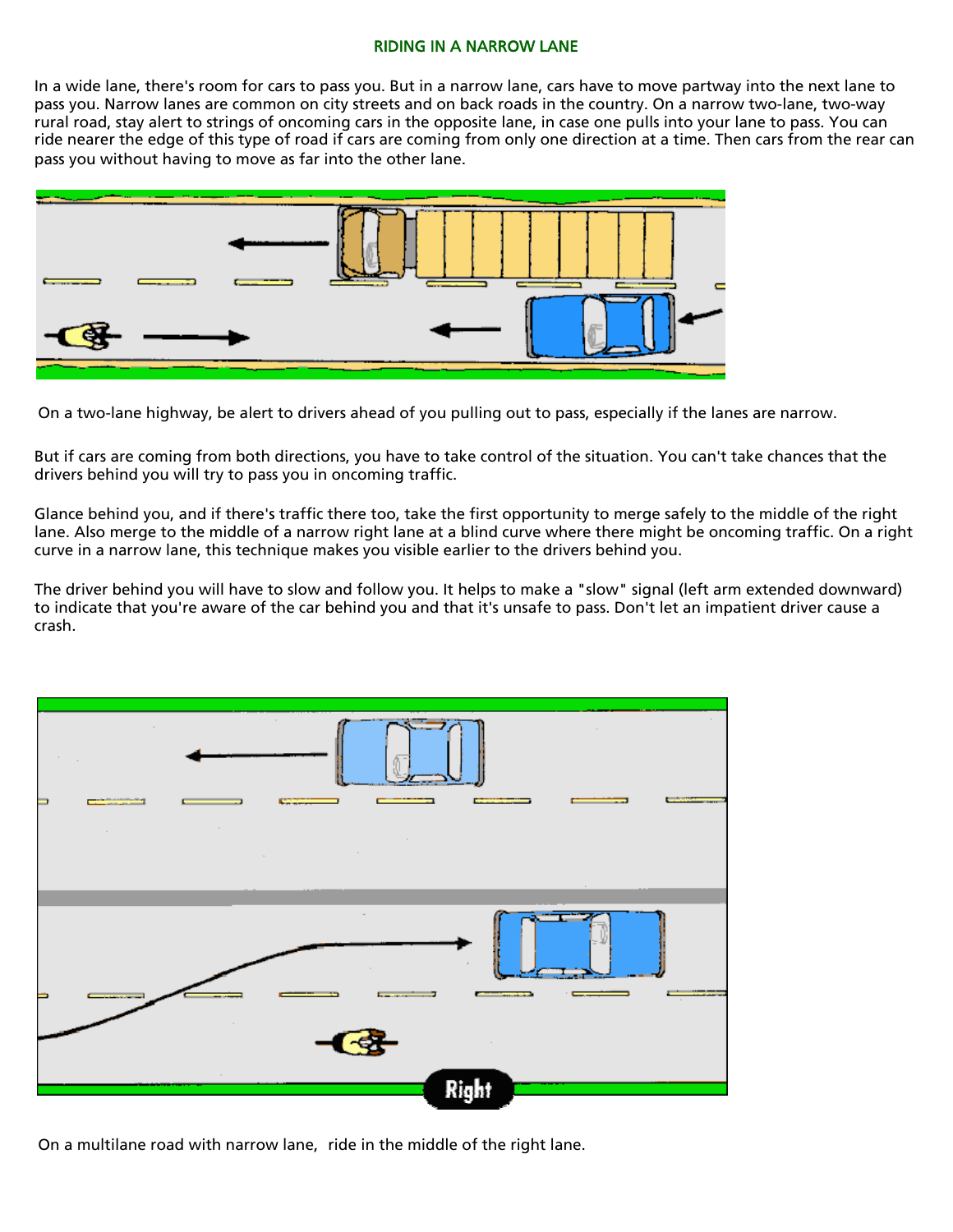

If you hug the edge, you are likely to get squeezed out.

Understand that the law is on your side. The law gives you the right to use the road, the same as a motorist, and to make other traffic slow down for you sometimes. The driver approaching from the rear is always required to slow and follow if it's not possible to pass safely.

It may seem dangerous to make a motorist slow for you, but it's not. The usual reason that bicyclists feel unsafe on narrow roads is that they do not take control of the situation. Remember, the drivers behind you don't have room to pass you safely anyway. If you ride all the way over at the right, you're inviting them to pass you where the road is too narrow and, too often, you will get squeezed off the road. If you show clearly that it's not safe for drivers to pass you, they're unlikely to try.

But be courteous. When it becomes safe for the car behind you to pass you, give the driver a wave-by signal. If you block traffic for more than a short time, common courtesy suggests, and the law normally requires, that you pull to the side and let the traffic by when you can safely do so.

On a road with two or more narrow lanes in your direction - like many city streets - you should ride in the middle of the right lane at all times. You need to send the message to drivers to move to the passing lane to pass you. If you ride all the way to the right, two cars may pass you at the same time, side by side, and squeeze you off the road.

#### RIDING IN A BIKE LANE

A well-designed bike lane should encourage you to ride in the correct position on the road when you go slower than the cars. It should also encourage you to move left, out of the bike lane, before an intersection if you are going straight or turning left. Don't be lulled into riding in the danger zone close to parked cars; you often need to ride along a bike lane's left edge. Remember that motorists will cross the bike lane to park and pull in and out of driveways. Pass on the left whenever possible. If local laws permit passing on the right, do so only very slowly and where a car could not possibly turn right. You may be in a motorist's blind spot; a car door could open, or a pedestrian could be jaywalking between the cars. Never pass a long truck or bus on the right. Remember: don't hesitate to leave the bike lane when necessary for your safety - all the guidelines about lane position in this book apply whether or not there is a bike lane.

#### WHEN YOU GO FASTER THAN CARS

Usually, cars travel faster than bicycles, but not always. A row of cars may have slowed in a traffic jam. Or you may be riding down a hill where you can keep up with the cars.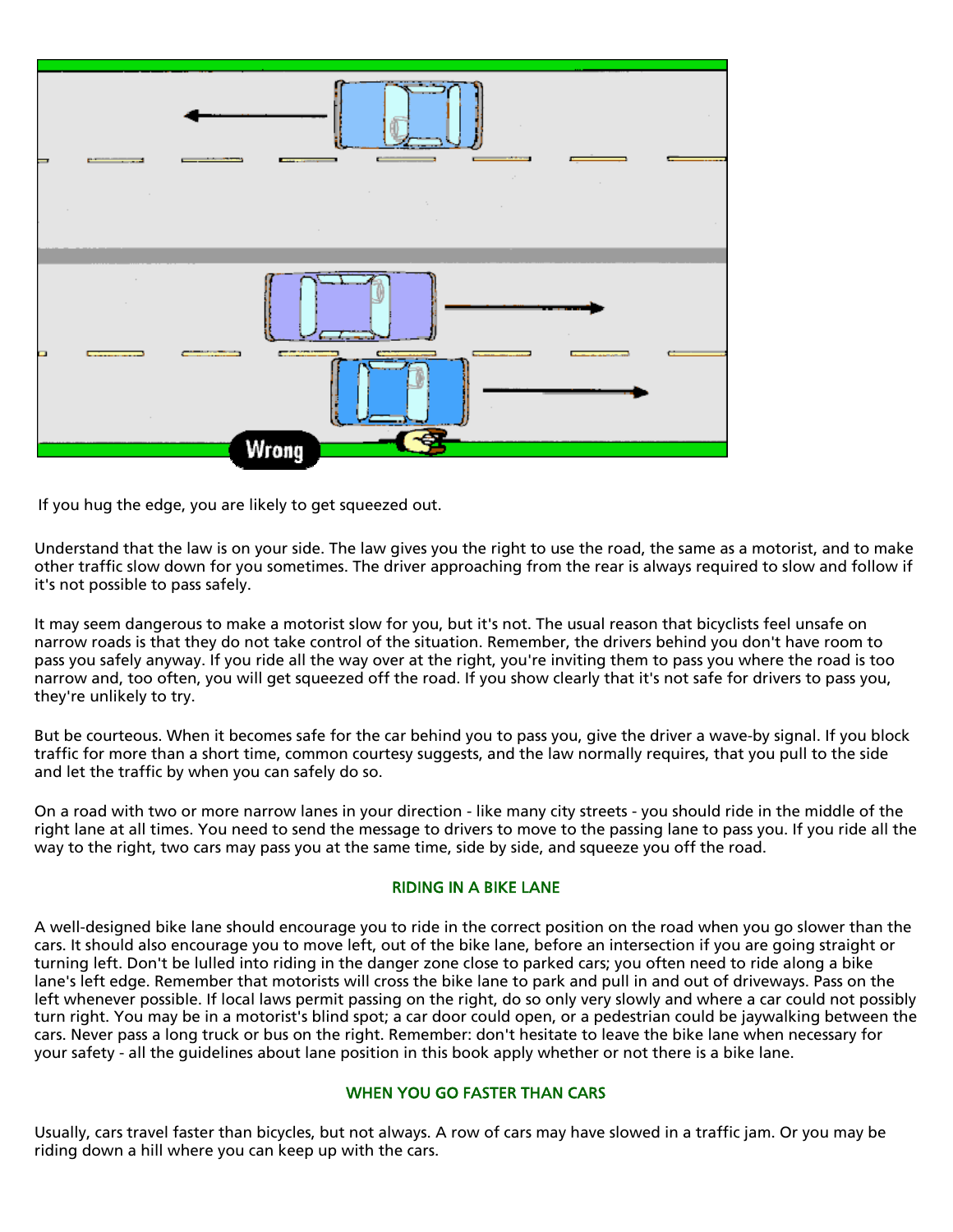If you're going as fast as the cars, pull into line with them. When riding down a hill at high speed, you need more room to steer and brake. Besides, it's dangerous to ride along next to the right side of a car. The driver could turn right or edge closer to the curb without ever seeing you. The safest position in traffic doesn't depend on whether you're riding a bicycle or driving a car. It depends on how fast you're going and where you're headed.

![](_page_13_Picture_1.jpeg)

When going as fast as the cars, you're much safer if you ride in the middle of the traffic lane where the driver behind you can see you.

![](_page_13_Picture_3.jpeg)

The driver next to you has not seen you and could turn or merge right.

As long as you keep up with the car in front of you, stay in line with it. If you begin to fall behind, pull to the right. But if you're traveling faster than the car, pass on the left, just as if you were driving a car yourself. Drivers expect to be passed on the left, so they look back to the left before they pull out.

Before you pass, look back for traffic to make sure that you can pull safely into the passing lane. Keep your distance from the side of the car you're passing. Don't sneak along next to it. Put yourself where the driver will look for you. If you're passing a big truck or bus, give it even more clearance - 5 or 6 feet - since it could move farther before you could get out of its way. When you're finished passing, move back into the right lane.

Sometimes the car, bus or truck you're passing will pick up speed while you're still next to it. Then just keep the same position in the lane, and brake lightly if necessary to fall back. When you've fallen behind, look back to the right for traffic, then merge back to your normal position in the right lane.

On a street with multiple right-turn lanes or heavy, slow traffic, you may move left more than one lane to pass slower traffic.

#### **SUMMARY**

Many cyclists believe they are safer and more comfortable riding further to the right than this booklet recommends. They fear being passed uncomfortably close by a motorist, or feel intimidated by impatient drivers. Riding too far to the right is very dangerous for several reasons. It puts the cyclist in the *danger zone* of poor sightlines and opening car doors; it gives motorists an opportunity or even invitation to attempt a close pass; and it takes away the cyclist's escape route to the right in the event of the unexpected. The correct lane positions described in this booklet are the safest and most efficient. Do not be intimidated. Take responsibility for your own safety, even if other traffic must occasionally slow and follow you.

Your correct position on the road follows a sensible set of rules, the same as for a car driver: keep to the right if you're going slowly, but pull to the left to pass. The way you carry out these rules is a little different - as explained here - since your bicycle is narrow and usually slow. An understanding of road positioning makes the difference between the rider who weaves and wanders and the one who blends smoothly and safely into the traffic flow.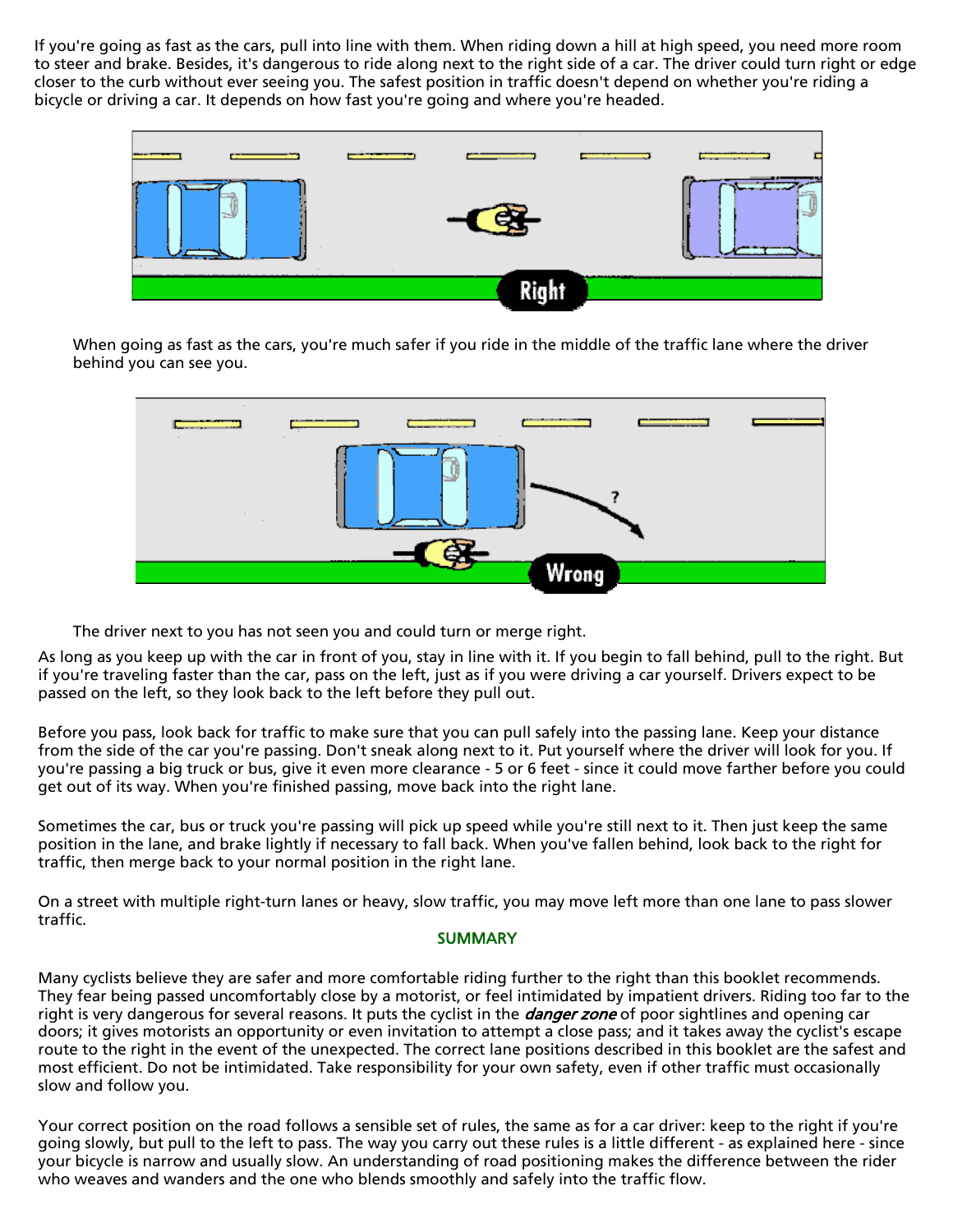# 3. Riding Through the Intersections

Intersections are where all of your traffic-riding skills come together. If you ride smoothly through the intersections, you can handle almost any riding environment.

At intersections, move to the correct lane position depending on which way you'll be going. Often, you'll need to move away from your normal position near the right side of the road. If you're turning right, keep to the right. But if you're turning left, move to the center of the road. If you're going straight, go between the right- and left-turning traffic.

#### RIGHT TURNS

Right turns are easiest. Just stay in the right lane, look around for traffic and go around the corner. To avoid being squeezed against the curb, ride in the middle of the right lane if it's narrow, just as you would on a straightaway. Remember that the rear end of a car cuts the corner as it makes a right turn.

At a stop sign or legal right turn on red, yield to traffic coming from the left on the cross street. You're always required to yield to pedestrians in crosswalks. Bicyclists follow the same set of rules as motorists do.

A right-turn signal is a useful courtesy to drivers who would have to wait for you if you were going straight. Pointing with your right arm is the most effective right-turn signal.

#### CHANGING YOUR LANE POSITION

To prepare for most intersection maneuvers, you need to change your lane position. Even between intersections or when making a right turn, as just described, you may have to move farther toward the left side of the right lane. So far, we've gotten by with a quick description of how to look back and check for traffic.

But when making a left turn, you often have to move across more than one lane. It's time to go into more detail. Before you change your lane position, you must always look back for traffic. Your sense of balance is in your head, so you need some practice to turn your head without swerving.

Some bicyclists change lane position without looking back, because they're afraid of swerving. Don't trust your ears! Many cars are very quiet, and a bicycle behind you is even quieter.

Practice looking back in an empty parking lot. Ride along a straight, painted line. Turn your head to glance back, and then look forward again to see whether you're still riding straight. To keep from swerving, think about the position of your arms. If you don't turn the handlebars, you won't swerve.

Turn your head to look even if you have a rear-view mirror. A mirror can help you to keep track of the traffic directly behind you, but no mirror will show cars or bicyclists at your side. The best way to look back depends on your riding position. If you're sitting upright, swivel your neck and your back. If

you're in a low crouch, duck your head sideways. Some bicyclists even duck their heads underneath their arms.

#### GETTING A DRIVER'S COOPERATION

So now you've looked back. What next? If there's a car close behind you, let that car go by, and deal with the next car.

Usually, the next driver will have time to react to your signals. If you make your intentions clear, the driver will almost always let you into line.

Extend your left arm to signal that you want to move to the left. Wait a couple of seconds, then look back again to check that the driver has slowed down or moved aside to make room.

Turning your head to look back is a signal, too. In slow, crowded traffic, you need to keep your hands on the handlebars, ready to brake. You can usually move into line with the cars while signaling only with a turn of the head. Whatever signal you use, always make sure that the driver behind you has noticed your signal and made room for you.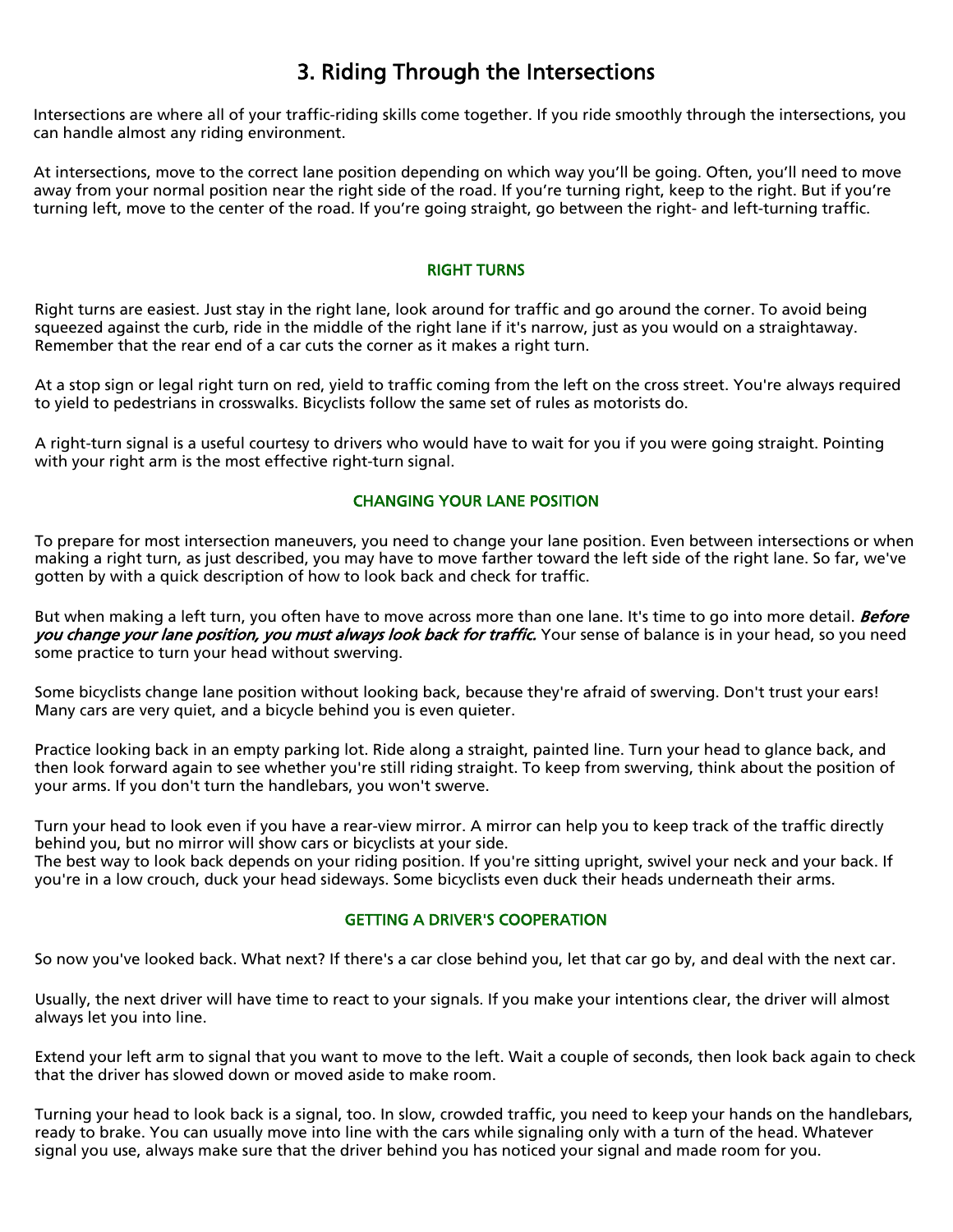![](_page_15_Picture_0.jpeg)

Cross a lane in two steps; one to cross the lane line and the next to cross to the other side of the lane.

Do not change your lane position until you're sure that the driver has made room for you. Most drivers will, but there's no guarantee. Your signal doesn't make it safe to change lane position. Only the driver's response to your signal makes you safe.

If you begin your lane change early enough to deal with two drivers, you'll almost always succeed; if the first driver doesn't make room for you, the second one almost certainly will. So anticipate turns and plan for them in time.

In high-speed highway traffic, drivers may not have time to react to you. Then you need to wait for a gap in the traffic and move across all of the lanes at once.

#### LEFT TURNS

To prepare a left turn, change lanes until you reach the left-turn position in traffic. As you move toward the center of the street, this is where no cars on your left will go straight ahead. If the lane carrying left-turning traffic also carries through traffic, ride at its left side. If it's a left-turn-only lane, ride at its right side or in its center, depending on its width. On an ordinary two-lane street, turn left from just to the right of the centerline.

It may seem dangerous to move to the middle of the street, but in fact, the middle is the best position for a left turn. When you're in the correct position, all the traffic you have to deal with is in front of you. Since you're to the left of the through traffic coming from behind you, you don't have to look back while making your left turn. You can concentrate on the traffic from the left, right and front.

You may have to cross more than one lane to reach the left-turn position. Cross each lane in two steps. With one step, cross the lane line so you're just inside the next lane. With the next step, cross to the far side of the lane. At each step, look back and get a driver to make room for you.

When in position for your turn, yield to traffic from the left, right and straight ahead. So you don't have to come to a stop, you may move slowly out to the middle of the intersection, the same way cars do. Then you can get moving faster when there's a gap in the traffic. Pass an oncoming left-turning car right side to right side.

When turning left, don't let left-turning cars behind you pass you on the right. While waiting, keep near the middle of the lane or make a slow signal with your right hand. As you enter the intersection, ride straight ahead a short distance so the left-turning cars behind you can pull to your left.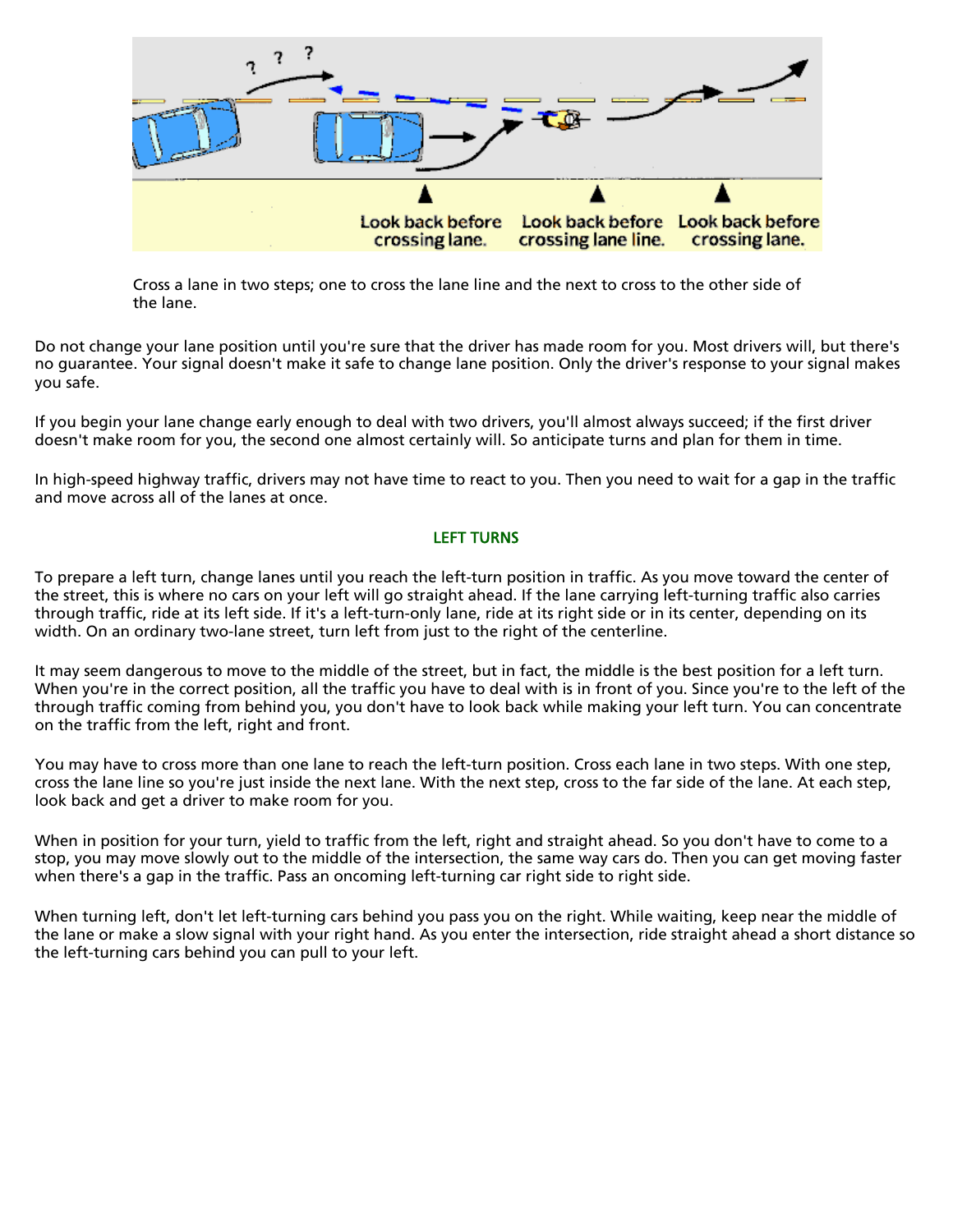![](_page_16_Figure_0.jpeg)

Correct paths for left turns: Left turn only lane: bicyclist (a) has turned left from near the middle of a narrow left turn lane. Left and through lane: Wait for a traffic light near the middle of a left and through lane, so a motorist won't sneak past on the wrong side. Bicyclist (b) has turned left from the left middle of a left and through lane. No special turn lane: bicyclist (c) turns from near the centerline of a two-way, two-lane street and enters the inner lane of a four-lane street to avoid right-turning car entering the outer lane.

If you don't make it to the left-turn position by the time you reach the intersection, don't force the situation. Go straight through the intersection. Make your left turn at the next intersection, or cross to the other side of the street, double back and make a right turn.

It's also okay to make a left turn as a pedestrian. This way, you can turn left legally at a "no left turn" sign or handle traffic situations you feel are beyond your abilities. At the far right corner of the intersection, come to a complete stop. Do not swerve left; it's never safe because you would have to look for traffic in all four directions at once. Instead, stop and walk to where you can safely reenter the traffic flow.

#### GOING STRAIGHT THROUGH

Going straight through an intersection is easy compared with a left turn. You may have to change lanes, but not usually as many.

When going straight through, stay out of a right-turn-only lane. Make sure right-turning traffic passes you on your right. If there's a lane marked for right turns and through traffic, ride near its left side. You may sometimes have to merge into the second or third lane from the curb to avoid the right-turning traffic.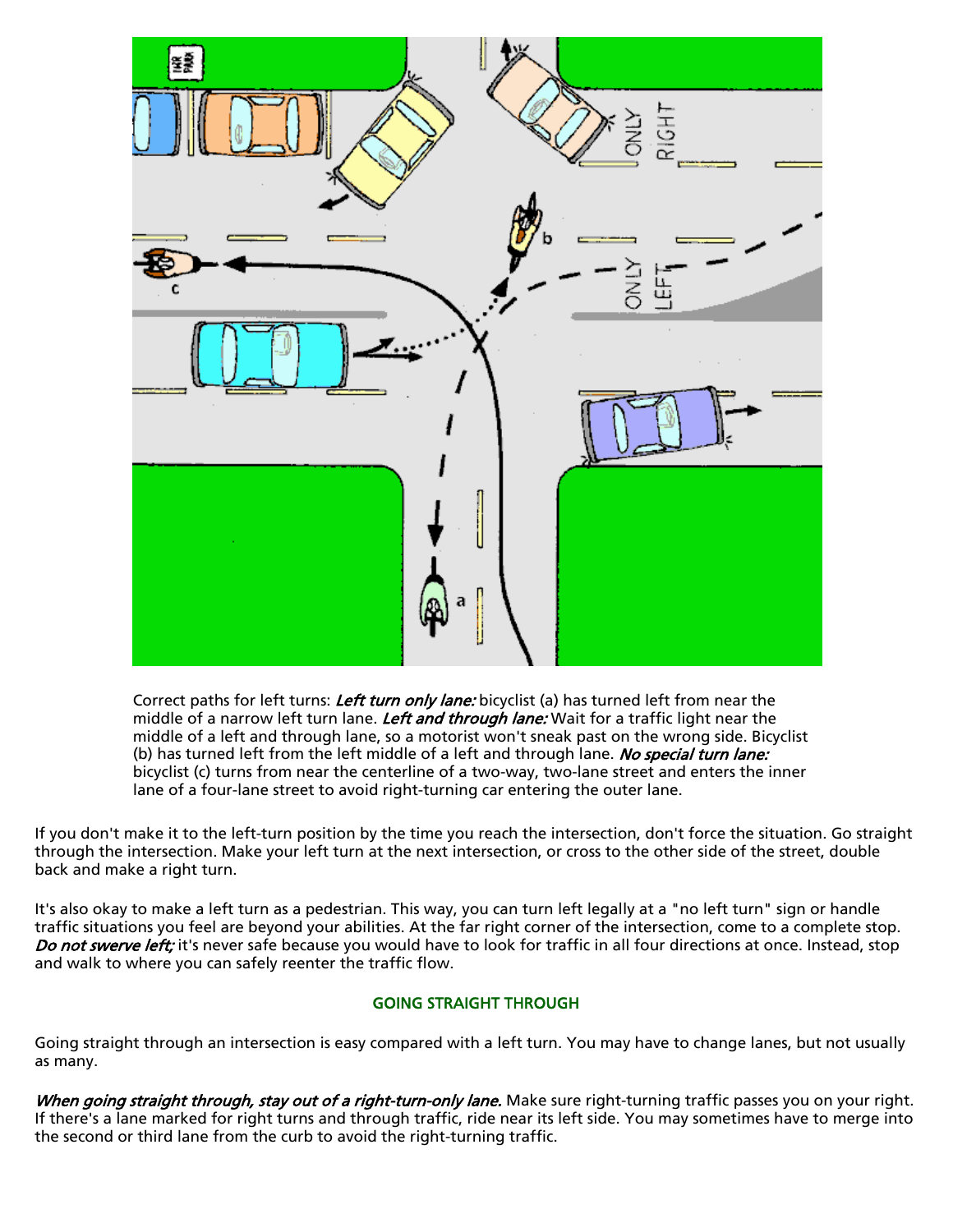![](_page_17_Figure_0.jpeg)

Keep to the left of right-turning traffic when going straight through an intersection. Do not go to the right of traffic unless you are turning right.

When you approach an intersection where cars are waiting for a stop sign or traffic light, never pass the first car. You never know for sure when or in which direction that car will move. Besides, while you're passing the car, it may hide a pedestrian or other hazard.

The most difficult intersection to ride straight through is the one that looks simplest - on a small, two-lane street. Traffic in the right lane goes in three different directions - right, straight and left! Still, on a street with parallel parking, the empty space between the parked cars and the corner serves as a right-turn lane. Don't wander right, into this space. Keep going straight ahead.

On a street without parking, pull a little farther into the lane to discourage right-turning drivers from passing you on the left. With a little finesse, you can position yourself just far enough from the curb so cars can pass you on the right to make a legal right turn on red.

Some motorists hesitate to pass between a bicyclist and the curb even to make a right turn. Wave them by with your right hand.

#### **SUMMARY**

You can ride smoothly and confidently through most intersections. Correct lane position is the key. Plan ahead to change lanes well in advance if needed, especially for left turns. Even when going straight, you often need to adjust your position to avoid conflict with right-turning traffic. Your practiced ability to look back for traffic is essential. Using the correct lane position keeps you visible and gets you to where you can concentrate on traffic in front of you as you enter the intersection. Be sure to stay alert for drivers who fail to signal, fail to yield, or change their mind about which way to go.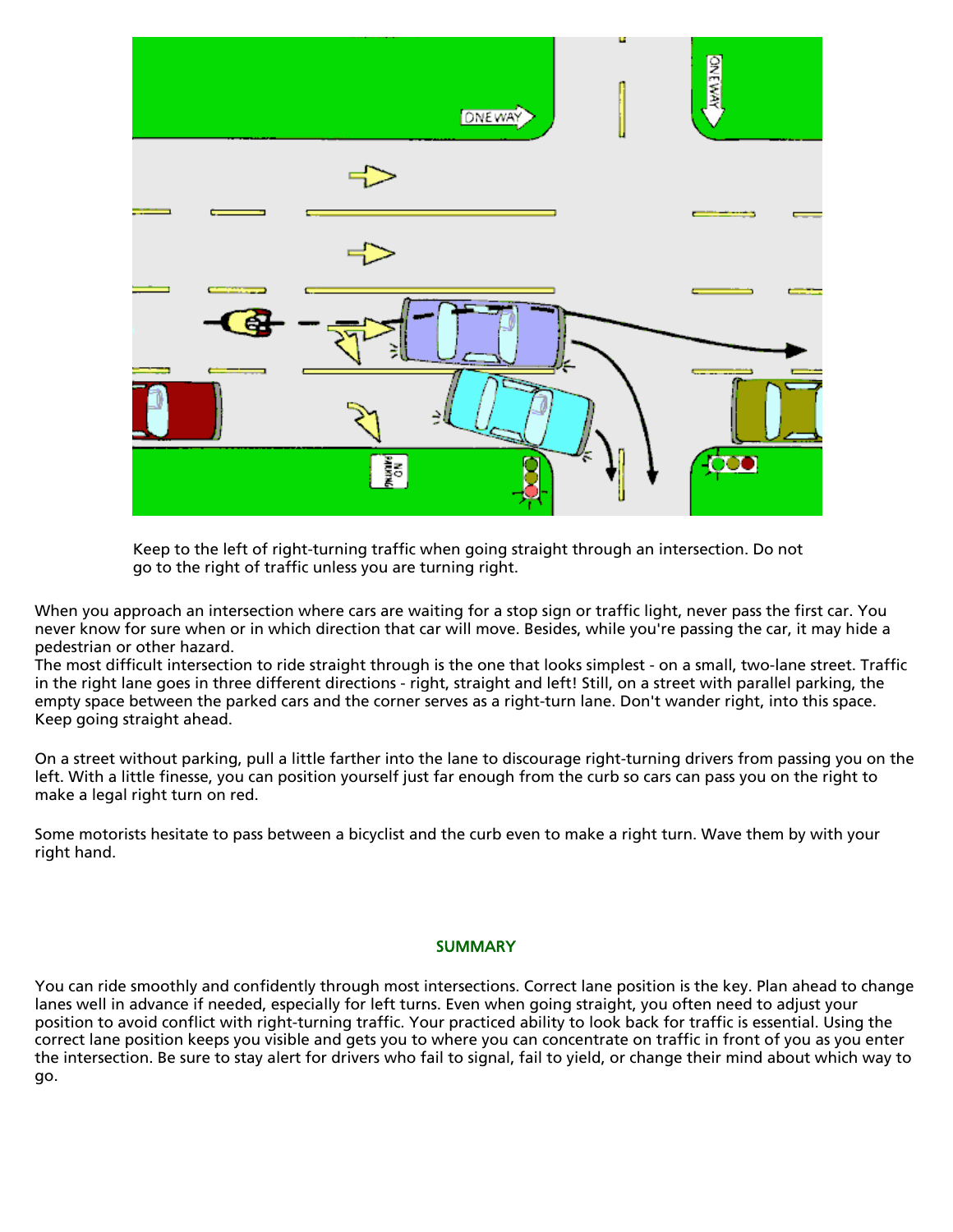# 4. Getting Across Non-Standard Intersections

Not all intersections are of the standard, "crossroads" type. Though the same principles of lane positioning apply to all intersection maneuvers, some situations can be confusing and deserve a second look. ENTERING THE ROAD

Bicyclists sometimes will ride against traffic or take unusual routes across intersections to get to their lane positions. Don't do it!

Instead, look for a good place to enter, where you can start out with a normal intersection maneuver: a left or right turn, or a lane change to merge into traffic. The traffic laws apply as soon as you're on the road, and even if you have to walk your bike a short distance to a driveway, a legal start is much safer. Besides, you often get started faster, since you can then move with the normal flow of traffic.

When entering the road from a narrow driveway, ride down its middle. A pedestrian could be approaching on the sidewalk from either side, and a car could be about to enter the driveway from either direction. By placing yourself in the middle, you can see in both directions equally well.

![](_page_18_Figure_5.jpeg)

When entering the road, look left, but always look right as well for pedestrians and overtaking cars.

Even when preparing for a right turn onto a rural highway, look left, right, left, and then right again. A car approaching from your right can pull out to pass very quickly and head for you in the lane you're about to enter.

#### DIAGONAL INTERSECTIONS

Traffic follows the usual rules at a diagonal intersection, but it's harder for drivers to look into the diagonal cross street behind them. Be especially careful of vans and trucks, which have a right rear blindspot.

Some of the turns in a diagonal intersection aren't very sharp, so cars may not slow down very much. Be alert to oncoming left-turning traffic, and be sure the drivers have seen you.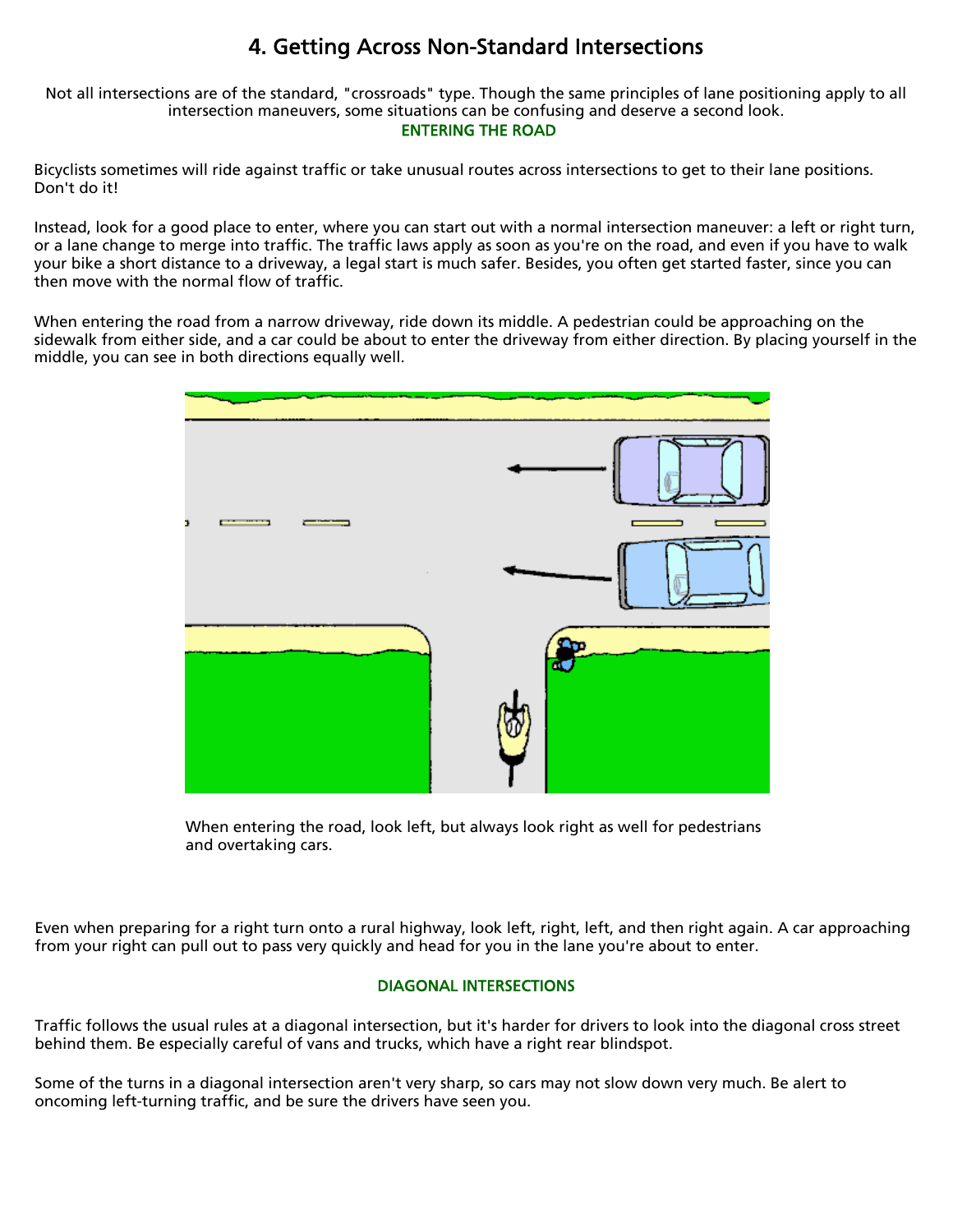#### ON- AND OFF-RAMPS

When you're riding along a road and an on-ramp comes in from the right, stay in your normal lane position. Traffic from behind you on the ramp will first pass to your right, and then to your left.

![](_page_19_Picture_2.jpeg)

If passing an on ramp or off ramp as in (a), ride in a straight line. Enter or exit by following the right side of the ramp as in (b). If a combined roadway is short, keep your position as in (c), avoiding the need to merge right and then left again. You may avoid having to merge across a lane by riding the left side of a ramp as in (d), but then move into your normal lane position when traffic allows.

An off-ramp is much like a right-turn lane, except that the traffic is faster. If you're going straight and the ramp goes off to the right, stay in your normal traffic position, to its left. The exiting traffic will pass you on your right, and the through traffic will pass you on your left.

When you're passing an off-ramp, exiting drivers may hesitate to pass you on the right. It's effective to stay a little farther to the left than usual and make a left-turn signal. Drivers can see your hand signal for hundreds of feet behind you, so it's useful even when cars are traveling at highway speed.

A one-way roadway can have on- and off-ramps to the left side. When entering on a ramp from the left, ride along its left side, then the left side of the roadway until you can merge across to your normal lane position. When exiting on a ramp to the left, cross to the left before the ramp and ride on the left side of the ramp until it is safe to move to your normal lane position.

Sometimes two roadways will join or divide, but the total number of lanes will stay the same: For example, a couple of one-lane roads can join into a single two-lane one-way road. In high-speed traffic, it's best to ride near the edge, as with ramps. When entering or exiting from the left in slower traffic, you may ride on the right side of the left road, so you avoid having to cross as many lanes.

#### TRAFFIC CIRCLES

A traffic circle is a left-curving street with several side streets going off to the right.

The right lane of a traffic circle is, then, a right-turn lane used by entering and exiting traffic. Enter the traffic circle in the right lane if you're going to turn right at the first exit. But if you're going past the first exit, change lanes to the inside as you enter the circle. Ride around at the outer edge of the inside lane. It sometimes helps to make a left-turn signal while in the inside lane; drivers then feel comfortable about passing you on the right as they exit the circle.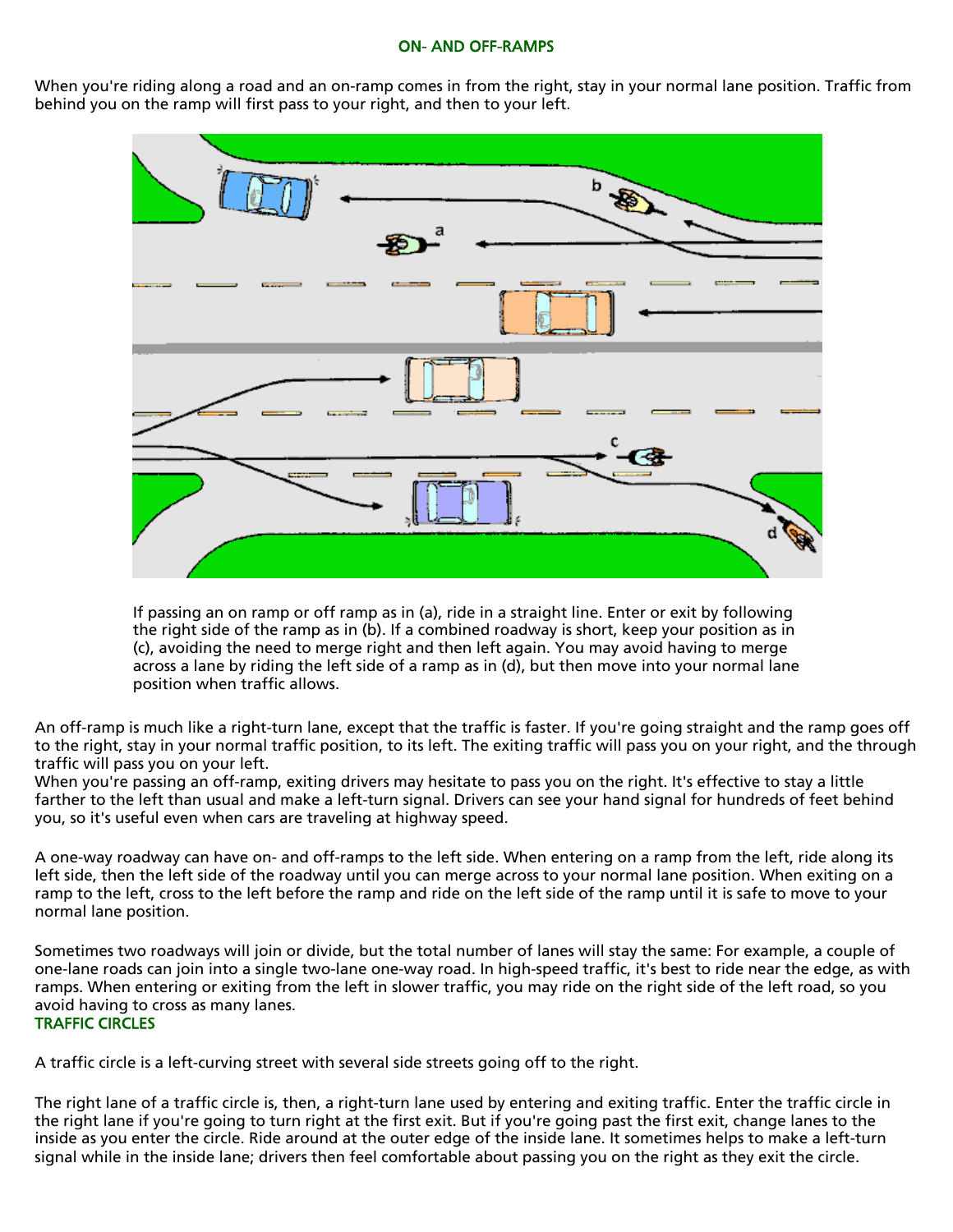Change back to the outside lane as you approach your exit. Use your normal tactics and hand signals for lane-changing.

![](_page_20_Figure_1.jpeg)

Traffic circle or rotary intersection: Keep to the right if you will take the first exit, as in (a). Ride in the inside lane if you are going past the first exit, as in (b) and (c).

Because of the traffic circle's left curve, cars go straight to turn right. For this reason, it's especially dangerous to cross an exit of a traffic circle in the right lane. Bicyclists who always keep to the right will tell you that traffic circles are very dangerous. On the other hand, you'll find it surprisingly easy to ride around in the inside lane. Drivers don't go very fast there, since they follow the curve.

#### TWO LEFT TURNS IN A ROW

Sometimes you need to make two left turns quickly, one after the other; for example, if you're turning left at an intersection and then turning left into a driveway at the middle of the block.

In this case, don't head for the right side of the street after the first left turn. You may not have time to change lanes to the left again. Finish your first left turn in the correct lane to begin your second left turn.

#### LEFT TURNS ON ONE-WAY STREETS

If a one-way street is two or more lanes wide, laws in most places allow you to ride at either side. When you make a left turn from a one-way street onto another one-way street, it's easiest and safest to ride around the corner on the left.

#### BIKE LANES AT INTERSECTIONS

Bike lanes give bicyclists a narrow lane to the right of motorists. Sometimes you must ride outside the bike lane to be safe, especially at intersections. Pass slower vehicles on the left. If you pass on the right, the vehicle you are passing might turn right without the driver ever seeing you, and that vehicle also hides you from oncoming drivers who might turn left in front of you.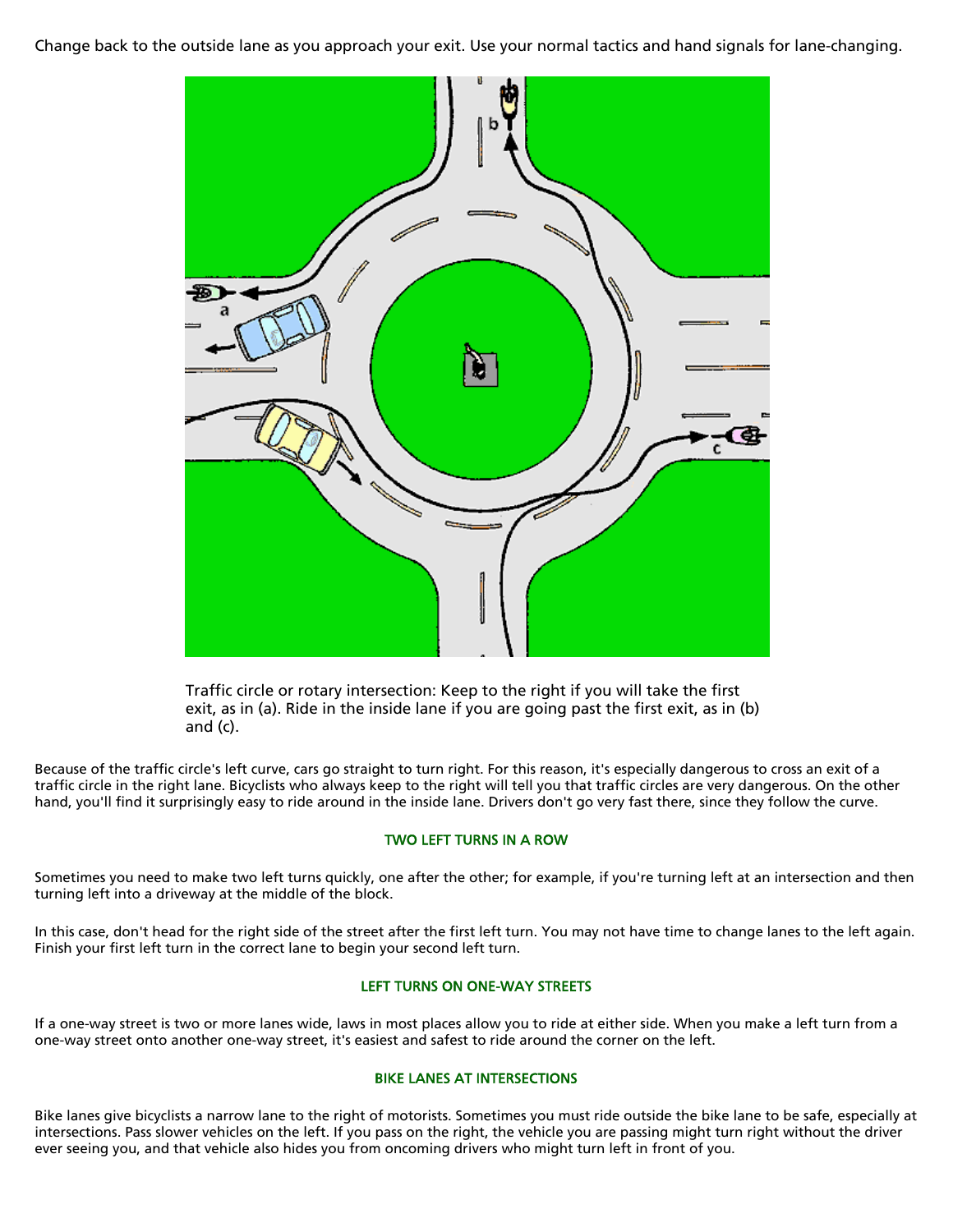![](_page_21_Figure_0.jpeg)

Bike lane right turn problems. Straight-through bicyclist must cross paths with right-turning traffic. Motorist (a) must look left and ahead for other traffic and may not see the bicyclist. If motorist (a) does yield to bicyclist, left-turning motorist (b), who can not see the bicyclist, may proceed into path of the bicyclist, and motorist (c) must wait. The bicyclist, not sure if motorists (a) and (c) are turning, must look both backward and forward.

![](_page_21_Figure_2.jpeg)

The bicyclist has merged out of the bike lane in advance of the intersection. Now nobody has to look backward and forward at the same time. Motorist (a) can make a safe and legal right turn. The bicyclist and motorist (c) can both continue through the intersection. Motorist (b) can see the bicyclist and knows to yield. Dashing of bike lane stripe indicates to right-turning motorists that they should merge right.

When turning left, merge left before the intersection as described earlier in this booklet. When going straight through, don't let right-turning traffic get on your left and "hook" you. Unless the bike lane goes to the left of a right turn lane, this means moving left (out of the bike lane) before the intersection, merging into line with the cars. When turning right you can usually stay in the bike lane.

Some motorists may think that the bike lane is "your space" and you should stay in it. Your safety is more important. Bike lane or not, follow the lane positioning guidelines in this booklet.

#### SUMMARY

And there they are - the difficult intersection types. Once you can handle these, you can ride just about anywhere. You can even figure out how to handle intersections not described here by using the principles of lane changing and positioning on which all intersection maneuvers are based.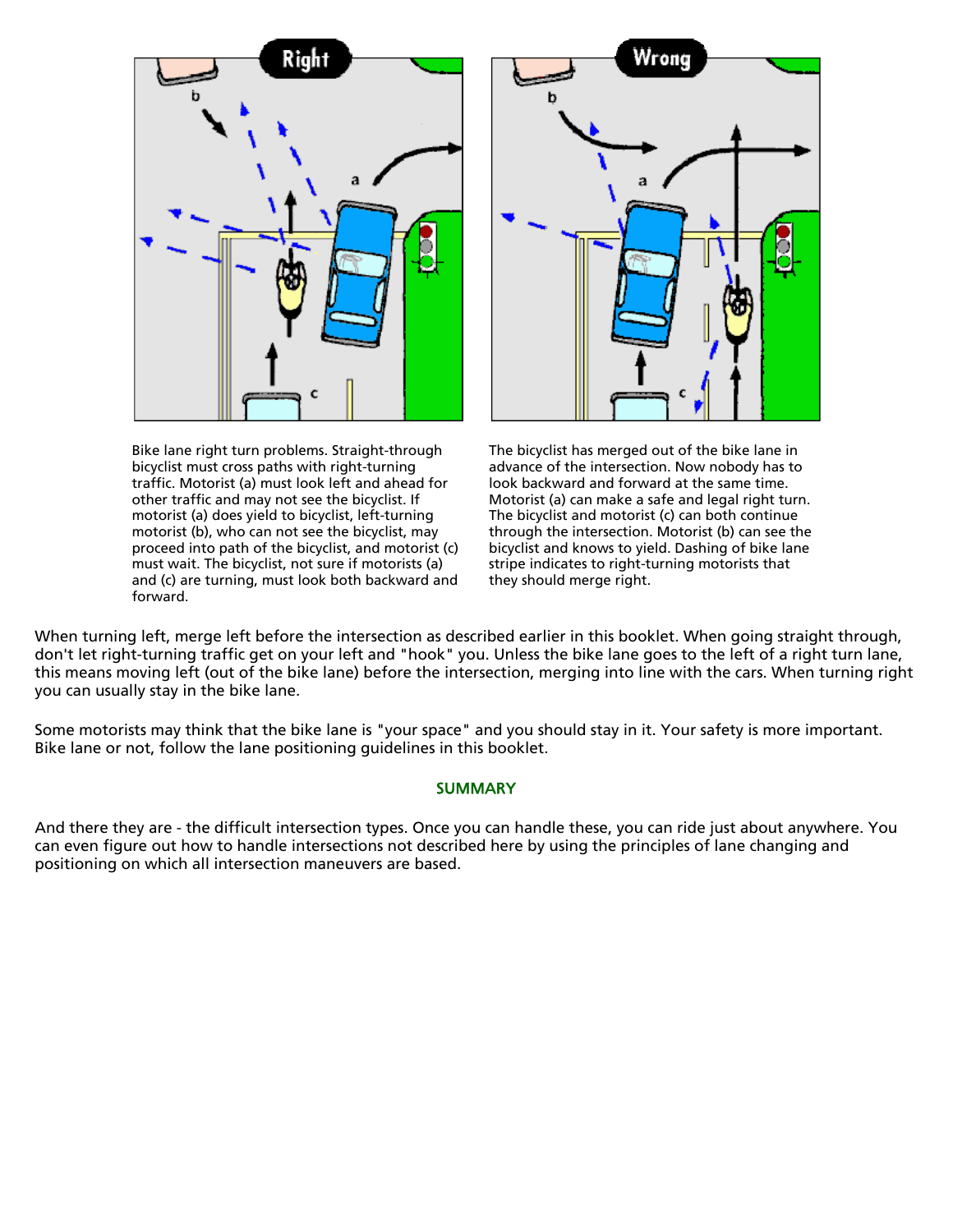# 5. Steering Out of Trouble

A bicycle is a highly maneuverable machine, but it stays upright only by being balanced. You have to take extra care to stay upright and read the road for hazards that can cause a fall.

Beware of any slippery or loose surface: gravel, snow, ice, leaves, oil patches, wet manhole covers and crosswalk markings. Avoid these, or ride over them slowly. Don't turn, brake or accelerate. Be ready to put a foot down for balance.

![](_page_22_Picture_3.jpeg)

Check behind yourself for traffic, then cross a diagonal railroad crossing more nearly at a right angle.

Be especially careful of diagonal railroad crossings, trolley tracks, a row of raised lane-line dots or a step between the shoulder and the travel lane. Any of them can push your front wheel to the side and sweep your bike out from under you. When you can't avoid them, cross them as nearly as possible at a right angle.

Beware of steel-grid bridge decks, which, especially when wet, will steer your bike parallel to the gridding, making balancing difficult. Test a grid deck at a low speed, and walk or use the bridge sidewalk if necessary.

Drainage grates with slots parallel to the road pose a special hazard. Most often you will be riding to their left, but if not, be sure to avoid going over one. Your front wheel can fall into the grate, causing you to go over the handlebars. It's a good idea to notify the applicable road or public works department of these and other hazards, as they are dangerous to bicyclists, and a liability issue.

Any bump, rock or pothole more than an inch high can squash your bicycle's tires flat against the rims, damaging the wheels. Avoid the bumps if you can, and walk your bike if the going gets too rough.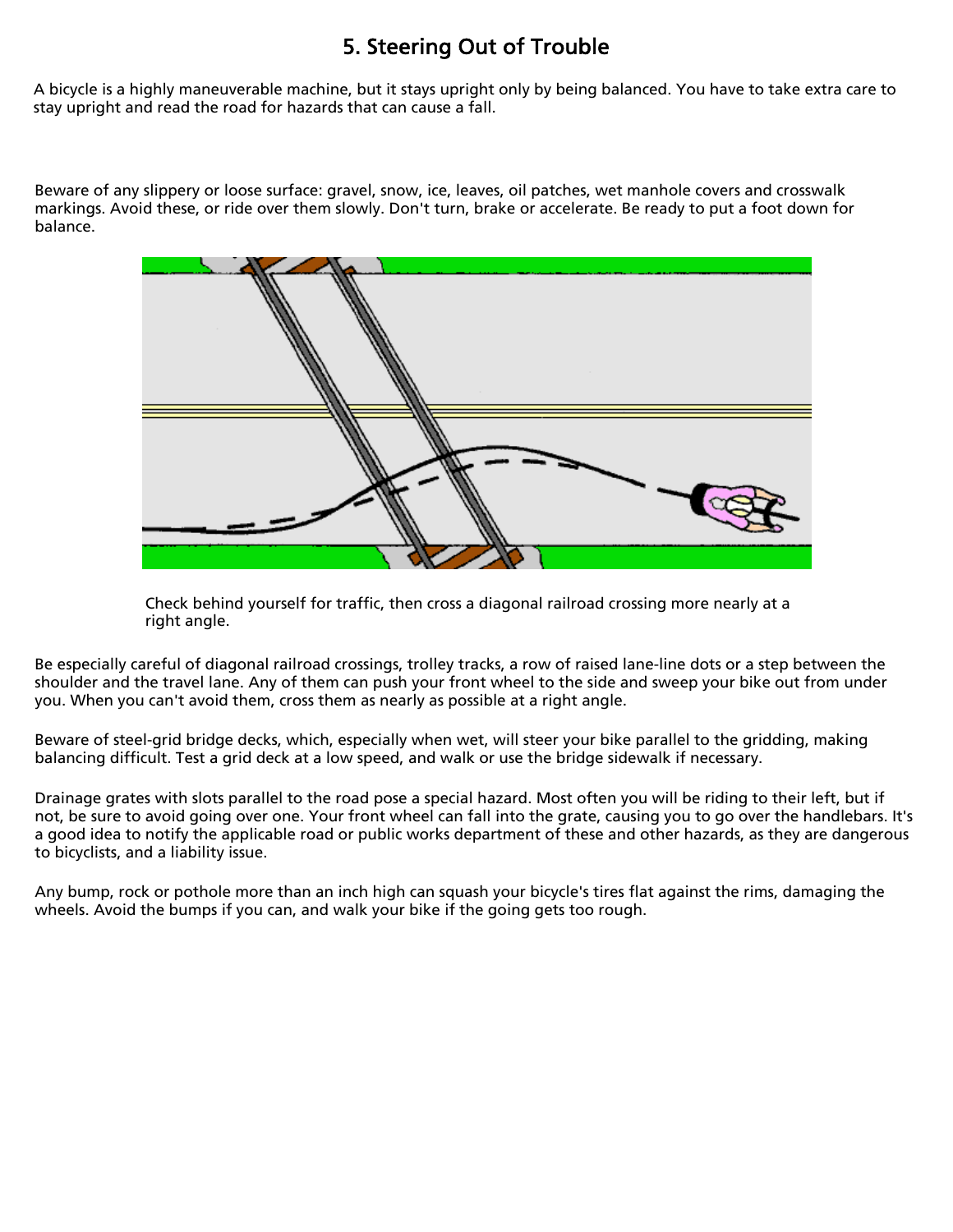#### GOOD NEWS

![](_page_23_Figure_1.jpeg)

Avoid a rock by turning the handlebars to one side; then correct your balance by turning them the other way.

![](_page_23_Picture_3.jpeg)

Twitch the handlebars to the left first to start your lean to the right for a quick right turn.

Now for the good news: Thanks to your bicycle's small size and quick steering, you can prepare yourself for situations like this one:

It's a pleasant, two-lane country road, just wide enough for cars to pass you in your lane. You look up at the scenery and then down at the road. There's a rock directly in front of you. And there's a car just behind you. You can't swerve left into the traffic and you don't want to swerve to the right, into the gravel and dirt. What to do?

Make your wheels weave around the rock while riding in a straight line - the rock-dodge maneuver. Just as you reach the rock, steer quickly left, then right to correct your balance, then straight again.

Because you correct the balance quickly, your body doesn't have time to follow the bike's weave. You continue nearly in a straight line. To give yourself better odds against rocks and potholes, go to an empty parking lot and practice the rock dodge until it becomes easy.

#### QUICK TURNS

Picture yourself in another pinch: You're riding along a street, approaching an intersection, and a car on your left suddenly begins a right turn. You are about to crash into the side of the car! You have to turn quickly alongside the car to get out of trouble. To begin a turn quickly, you have to lean your bike quickly. But how do you do that?

Your bicycle balances the same way you balance a yardstick upright on the palm of your hand. If you want to move the yardstick to the right, you move your hand to the left. Then, the yardstick leans to the right, and you follow it with your hand.

Just the same way, if you steer your bicycle out from under you to the left for a moment, you can then turn to the right. You must first steer momentarily toward the car you're trying to avoid.

Try this technique in your parking-lot practice area. At slow speeds at first, yank the handlebars quickly to the left. Your bicycle will lean to the right, and then you can steer right. Practice first at slow speeds, then at faster ones. The faster you go, the less sharply you have to steer.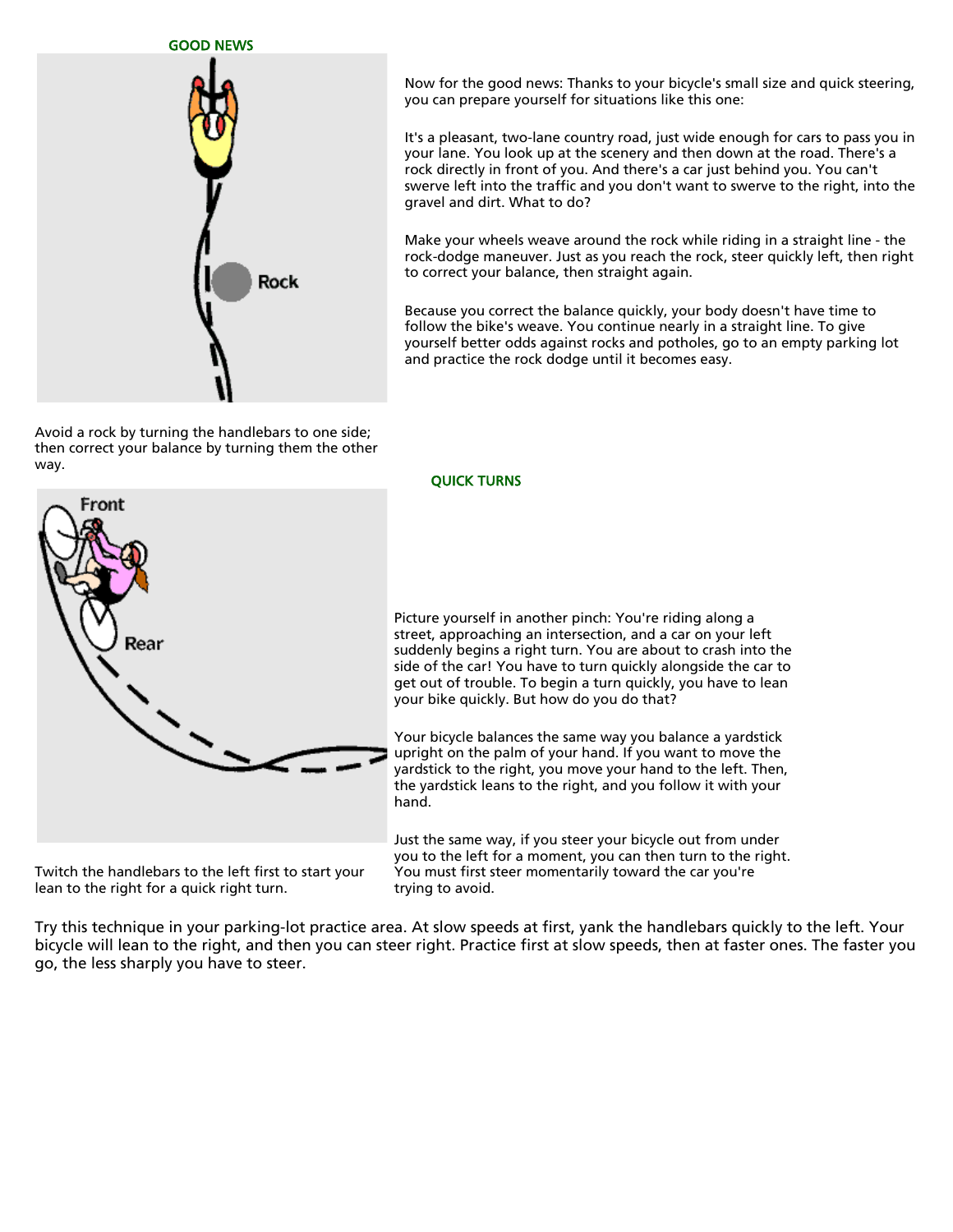![](_page_24_Figure_0.jpeg)

The quick turn is useful in many situations. If a car coming toward you begins a left turn, turn right into the side street with it. If a car pulls out of a side street from the right, swerve into the side street. It's best to turn to the right, behind the car - but if it's too late for that, turn left with the car. Even if you hit the car, the more nearly you are traveling in the same direction, the lighter the impact.

#### TOO FAST!

On a winding downhill, brake before you enter the turns, so you don't lose traction while turning. But sooner or later, you may find yourself going around a downhill curve too fast. If it's too late to slow down, a variation on the quick turn can get you through this situation in one piece.

The usual, panic reaction is to steer straight and brake. But then you're likely to go headfirst off the road before you can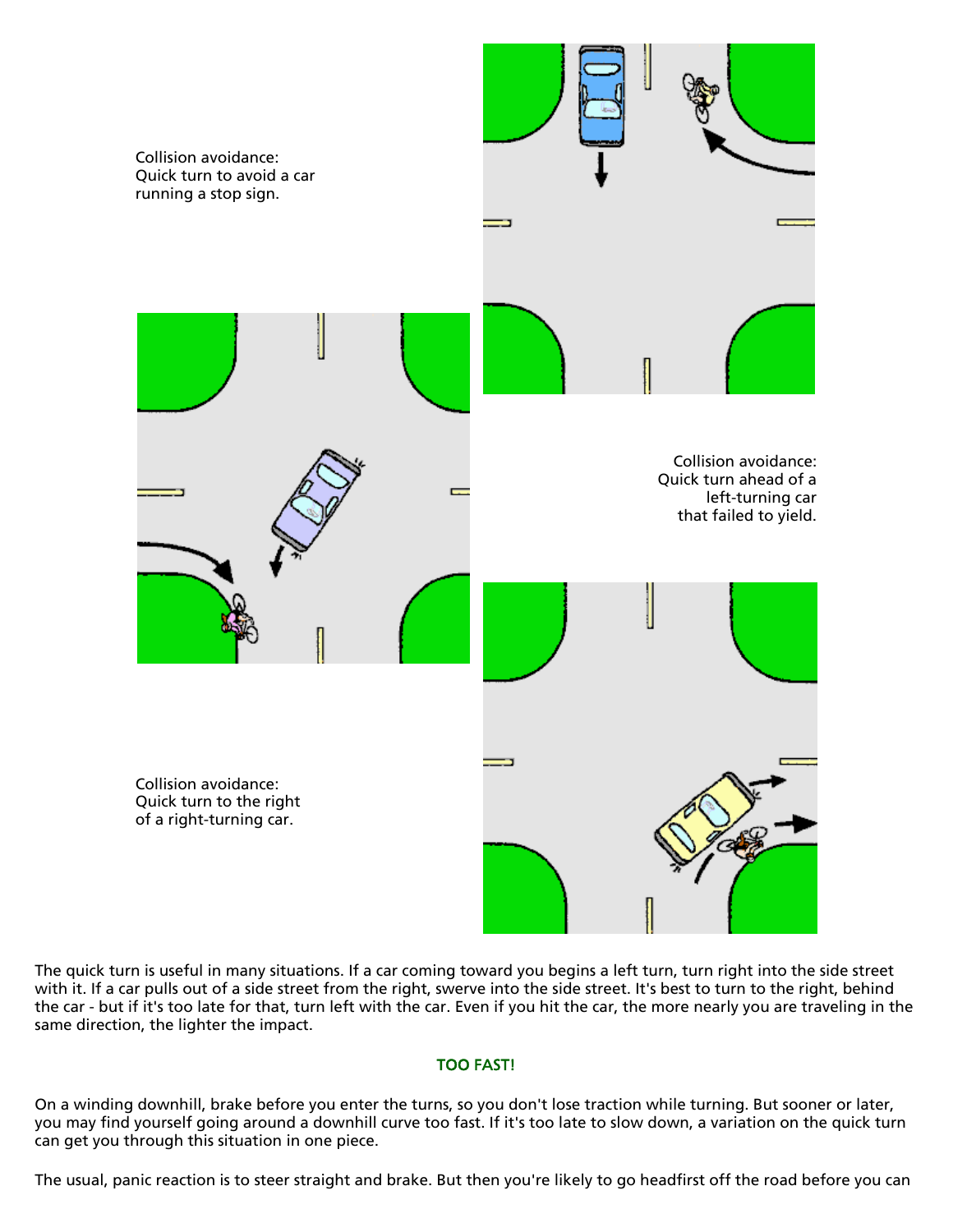stop. Instead, steer with the curve. Don't brake. Straighten the handlebars momentarily, as in the quick turn, to drop your bike into a deeper lean.

Usually, you'll make it around the curve - your tires have more traction than you normally use. If you do skid out, you'll fall on your side and slide to a stop.

![](_page_25_Picture_2.jpeg)

If you're going around a curve too fast, straighten the handlebars momentarily to drop into a deeper lean.

If you're about to ride into a wall or over a cliff, you may decide deliberately to skid out. Lean into a turn, then hit the brakes. The fall may hurt - but not as much as the alternative.

#### JUMP?

There is a pothole straight ahead, and no time for even a rock dodge. You were so busy looking up at the traffic that you didn't see the pothole, and now you're about to trash your wheels. If only you could fly . . .Unfortunately, you can't fly your bike like the kid in the movie E.T., but you can jump your bike. Holding the pedals horizontal, squat down and pull up on the handlebars. Then jump up and yank your legs up under you. You'll be past the pothole faster than reading "squat-pull-jump-yank." You can't easily get your back wheel over the obstruction unless you use toeclips or clip-in pedals, but getting your front wheel over will usually prevent a crash.

Jumping is the quickest last-resort way to avoid a pothole or other road-surface hazard. Once you get good at it, you can even use it to climb low curbs or to cross diagonal railroad tracks. In your empty parking lot, practice jumping your bike. You must lift first the front wheel, then the rear wheel as it takes its turn with the bump. Your timing depends on how fast you're riding.

#### **SUMMARY**

Once you know your emergency maneuvers, you'll gain a much expanded sense of security, confidence and style. You'll be able to "ride loose," to use the language of California all-terrain riders. It's a sign of an experienced rider, and it saves you and your bicycle a lot of wear and tear.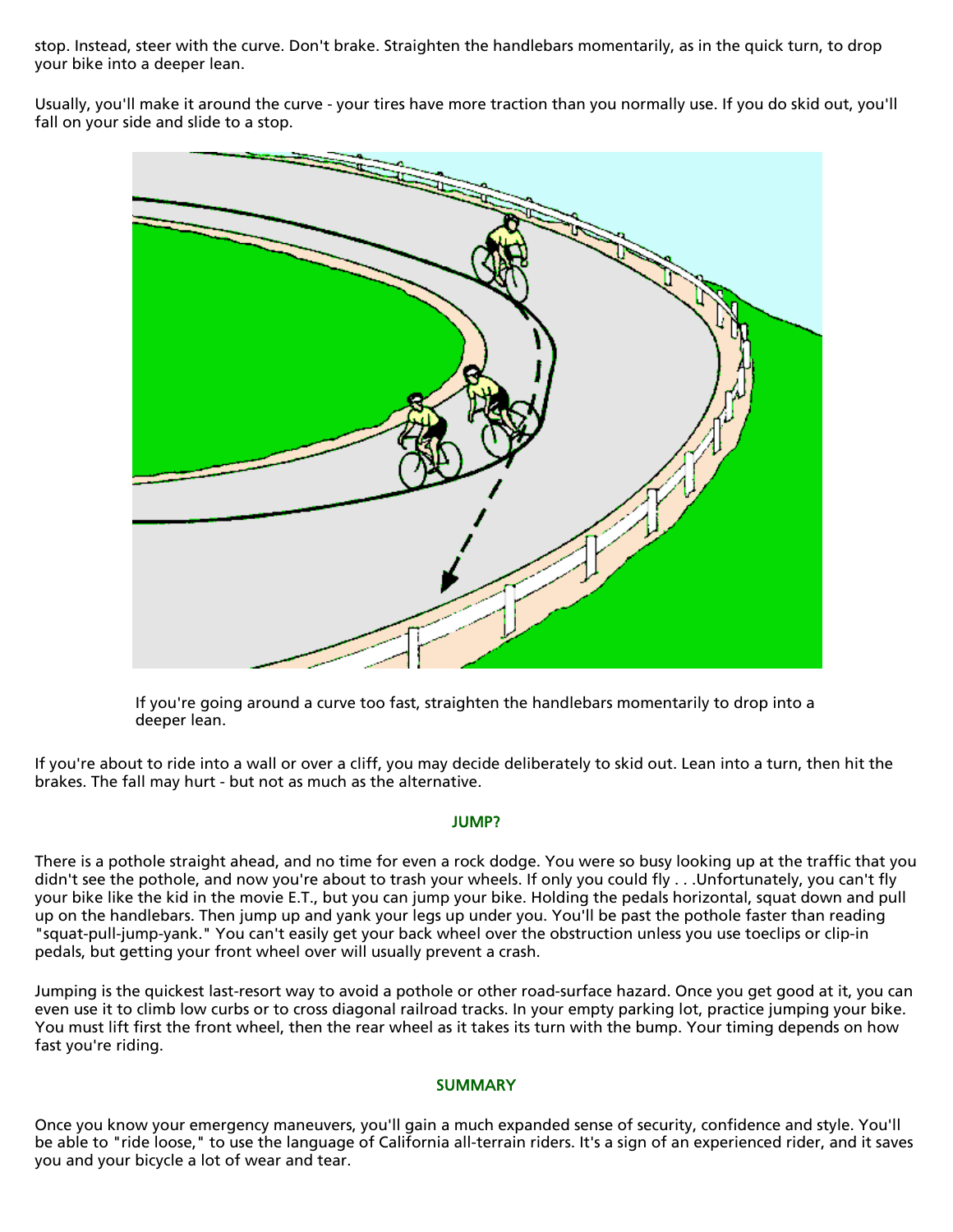# 6. Using Your Brakes

Picture yourself on a city path. Suddenly, you notice that you're about to ride down a flight of stairs. Or you're riding on a country road and there's a bridge out just a few feet in front of you. In cases like these, your bike's brakes could save your life. But even if you don't have such a dramatic experience, you'll feel more confident and go faster if you're ready to stop quickly and smoothly.

It takes practice to get peak performance out of your brakes. You can't just jam them on and skid to a stop as in a car.

Your brakes must be in good condition to give you the most control. Good bicycle brakes work powerfully and smoothly. If your brakes are weak or grabby, it's time for an overhaul. But to get the quickest possible stop, you also need to understand *weight transfer* and how it affects your stopping.

#### HOW WEIGHT TRANSFER WORKS

When you're stopping - in a car, on a bicycle or on foot - your weight shifts to the front. You see this happen every day. When you're running and stop suddenly, you have to put a foot out in front of yourself to keep from toppling forward. In the same way, when you stop a car, it "nosedives" as more weight goes to the front wheels.

When stopping your bike, the weight also goes to the front wheel. Try a little experiment: Walk along next to your bike. Squeeze the front brake lever. The bike will stop quickly, but the rear wheel will rise off the ground.

Also try squeezing the rear brake lever. Braking will be weak, and the rear tire will skid. The same things happen when you're riding. If you rely too heavily on the rear brake, the rear wheel will skid and wear out the rear tire quickly. On the other hand, you can go right over the handlebars if you use the front brake too hard.

How, then, do you get a powerful stop without risk? There's a trick to learn. Use the rear wheel as a signal to tell you how hard to apply the front brake. You become an antilock braking system for your bicycle.

#### THE REAR BRAKE'S SIGNAL

Practice on your bicycle in an empty parking lot. Squeeze the front lever three times as hard as the rear, while increasing force on both brake levers at the same time. With your light force on the rear brake lever, you're braking the rear wheel only lightly.

For a powerful stop, squeeze the brake levers harder and harder - the front always three times as hard as the rear. The rear wheel will eventually skid. But by this time, most of the weight will be off the rear wheel, so it will skid only lightly. You won't wear a big bald spot in the rear tire - though you will feel and hear the skid.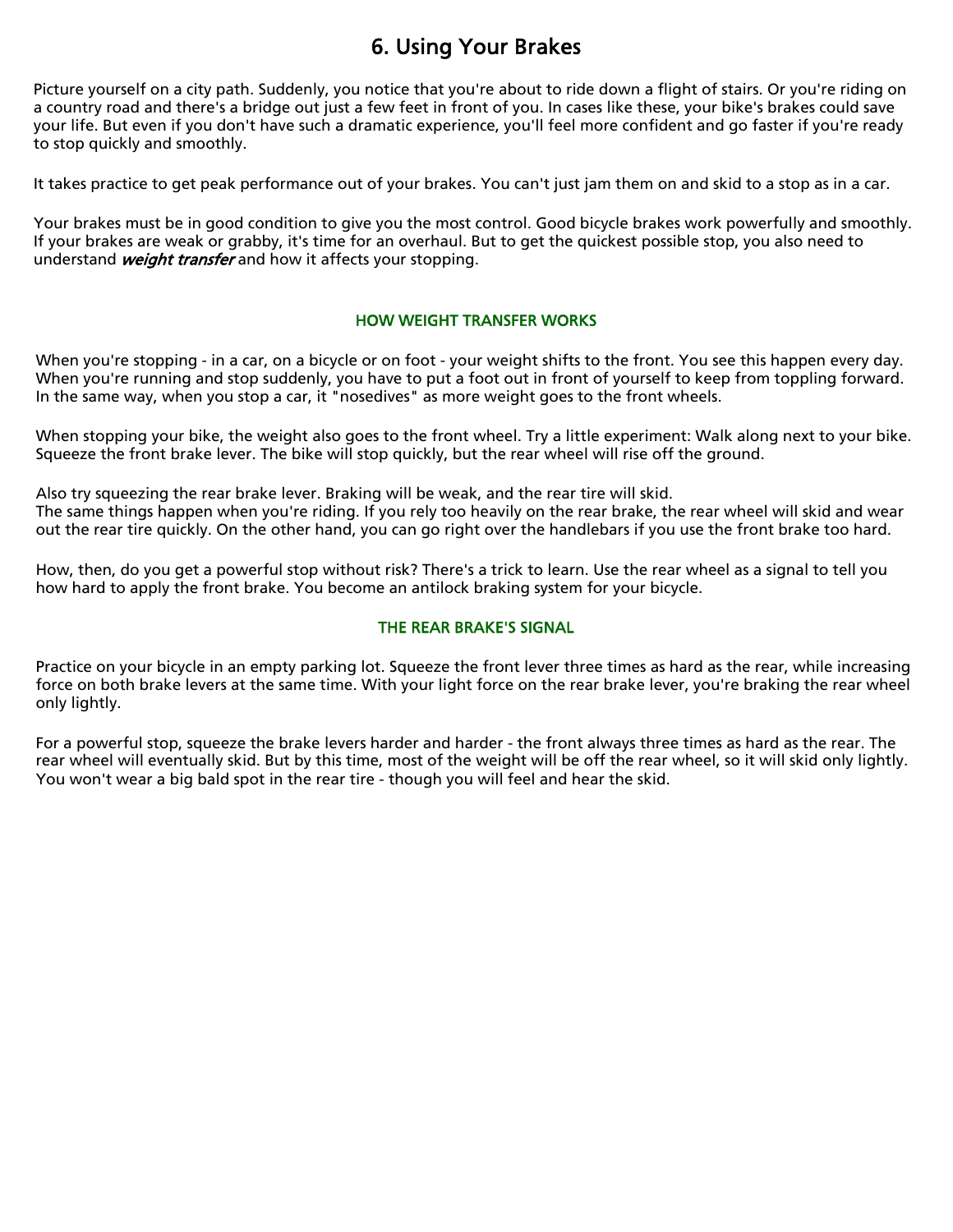![](_page_27_Picture_0.jpeg)

a) If you use the rear brake alone, the rear wheel will skid and stopping distance will be long.

p

![](_page_27_Picture_3.jpeg)

![](_page_27_Picture_4.jpeg)

c) Achieve a quick stop by squeezing the front brake three times as hard as the rear brake. If the rear wheel skids, reduce force on the front brake.

The rear wheel's skidding is your signal to release the front brake a little, transferring weight toward the rear to reduce skidding and avoid pitchover. Once the rear wheel stops skidding, squeeze the front brake harder. Continuously adjust the force on the front brake lever to keep the rear wheel just below the point of skidding.

This is your braking technique for straight-ahead stops on clean, dry pavement. Under these conditions the front wheel will never skid, so you can adjust the front brake to keep the bike under control.

You can also train yourself to release the brakes whenever the bicycle begins to go out of control. Practice only with great care in a quiet location. At a very low speed, 2 or 3 miles per hour, squeeze the front brake lever hard enough that the rear wheel begins to lift off the ground. Then release the brake lever instantly. Wear your helmet!

#### BRAKING UNDER POOR CONDITIONS

Braking technique is different when the road surface is slippery, or if you're turning. Under these conditions, the front wheel can skid. You must brake lightly and use the front brake less.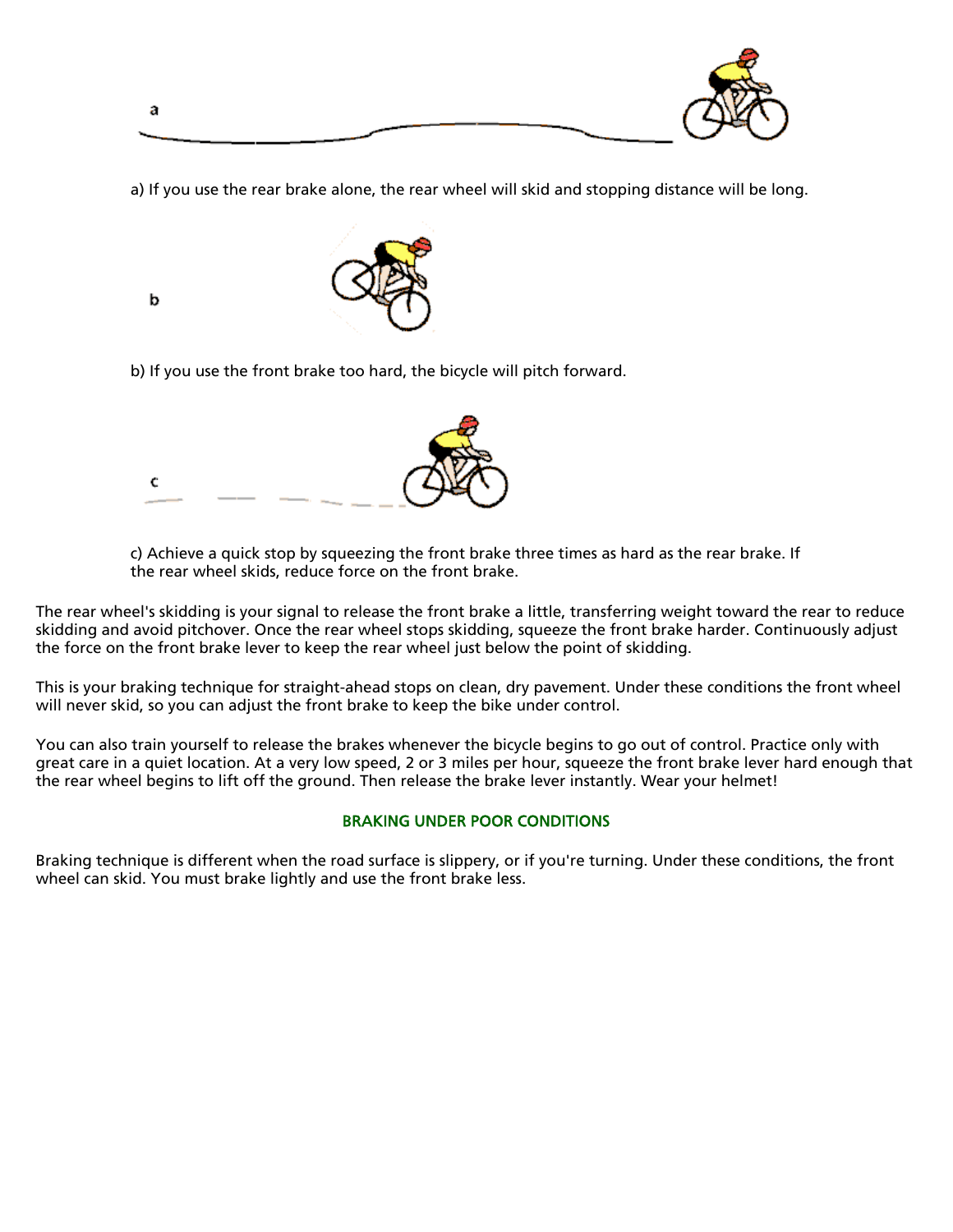![](_page_28_Figure_0.jpeg)

Avoid turning and braking on a slippery surface. If your front wheel skids out, you'll fall.

On pavement that is good except for a few places, look ahead for the slippery spots and bumps. Release the brakes as you go over the bad spots, then increase force again once you're back on good pavement.

On dirt, gravel or any surface that looks as though it might be slippery, test the surface by applying the rear brake lightly. If the rear wheel skids easily, avoid using the front brake. Keep your speed down so that you can still stop in time to avoid hazards.

In wet weather, the streets will be more slippery and so will your rims. Dry the rims by applying the brakes ahead of time. It can take 100 feet or more before the brakes begin to work normally.

When turning, you may have a choice to swerve out of danger or stop - but don't try to do both at once. Practice braking on turns and slippery surfaces to get a feel for these conditions.

On a long, steep downhill grade, use both brakes equally to contol speed and avoid overheating either rim. If the slope is extremely steep, the risk of pitchover is increased, so ride slowly to avoid the need for a quick stop.

#### **SUMMARY**

Your training will pay off as you become more confident on your bike in all types of riding situations. You never know when you might have to stop - and the better you can stop, the more confidently you can go.

# 7. Riding in Groups

Whether you're touring, training or just exploring country roads, riding with friends can add a lot of fun to your bicycling. With a local bicycle club, you can meet people and share information about routes, equipment and bicycling events. In addition, athletically inclined bicyclists often push themselves harder and improve more when training together.But you can spoil the fun if you run into one of your companions. Bike-bike crashes are just as common as carbike crashes, so it's a good idea to give some attention to safe group riding. THE SAFETY COCOON

Imagine a "cocoon" of space around each bicycle in your group of riders. It's easy to think that you can safely pass closer to a bicycle than a car, because the bicycle is smaller. But the bicycle can turn to the side just as fast as a car. Keep 3 feet of clearance when you're passing another bicyclist - more at high downhill speeds.

At any time, one of your riding companions might be about to pass you, so be especially careful to ride in a straight line. You don't have eyes in the back of your head, and you can't constantly trace the position of bicyclists behind you as you ride.

When you're about to pass another bicyclist, it's your responsibility to do it safely. The other members of your group can't read your mind to know that you are about to change position in the group. Check behind you before you change your lane position. Call out, "On your left" to the bicyclist you're passing, and pass on the left.

Never sneak past another bicyclist on the right - if you do, you force the other bicyclist farther toward the middle of the road without warning.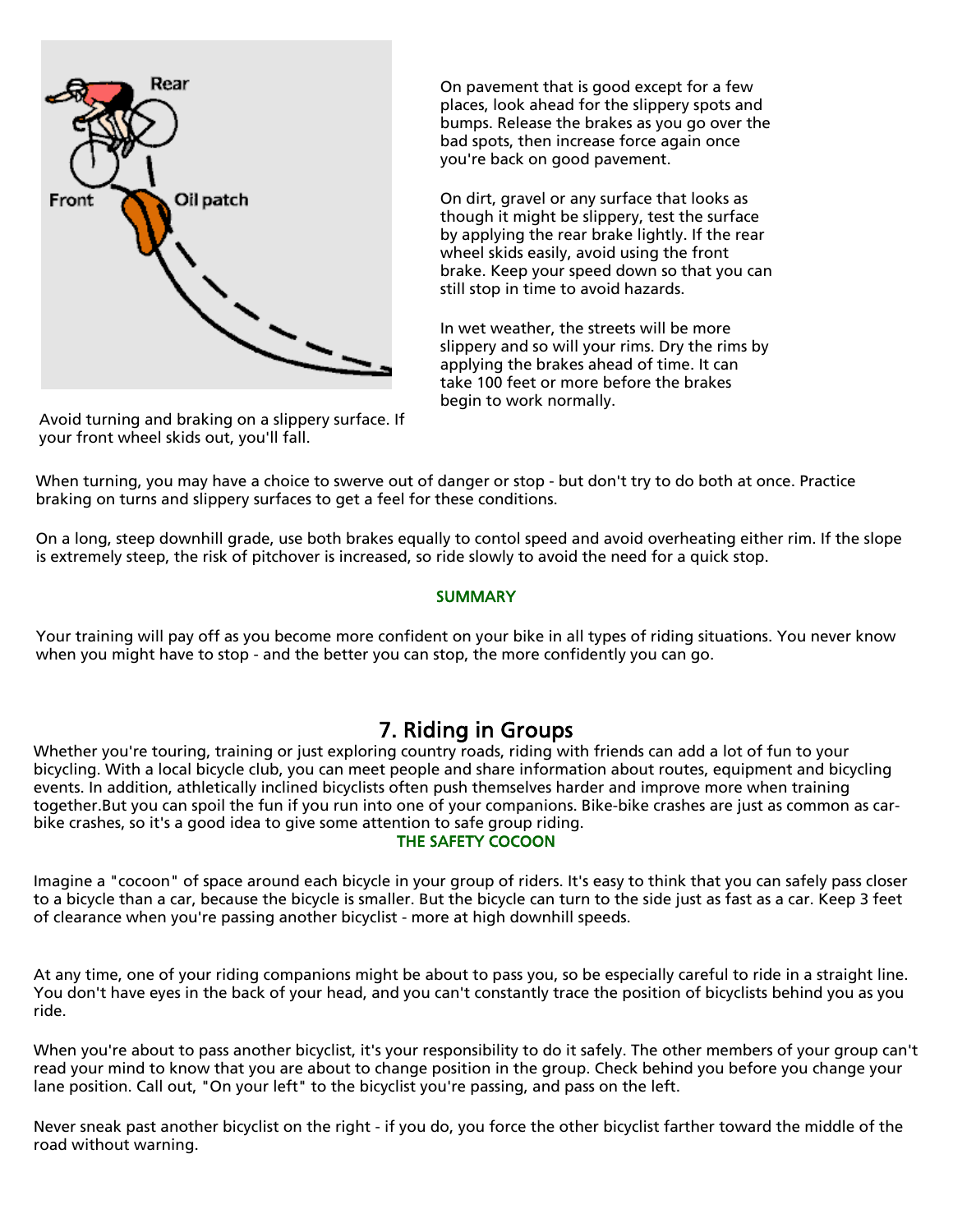#### RIDING SIDE BY SIDE

Bicyclists often like to ride side by side so they can talk with each other. Riding two abreast is legal in most places. It's okay on a straight, flat road. There, drivers can see you from behind, and you can usually see or hear them approach.

Side-by-side bicyclists occupy a whole lane. On a multilane road with light traffic, cars can pass in the next lane. On a narrow road or with heavier traffic, be courteous! Don't make drivers wait for you. Pull into a single line well before cars reach you. It takes only one thoughtless rider out to the left of the group to endanger the whole group. Call out, "Car back" to let the group know it's time to single up.

A rear-view mirror helps you to check on the cars behind you. With a mirror, you can ride side by side more often and still pull back into a single line to let the cars pass you.

Never ride side by side on a hilly or winding road. Don't make yourself into a last-moment surprise to a motorist coming around a curve or over a hilltop.

#### INTERACTING WITH OTHER ROAD USERS

Some bicyclists fall for a "herd instinct" when riding in groups - as if the group protected them, or there's nobody else on the road besides the group. It's tempting to play "follow the leader" in a group of bicyclists - tempting but dangerous.

When preparing a lane change or turn, you must look out for yourself. It can be safe for the bicyclist ahead of you to change lane position, but not safe for you, since cars or other bicyclists could be approaching from the rear. You must look back for them just the same as when you ride alone. Look left, right, and left again for traffic at stop signs - don't follow the rider ahead of you into an intersection.

The only exception is in a tightly organized, small group that moves completely as a unit. The first and last riders are understood to be on the lookout for the entire group. Don't count on this service unless it's understood in advance.

When crossing lanes, a line of bicyclists should "snake" across, one at a time, each rider in turn. This way, you leave a safe passage for cars. A ragged line of bicyclists blocks the entire lane.

![](_page_29_Picture_10.jpeg)

"Snaking" across a lane, the cyclists can allow the passing car to make its right turn, while they turn left. Each cyclist looks back before crossing the lane.

Make a neat, straight line when waiting at intersections. Groups of bicyclists who pile up at intersections block the road. This practice is unnecessary, discourteous and dangerous. When you stop to rest, to read your map or to wait for companions, pull completely off the road. It's surprising how many bicyclists fail to observe this simple caution.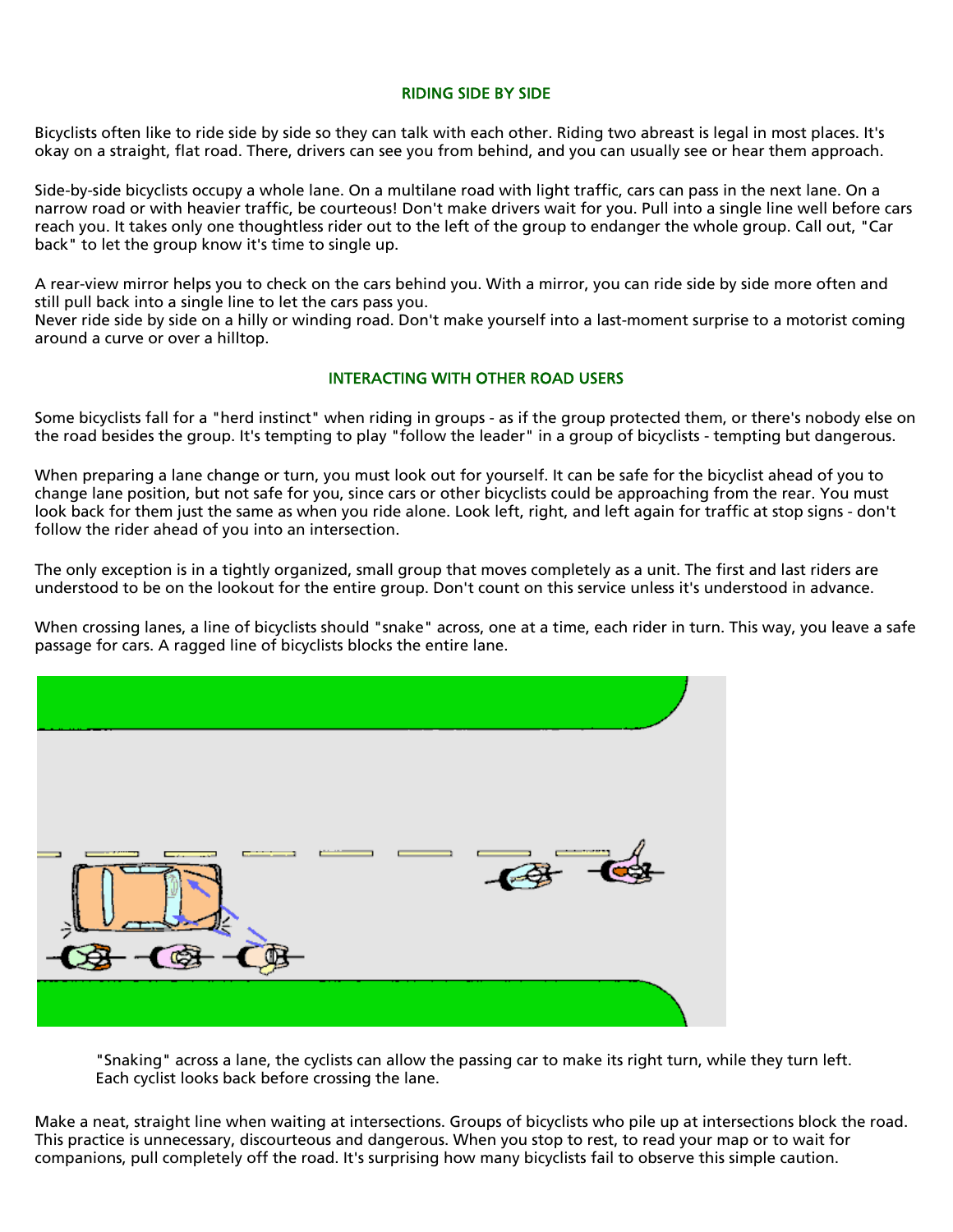#### DRAFTING AND PACELINE RIDING

When you ride close behind another bicyclist, you don't have to work as hard. The bicyclist in front of you serves as a windbreak, reducing your air resistance. Experienced bicyclists take advantage of this effect, drafting each other in a paceline.

In a paceline, each bicyclist works hard for a little while at the front, and then drops back to the rear along the left side of the line of riders. Large groups may ride in two lines side by side - a double paceline, with the leaders dropping back along the outside, right and left.

A well-coordinated paceline is poetry in motion, but drafting is always a little risky. To take advantage of the windbreak effect, you must follow the rider ahead of you closely; but you must never let your front wheel overlap that rider's rear wheel. If the wheels touch, you suddenly can't balance and you'll almost certainly take a quick, hard fall. Other riders behind you may land on top of you. Ride in a paceline only if you've developed good control over your bike, and you know that the other bicyclists can also manage the situation safely.

Everyone in a paceline must ride smoothly, with no quick braking or swerving. Look past the rider in front of you: Don't stare at his or her rear wheel. Try to anticipate the moves the lead rider will make. The lead rider should announce road hazards: "Glass," "Dog right," "Car up," and maneuvers: "Slowing," "Left turn." The last rider should announce "Car back" when a car is about to pass the group. Hand signals aren't a good idea in a tight paceline group - it's more important to keep both hands on the handlebars.

![](_page_30_Figure_5.jpeg)

Four types of pacelines. The two at the left are relatively easy, but the two at the right require a wellcoordinated group of expert riders.

When you pull in behind another rider to draft, call out "On your wheel" so he or she will know you're there.

#### RACING

There's a major exception to these rules of cooperation: In a mass-start road race, riders often swerve deliberately to make it hard for others.

Meanwhile, other riders lurk behind, drafting each other until the final minutes when they sprint all-out for the finish line. The tactics of a race - drafting and solo sprints, cooperation and competition - make it exciting for the racers and spectators. But leave this kind of excitement for the racers. When riding in a group, focus on cooperation, not competition. Relax and enjoy your ride!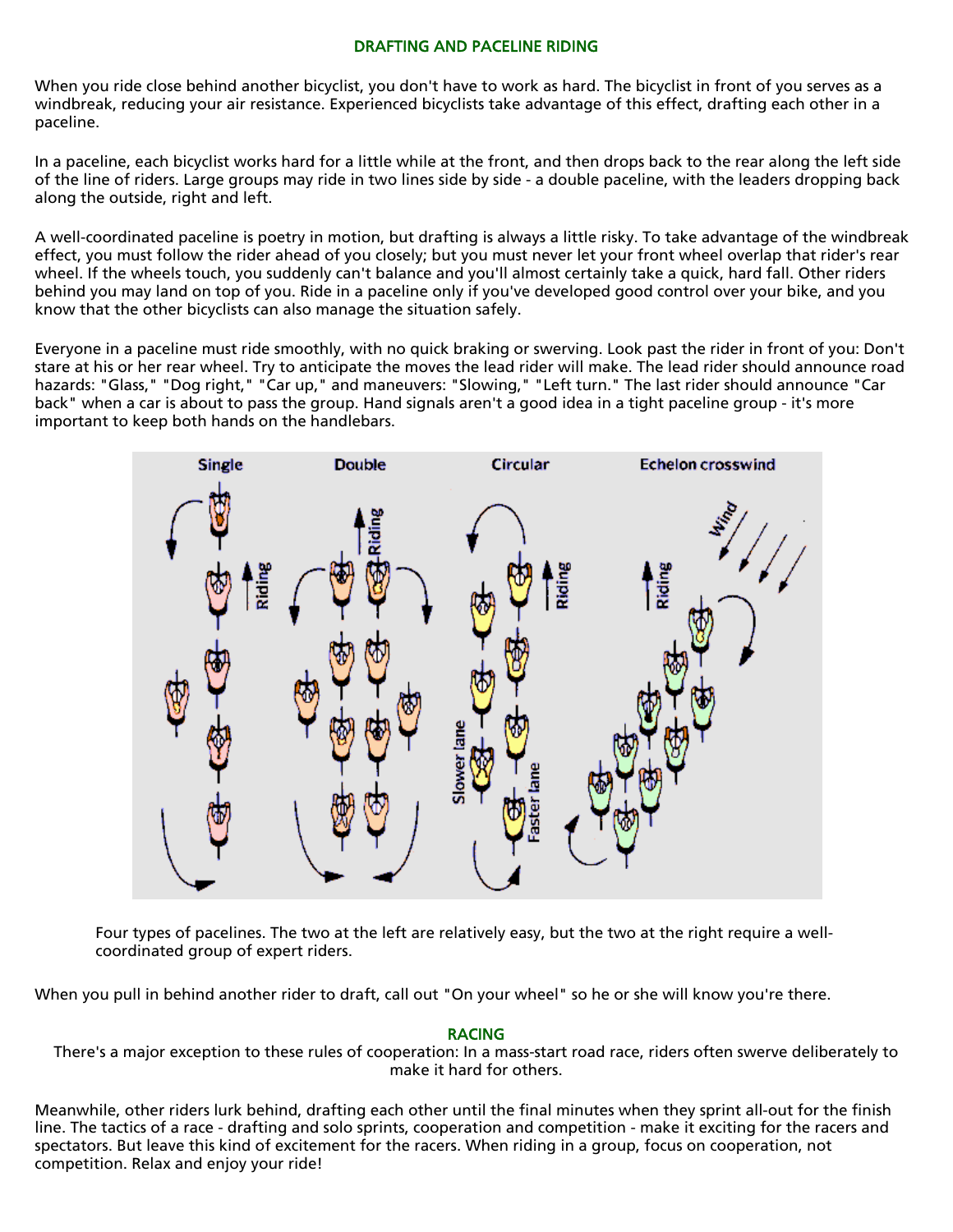#### **SUMMARY**

Group riding can add a new dimension to your bicycling. Except in the special situations of the paceline or mass-start race, the rules of the road apply to you with other bicyclists just as they do with motorists. Remember to keep the safety cocoon around you, be predictable, and don't follow another bicyclist into a dangerous situation. The rewards of increased enjoyment of bicycling with others are well worth the extra attention.

# 8. Riding in Rain and Darkness

If you use your bicycle for transportation, sooner or later you'll find that you have to ride at night or in the rain. Though statistical studies show that it is more dangerous to ride under these conditions, they also show that the overall crash rate for bicyclists who ride regardless of weather is lower than that for bicyclists who ride only on fine days (see Jerrold Kaplan, (see Jerrold Kaplan, "Characteristics of the Regular Adult Bicycle User," Federal Highway Administration, 1975). Skill and correct equipment make it easy to ride with confidence.

#### NIGHT RIDING

To ride at night, you need lights. Even when streetlights show you the way, you need lights so other people can see you against the glare of car headlights.

A white headlight identifies the front of all vehicles. A bicycle is always required by law to have a headlight at night. A front reflector, such as those sold on new bicycles, is not sufficient.

A red taillight may be required, though sometimes a rear reflector is permitted as a substitute. It's a good idea to use both a taillight and rear reflector.

#### TYPES OF BICYCLE LIGHTS

Three major types of lights are available for bicycles: small battery lights, generator systems and high-powered battery systems. Choose your lights depending on where you ride.

Small battery lights are most useful for riding under streetlights. Aim the headlight level, so it looks as bright as possible to people ahead of you. Rechargeable batteries will cut the cost of operating small battery lights. Hardware stores and electronics stores sell these batteries and chargers.

Unlike small battery lights, a good generator system is bright enough to light your way on dark roads. It's the best choice for long-distance touring, since you may not be able to buy or recharge batteries. Most generator systems go dark when you stop riding; a disadvantage in stop-and-go city riding. Some generator systems have a battery backup that keeps them lighted when you stop.

High-powered battery lights are brightest of all. They're best for night riding under demanding conditions: on dark roads or off-road. They're more expensive and heavier than other bicycle lights, and they need recharging frequently.

When riding at night, carry spare bulbs and batteries for your lights. It's also a good idea to carry a small battery light as a spare to get you home in case your main lighting system fails.

![](_page_31_Picture_14.jpeg)

Mount a generator or high-powered battery light low, so its beam pattern extends longest and reveals surface irregularities.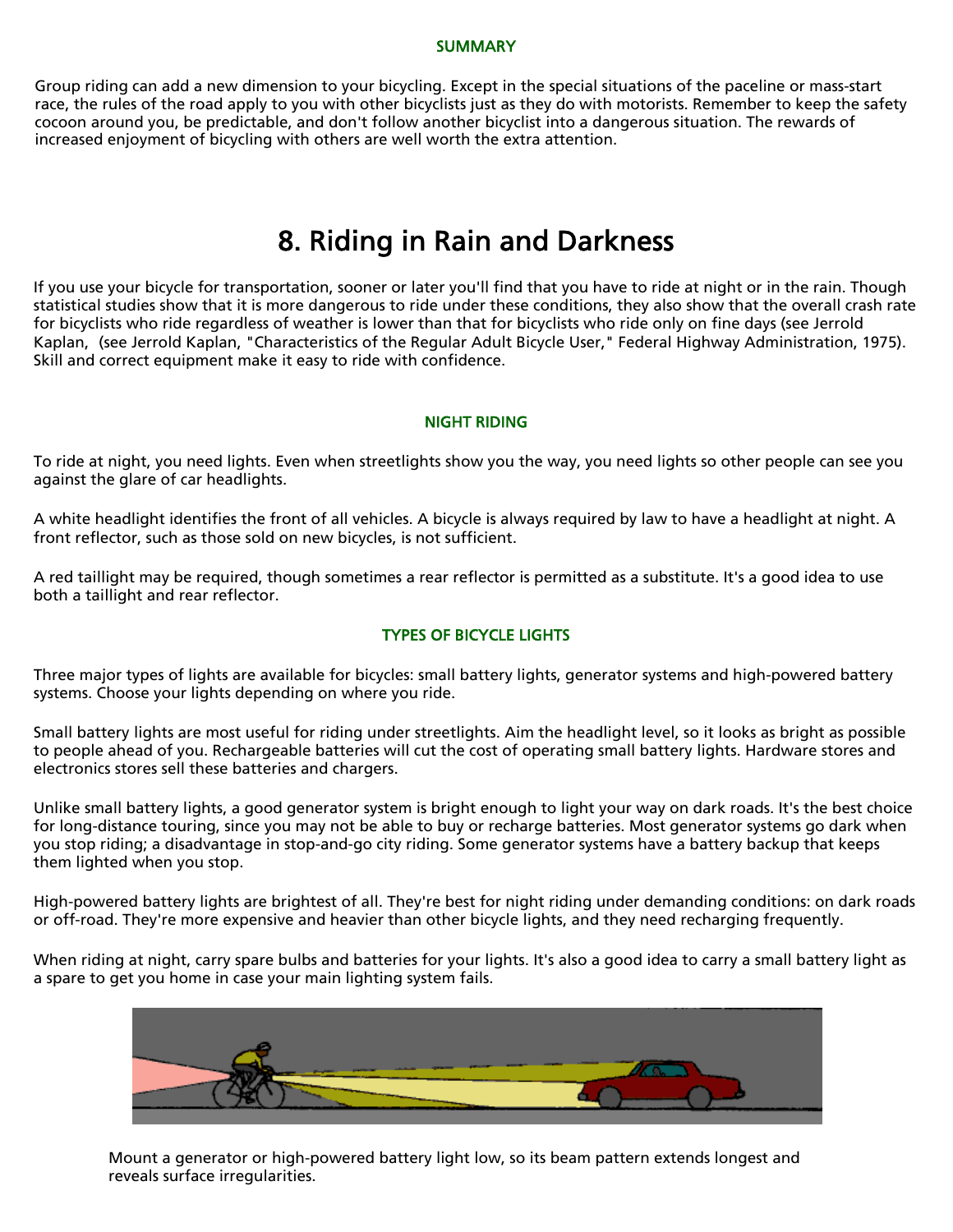![](_page_32_Picture_0.jpeg)

Aim taillights and small battery headlights level. Test aim by rolling the bike toward and away from a wall. The center of the beam should stay at the same height.

![](_page_32_Picture_2.jpeg)

#### USING REFLECTORS

The no-excuse headlight: A flashlight strapped to the handlebar stem with a bungee cord is legal, and sufficient for city use.

Don't ride at night without a rear reflector, and pedal reflectors or reflective ankle bands. Make sure that your reflectors aren't obscured by baggage or dirt. Reflectors work well for drivers approaching from behind you. Reflectors also continue to work if your taillight bulb has burned out, or if you're stopped and your generator lights go out.

It's a good idea to use additional reflectors beyond those sold with a new bicycle. Most bicycle shops carry reflective leg bands and vests. Adhesive-backed strips of reflective material are also sold for the bicycle frame and fenders. The rear reflector sold on new bicycles isn't as bright as it could be; it has three panels to reflect to the left, right and center. A large automotive reflector is brighter directly behind you where it's really needed. Be sure to aim your rear reflector directly back. If it's tilted up or down, it may not work at all.

Don't consider front and side reflectors to be a substitute for a headlight. Pedestrians stepping off the sidewalk in front of you have no headlights and won't see your reflectors. Motorists pulling out of side streets ahead of you also won't see your reflectors, because these cars' headlights throw their beam straight ahead - across the road in front of you.

Test your nighttime equipment: Have someone ride your bike past you at night and check to see how well your systems work.

#### NIGHT-RIDING TACTICS

When riding at night, you can't see drivers inside their cars to make eye contact, but you can flash your headlight at them by twitching the handlebars. Flash your headlight when you need to get the attention of a driver pulling out of a side street.

In some cities, the risk of theft and physical attack at night in dark, empty places like parks, pedestrian overpasses and industrial areas is generally greater than the risk of crashes on streets in residential and business districts with a reasonable amount of traffic. Choose routes accordingly.

Rural riding at night is the most demanding of your equipment and technique. Most generator lights are not bright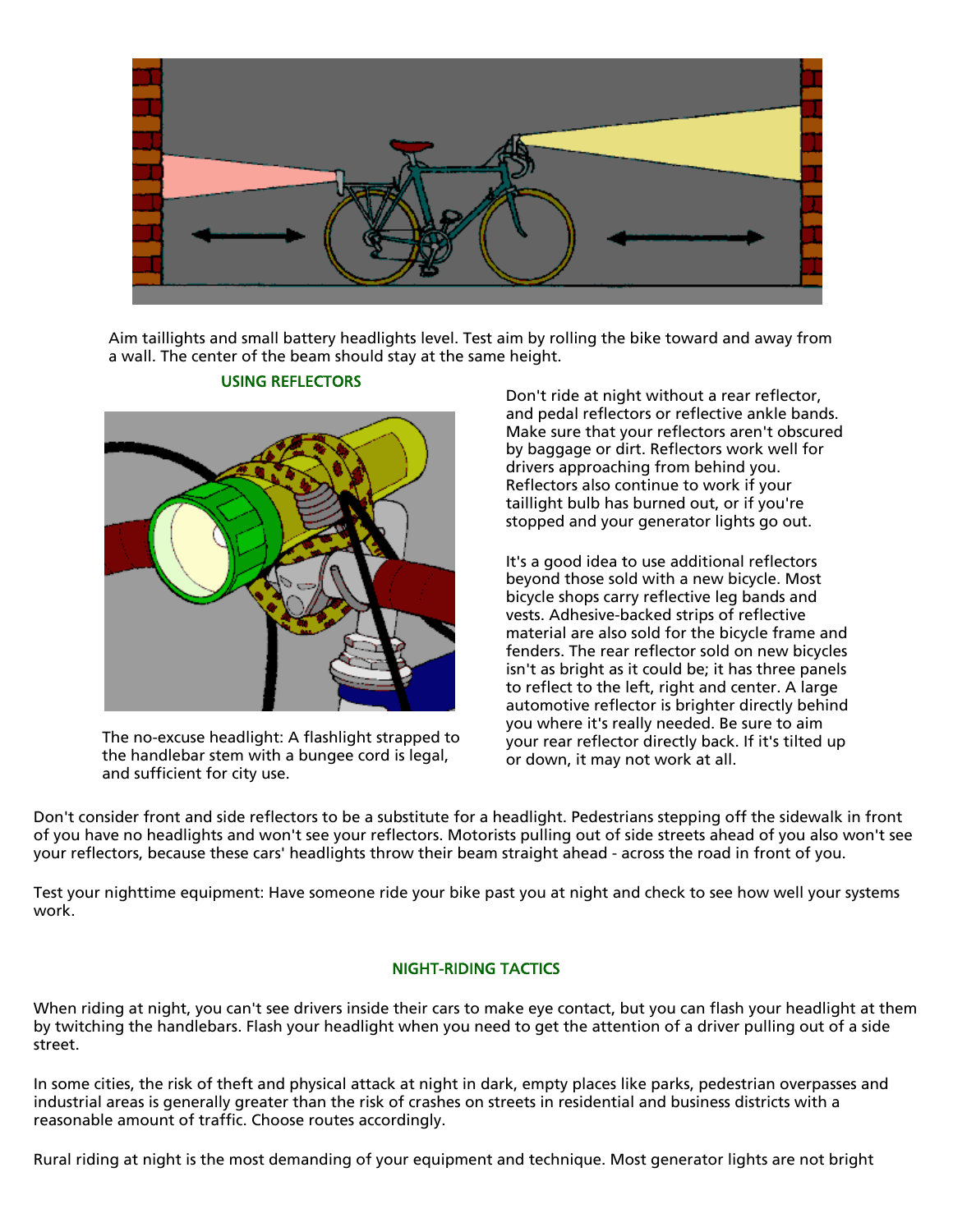enough to allow you to ride downhill at full speed on an unlighted road. Stay within the limitations of your lights.

Narrow, shoulderless rural roads with moderate to heavy traffic have a bad record for nighttime bicycle crashes. On the other hand, quiet rural roads can be very pleasant to ride at night. Just be sure that your headlight is powerful enough to show you the way, and your taillight and reflectors are sufficient to alert overtaking motorists.

At night there are generally fewer drivers on the roads; but of these drivers, a much larger percentage are drunk drivers. A useful trick on an unlighted road is to look at your shadow as a car approaches from behind. If the shadow moves to the right, the car is passing to your left.

#### RIDING IN WET WEATHER

Riding in wet weather can be miserable, but if you equip yourself well, you can stay comfortable.

Many bicyclists carry no wet-weather gear, and they get soaked. Some bicyclists try to use raingear borrowed from the coat rack at home. Long raincoats and ponchos tangle with the spokes or frame. A hood is dangerous, because it can block your view when you turn your head. Rubberized rain suits get as wet inside as out, because they don't let perspiration evaporate.

A bicyclist's rain cape is a fine solution, along with fenders on your bike. The rain cape is like a poncho but tailored to fit you in your riding position on the bicycle. It's small and light to carry, and relatively inexpensive to buy. It has loops at the front, which you can hook over your thumbs or over road-bike brake levers, extending forward like a little tent. A waist strap holds down the back of the cape. The cape should be bright yellow, to make you more visible to drivers.

The rain cape allows ventilation underneath, and so it's the best solution on a warm, rainy day. But with the rain cape, you need a pair of full-length fenders on your bicycle. They keep dirty water and mud from flying up under your cape. A mudflap on the front fender, or toeclip covers, will keep your feet dry, and a helmet cover will keep your head dry.

High-tech rain suits of Gore-Tex or other materials that "breathe" can also do the job, especially when equipped with air holes to allow for cooling. Many have reflective stripes to enhance your visibility. You still should use fenders to keep road dirt off you and your bicycle.

Your riding technique needs some modification in wet weather. Rim brakes work poorly if the bicycle has steel rims stopping distances may be increased by 10 times. It helps to wipe the rims dry by applying the brakes in advance, well before you need to stop.

Aluminum rims or a hub brake improve wet-weather braking. One of these is advisable if you ride much in wet weather. Check with your bike shop about the best choice.

In the rain, pay special attention to metal surfaces such as manhole covers or steel-grid bridge decks, painted traffic markings, wet leaves and oil slicks. They're all especially slippery. Avoid riding through puddles if you can't see the bottom - a puddle can hide a pothole.

When you get home, it's a good idea to relubricate your bicycle's chain to help prevent rust.

#### **SUMMARY**

Riding at night is reasonably safe if you equip yourself correctly. You must use at least a headlight and rear reflector. A taillight and additional reflectors can make you more visible, and are required by law in some places. Brightly colored clothing can also help, as can reflective strips on your baggage, clothing, or helmet. Reflective patches on the backs of your gloves allow you to make a flashing turn signal by rotating your wrist.

If you are properly equipped, riding at night is not much different from riding in daylight hours, though some situations are better avoided because of increased risk of physical attack or of a crash.

To ride comfortably in wet weather, you need to equip your bicycle with fenders, and carry rain clothing. Also be aware of the reduced traction and poorer brake performance in wet weather. Equip yourself, use reasonable caution and don't let messy conditions keep you off your bike.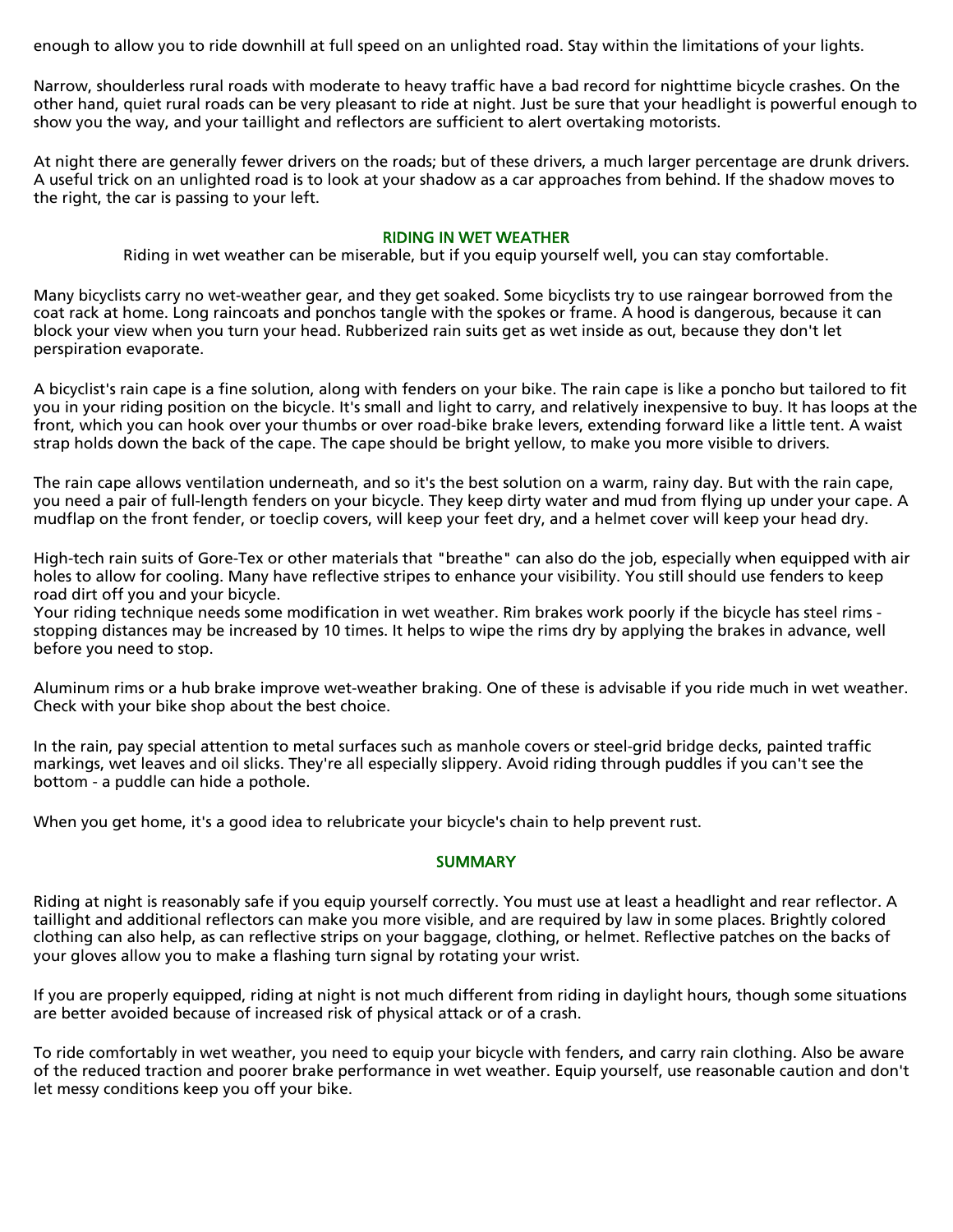### 9. Ways to Deal with Tough Situations

Let's face it - some traffic situations go beyond the normal rules. When the traffic system begins to break down because of overcrowding, poor planning and disrespect for the law, you may have to "bushwhack" your way through the mess. You can emerge safe and maintain the respect of other road users if you're careful. Here are some situations where you have to take the initiative.

#### WHEN TRAFFIC LIGHTS DON'T TURN

Always stop and wait for red lights. You not only ensure your safety, but you also increase respect for cyclists as lawabiding road users.

But some traffic lights don't turn green until they receive a signal from a metal detector buried in the pavement. Some of these detectors do not respond to bicycles.

You can recognize the detector by a square or octagonal pattern of thin lines in the pavement, where slots were cut for the detecting wires. The detector is most sensitive if you ride along one of the wires. (Sometimes, the slots for the wires are not visible, as the street has been repaved since they were installed).

If your bicycle doesn't trip the detector, you have to wait for a car to do it, or else you have to go through the red light. Going through the red isn't against the law, because the light is defective. If you ever have a crash or get a traffic ticket because a traffic light won't turn green, it's the fault of whoever installed the detector.

Detectors that work for bicycles are available at little or no additional cost. Design guidelines exist for these detectors. If you want to promote better conditions for bicycling, alert your government officials about road conditions of any type that are unsafe for bicycling. Let them know that they are responsible to make the roadways as safe as possible for all types of vehicles, and that accommodation of bicycles is important to you. Getting involved at the local level can be very effective.

#### GETTING THROUGH TRAFFIC JAMS

Traffic jams don't have to stop you - that's one of the biggest advantages of bicycling in the city. But in the tight quarters of a tie-up, take extra care. Stopped cars in a traffic jam present the same hazards as parked cars: blindspots, suddenly opened doors, and unpredictable starts and turns.

If there is an open passing lane, use it rather than threading between cars. If the street is completely plugged, pick your way forward slowly with your hands on the brake levers. Remember, any car door could open!

If you're in a traffic jam, you can be fairly sure that the cars will not move, since they have nowhere to go. But if there's an open driveway or parking space into which a car could turn, you have to assume that it will. Look to see whether the car's front wheels are turned. Move away from the side of the car as you pass, and try to get the driver's attention as you approach the front of the car.

When cars are stopped, but not completely bumper to bumper, be very wary of cars from other lanes cutting across in the gaps. Stop and look before you move out into a gap. Be especially careful if the vehicle you're passing, like many vans, doesn't have a hood you can see over.

Don't pass a long truck or bus in a traffic jam unless there's a full, open lane next to it. If you ride close to the side of such a vehicle it may begin to merge toward you, leaving you no way to escape.

As you approach an intersection, change lanes to the same position as you would in normal traffic. Before you cross in front of a car to change lanes, make eye contact with the driver even if the car is stopped. When you reach an intersection, wait behind the first car at the traffic light. Don't move up next to the first car. Drivers don't always use their turn signals, so you don't know for sure which way the car will turn when the light turns green.

These traffic-jam tactics are reasonably safe, but in some places it is not legal for a bicyclist to pass on the right or ride between lanes of traffic. On the other hand, it's usually legal for you, or any driver, cautiously to disobey normal traffic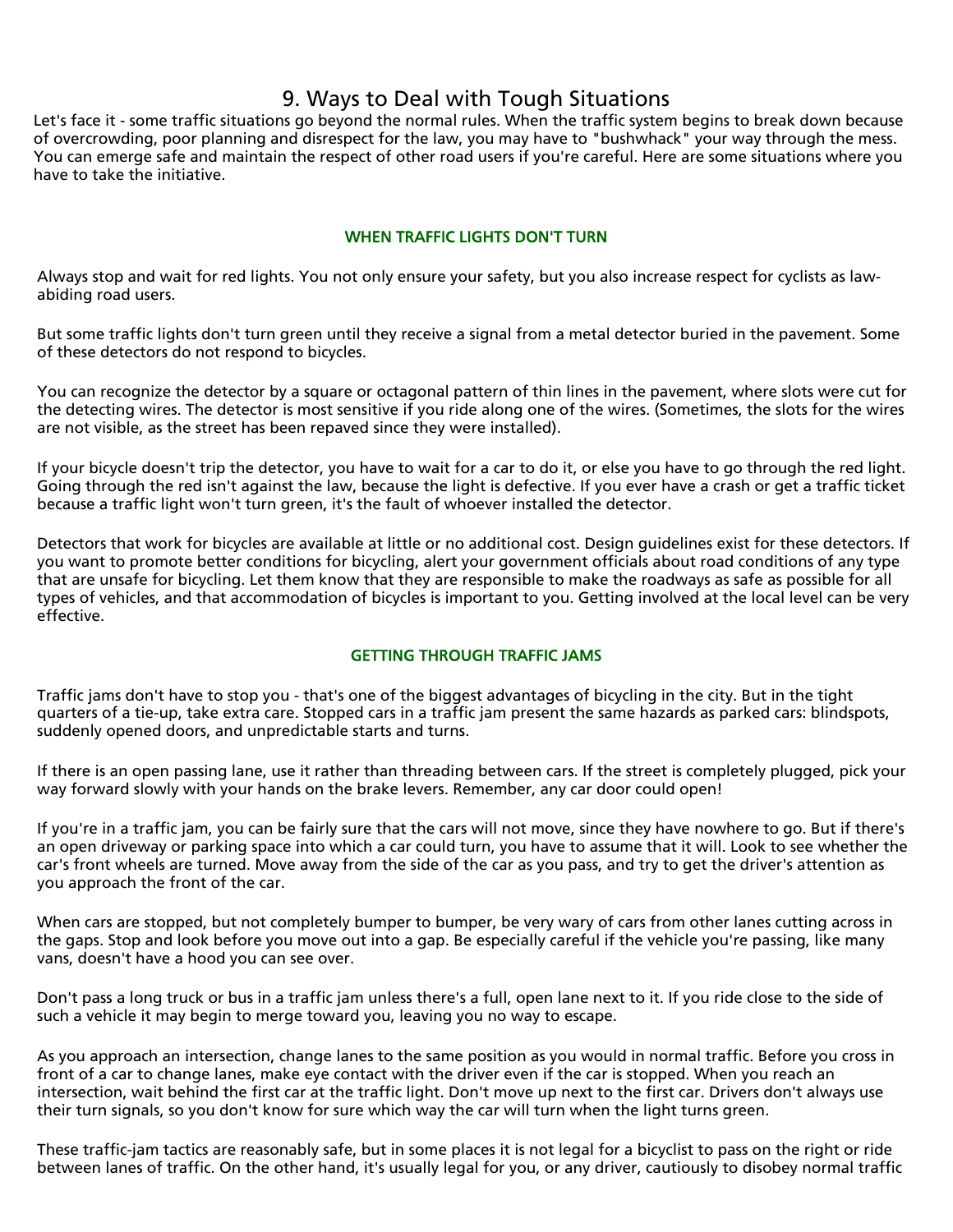rules when the road is obstructed.

#### SIDEWALK AND BIKEPATH RIDING

Many people consider sidewalks a safe place to ride because cars don't travel on them. Unfortunately, sidewalks aren't safe. Stay off them, except where you have no choice.

Trees, hedges, parked cars, buildings and doorways create blindspots along a sidewalk, which is too narrow to allow you to swerve out of the way if someone appears. A pedestrian on the sidewalk can sidestep suddenly, or a small child can run out from behind an adult. Never pass a pedestrian until you have his or her attention.

And cars do use sidewalks - at every driveway and cross street. Since there are no clear rules for travel on a sidewalk, your only choice is to ride very slowly and look in all directions before crossing a driveway or street.

A bike path can sometimes provide a useful shortcut, and it can be pleasant and scenic. Use it with caution. Even if you are supposed to have the right of way, the path may be too narrow for safe maneuvering. Pedestrians are unpredictable, and intersections are often hazardous. A bike path can get crowded with inline skaters, dog walkers and careless, inexperienced bicyclists. Most bike paths are no place for a fast ride or high-speed commuting trip.

#### AVOIDING THE MOVING BLINDSPOT

On your bicycle, you can see over most cars. You'll become used to this advantage. Don't let it fool you, though. You can't see over a large SUV, van, truck or bus. Moving blindspots lurk behind these tall vehicles.

Suppose that you're riding on a two-way, four-lane street. You've merged to the inside lane, because you want to turn left. You signal your left turn and continue to move forward. You see only one other vehicle on the street: a van, coming toward you in the opposite passing lane. It stops to let you turn left. Can you make your turn safely?

![](_page_35_Figure_9.jpeg)

The moving blindspot: Motorist (a) has stopped as a favor to the bicyclist who is turning left. The bicyclist and motorist (b) have both seen the entire road at one time or another, but they have never seen each other.

No! Since you are moving forward, a blindspot behind the van is moving toward you. A car could be passing the van in the outside lane, and you would never see that car. If you were to cross in front of the van, you could be met with a terrible surprise.

#### ARE YOU INVISIBLE?

People will often tell you to "ride as if you were invisible." That advice only makes sense where you're actually hidden by a blindspot. To ride all the time as if you were invisible, you would have to pull off the road whenever a car approaches from behind. You would also have to stop and wait until traffic clears before crossing any intersection.

Instead, ride to make sure you're visible. Wear bright-colored clothes day and night, and use lights and reflectors at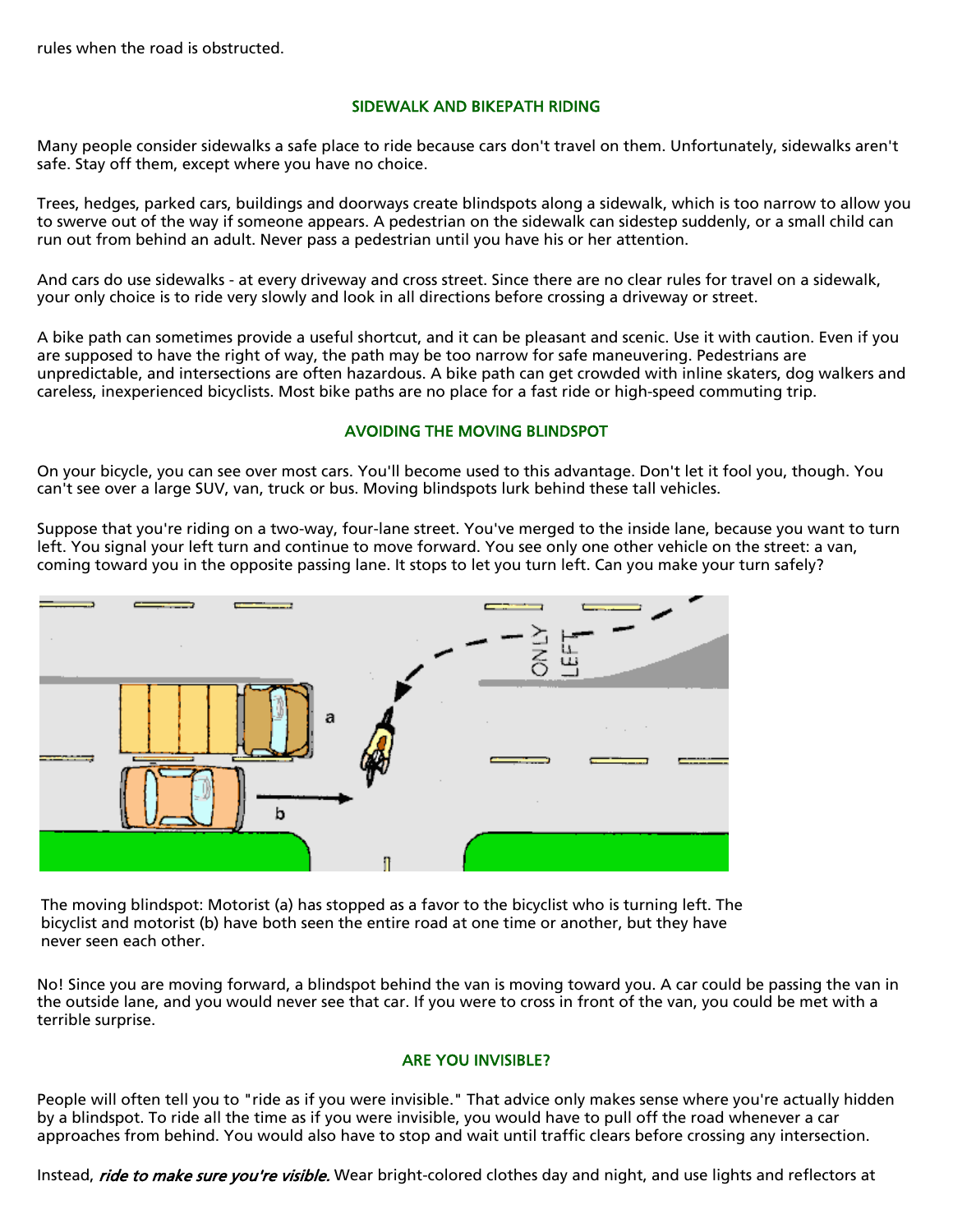night. Ride in the correct lane position where you can be seen. Also, test to make sure that drivers have seen you. This is the safest way to ride.

#### MAKING EYE CONTACT

How do you test that a driver has seen you? Here's an example. Suppose that you are on a main street, riding toward an intersection. A car is approaching from the right in the cross street, where there's a stop sign. How do you handle this situation?

As you approach the intersection, look into the car window and make eye contact with the driver to ascertain that the driver has seen you. Watch for the car to slow down more than it would if you weren't there.

If you look into the driver's window and the driver isn't looking at you, then be very cautious. Even if the car is stopped at the stop sign, a driver who doesn't know you're there has no reason to stay stopped. Slow down, and call out to get the driver's attention. Proceed only when you're sure that the driver is waiting for you.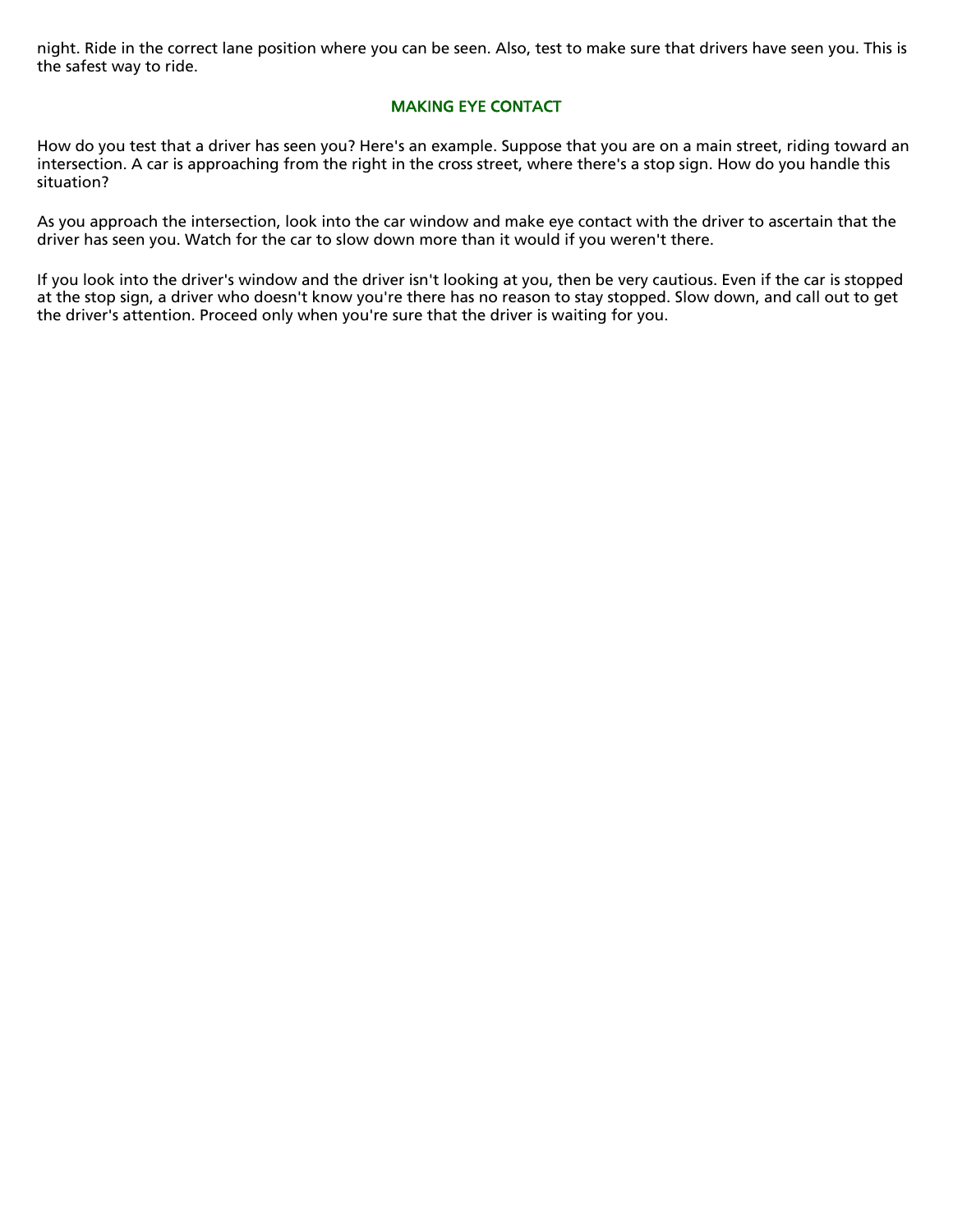![](_page_37_Picture_0.jpeg)

To call the bluff on a driver inching out from a stop sign, check behind you for traffic, then keep pedaling as you move farther into your lane.

![](_page_37_Picture_2.jpeg)

To call the bluff on a driver threatening to turn left from ahead of you, move into your lane to make yourself more visible, then right to prepare your escape if necessary.

#### DEALING WITH RUDE DRIVERS

Some drivers try to cut across in front of you. They inch out from a driveway or stop sign and treat you as if you have no right to the road.

These drivers seem more dangerous than they actually are. Most drivers who play these tricks are only trying to bluff you. They inch forward with one foot on the gas pedal and the other on the brake pedal, waiting to see whether you'll stop.

Giving in to this bullying will slow you down and leave your self-esteem in shambles. Stand up for your rights. Don't let rude drivers spoil your trip. Outbluff them. Here's how.

With a little experience, and after learning the emergency braking techniques in this booklet, you'll have a good idea of your bike's stopping distance in any situation.

You outbluff a driver by making it clear that you don't intend to stop. Continue to move forward - and keep pedaling, since your turning pedals are a clear signal to the driver. Meanwhile, figure out when you'll have to hit the brakes, in case the driver pulls out in front of you anyway.

In 999 cases out of 1000, the driver will stop and wait for you before you have to brake. Move on past the car. In the odd case that the driver doesn't stop, you'll be prepared to brake in time.

The real danger at intersections is from drivers who run stop signs or red lights without even slowing down, or who stop and then start again without looking. But these drivers are rare; crashes tend to deplete their numbers.

#### REPORTING BAD DRIVERS

If a motorist inadvertently or maliciously causes you to feel threatened or attempts to harm you, make note of the license plate number and, if possible, a description of the driver. In some places you can report the incident to the Department of Motor Vehicles. If the offender is a commercial driver, inform the driver's employer. You may be able to report the driver's employer to the Department of Motor Vehicles or the licensing agencies that regulate trucking. You may also be able to press criminal charges for assault if you believe the driver attempted to hit you or threw something at you, or assault and battery if you were struck by the car or some other object.

#### IN THE EVENT OF A CRASH

After any fall or crash, seek appropriate medical attention, and before your next ride, have a qualified mechanic check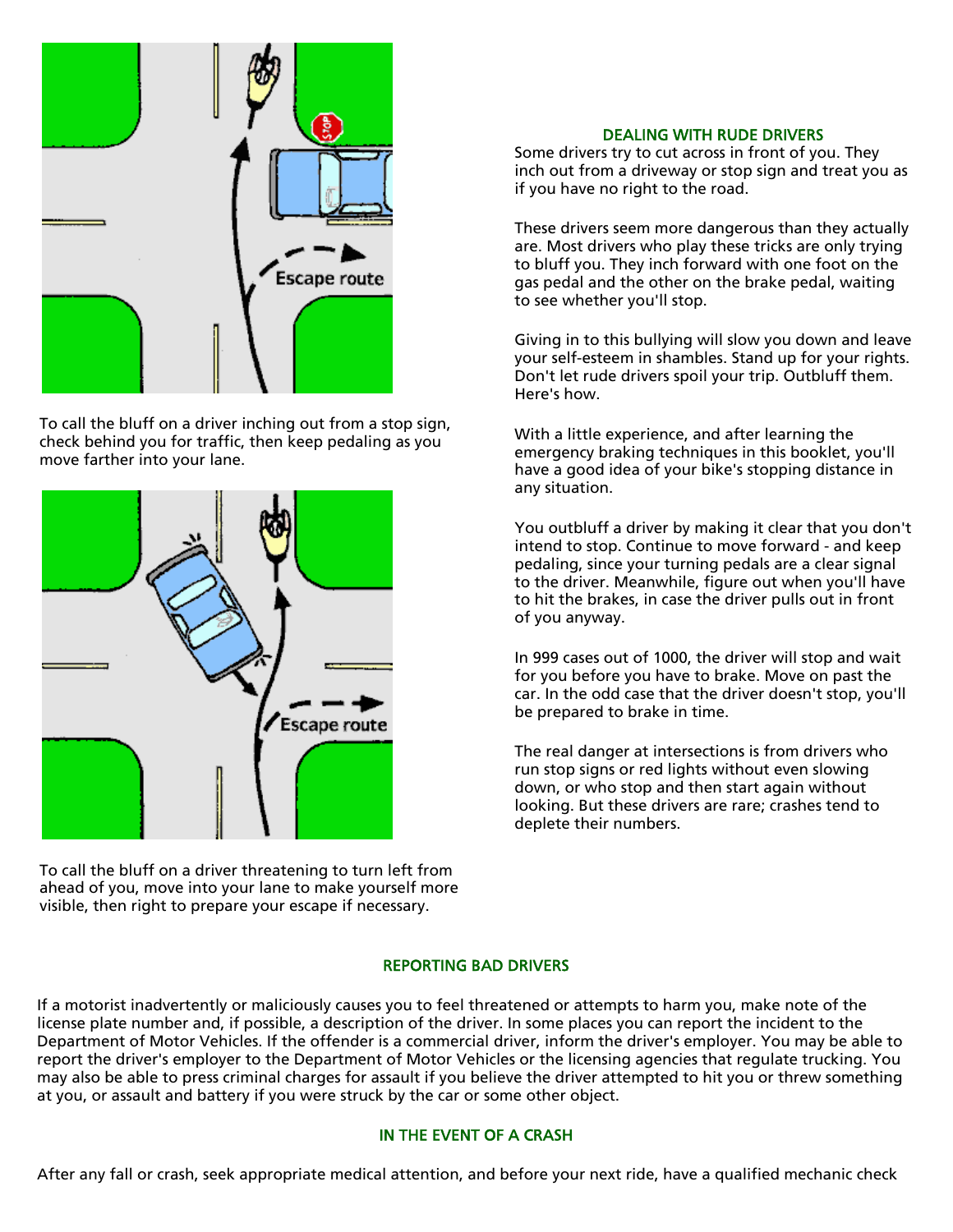that your bicycle is in safe working order.

Most bicycle crashes don't involve other people, and can be prevented by good bicycle handling techniques. These crashes typically result from the bicyclist's losing control on a bad surface or hitting a fixed object (see Moritz, William, Adult Bicyclists in the United States - Characteristics and Riding Experience, Transportation Research Board, 1998). But if you are in a crash involving another person, first get appropriate medical attention for all parties. Gather as much information at the scene as possible including the other parties' names, addresses and insurance information. Keep in mind that you may not discover an injury, or damage to your bike, until later. Seek the advice of an attorney, especially if there is any dispute as to who was at fault. Be wary - many people including police officers and insurance officials do not understand bicyclists' rights to the road and this may cause them to have a bias against you. For this reason, do not apologize or say anything that could be interpreted as an admission of fault and do not say that you are not hurt - you may not realize that you are injured until later. If the investigating officer takes a driver's version of what happened and it differs from yours, politely insist that the police officer also record your version.

#### REDUCING FRICTION BETWEEN BICYCLISTS AND MOTORISTS

The main way bicyclists annoy motorists is by performing unpredictable maneuvers this booklet warns against.

Fearful instruction - "always keep away from traffic" - is passed down to children by parents who don't know much about bicycling - the blind leading the blind. From about 1930 to 1965, few adults rode bicycles in North America, and that was long enough for incorrect ideas about bicycling to become deeply rooted.

Certainly, children shouldn't be allowed to ride bicycles in heavy traffic, any more than they should be allowed to drive cars. But that doesn't mean that adult bicyclists should have to ride like children.

There will always be people in cars who yell, "Get off the road." Don't let them bother you. Position yourself to encourage drivers to maneuver around you correctly. If most bicyclists in your community use incorrect maneuvers, drivers will have some trouble understanding your correct maneuvers. You need to make especially clear signals. With experience, drivers will discover that they have an easier time with bicyclists who use correct maneuvers.

The number of adult bicyclists is increasing, and in the long run, more drivers will come to understand that it makes sense to share the road. Bicycles use less road space than cars; every person who chooses to ride a bicycle rather than drive is reducing traffic problems.

#### **SUMMARY**

Your awareness of tough situations will help you anticipate and avoid problems and deal with problems that are unavoidable. Be courteous and respectful to other road users to avoid friction, but firmly assert your legal right to ride in the manner that is safe. Always be prepared to use your emergency maneuvers.

For more information on safety tips and how to choose a bike visit us at www.panohiohoperide.org